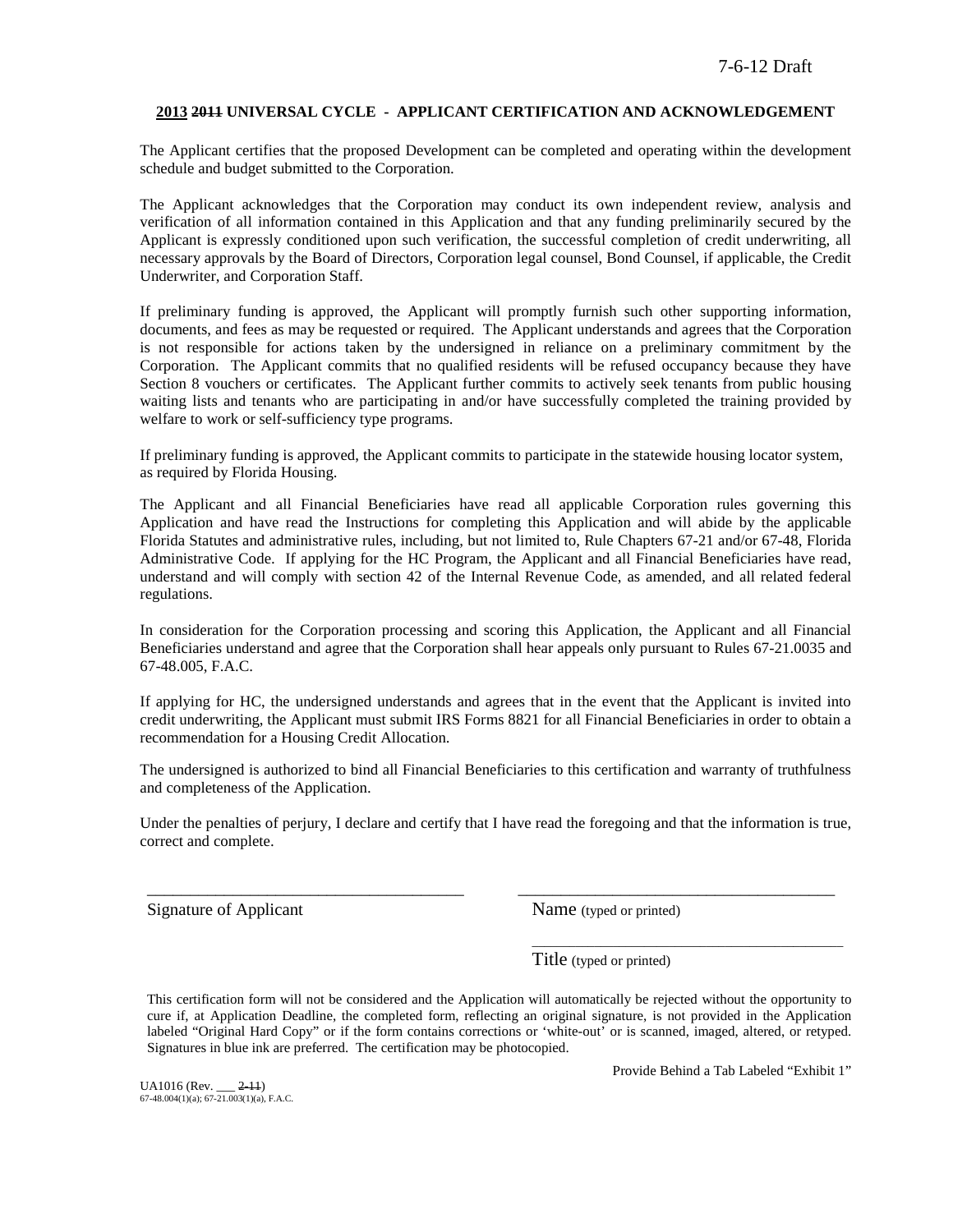## **2013 2011 UNIVERSAL CYCLE - DEVELOPER OR PRINCIPAL OF DEVELOPER CERTIFICATION**

| (Part III.A.1. of the 2013 2014 Universal Cycle Application) |
|--------------------------------------------------------------|
|                                                              |
|                                                              |
|                                                              |
| (street address, city, state)                                |
|                                                              |
|                                                              |
|                                                              |
|                                                              |

As the Developer or Principal of the Developer of the referenced Development, I certify that I have the requisite skills, experience and credit worthiness to successfully produce the units proposed by this Application. I further certify that the design, plans, and specifications for the proposed Development will comply with all federal, state and local requirements and the requirements of the Federal Fair Housing Act as implemented by 24 CFR 100, Section 504 of the Rehabilitation Act of 1973, and Titles II and III of the Americans with Disabilities Act of 1990 as implemented by 28 CFR 35, incorporating the most recent amendments and other legislation, regulations, rules, and other related requirements which apply or could apply to the proposed Development. Since January 1, 1991, I have developed and completed at least three (3) affordable rental housing developments, at least one (1) of which was completed since January 1, 2001. At least one (1) of the three (3) completed developments consists of a total number of units no less than 50 percent of the total number of units in the Development proposed by this Application, as evidenced by the prior experience chart provided in this Application. For purposes of this certification, completed for each of the three (3) developments means (i) that the temporary or final certificate of occupancy has been issued for at least one (1) unit in a building with dwelling units or (ii) at least one (1) IRS Form 8609 has been issued. I understand I am the Developer or Principal of the Developer of record for this Development and that, if funded by the Corporation, I will remain in this capacity until the Development has been completed. I certify that neither the Developer, Applicant, any Principal or Financial Beneficiary has any existing Developments participating in Corporation programs that remain in non-compliance with the IRC, applicable rule chapter, or applicable loan documents and for which any applicable cure period granted for correcting such noncompliance has ended. I further certify that the information provided within this Application is true and correct.

Signature of Developer or Principal of Developer Print or Type Name of Signatory

## **APPLICANT'S CERTIFICATION**

\_\_\_\_\_\_\_\_\_\_\_\_\_\_\_\_\_\_\_\_\_\_\_\_\_\_\_\_\_\_\_\_\_\_\_\_\_\_\_\_\_\_\_\_\_\_\_\_\_\_\_\_\_\_\_ \_\_\_\_\_\_\_\_\_\_\_\_\_\_\_\_\_\_\_\_\_\_\_\_\_\_\_\_\_\_\_\_\_\_\_\_\_\_\_\_\_\_\_\_\_\_\_\_\_\_\_

I certify that the Developer identified above will serve as the Developer of the proposed Development.

\_\_\_\_\_\_\_\_\_\_\_\_\_\_\_\_\_\_\_\_\_\_\_\_\_\_\_\_\_\_\_\_\_\_\_\_\_\_\_\_\_\_\_\_\_\_\_\_\_\_\_\_\_ \_\_\_\_\_\_\_\_\_\_\_\_\_\_\_\_\_\_\_\_\_\_\_\_\_\_\_\_\_\_\_\_\_\_\_\_\_\_\_\_\_\_\_\_\_\_\_ Applicant's Signature **Print or Type Name of Signatory** Print or Type Name of Signatory

If this certification contains corrections or 'white-out', or if it is scanned, imaged, altered, or retyped, this form will not be considered and the Application will fail to meet threshold. The certification may be photocopied.

 $UA1016$  (Rev.  $2-11$ )  $67-48.004(1)(a)$ ;  $67-21.003(1)(a)$ , F.A.C. Provide Behind a Tab Labeled "Exhibit 10"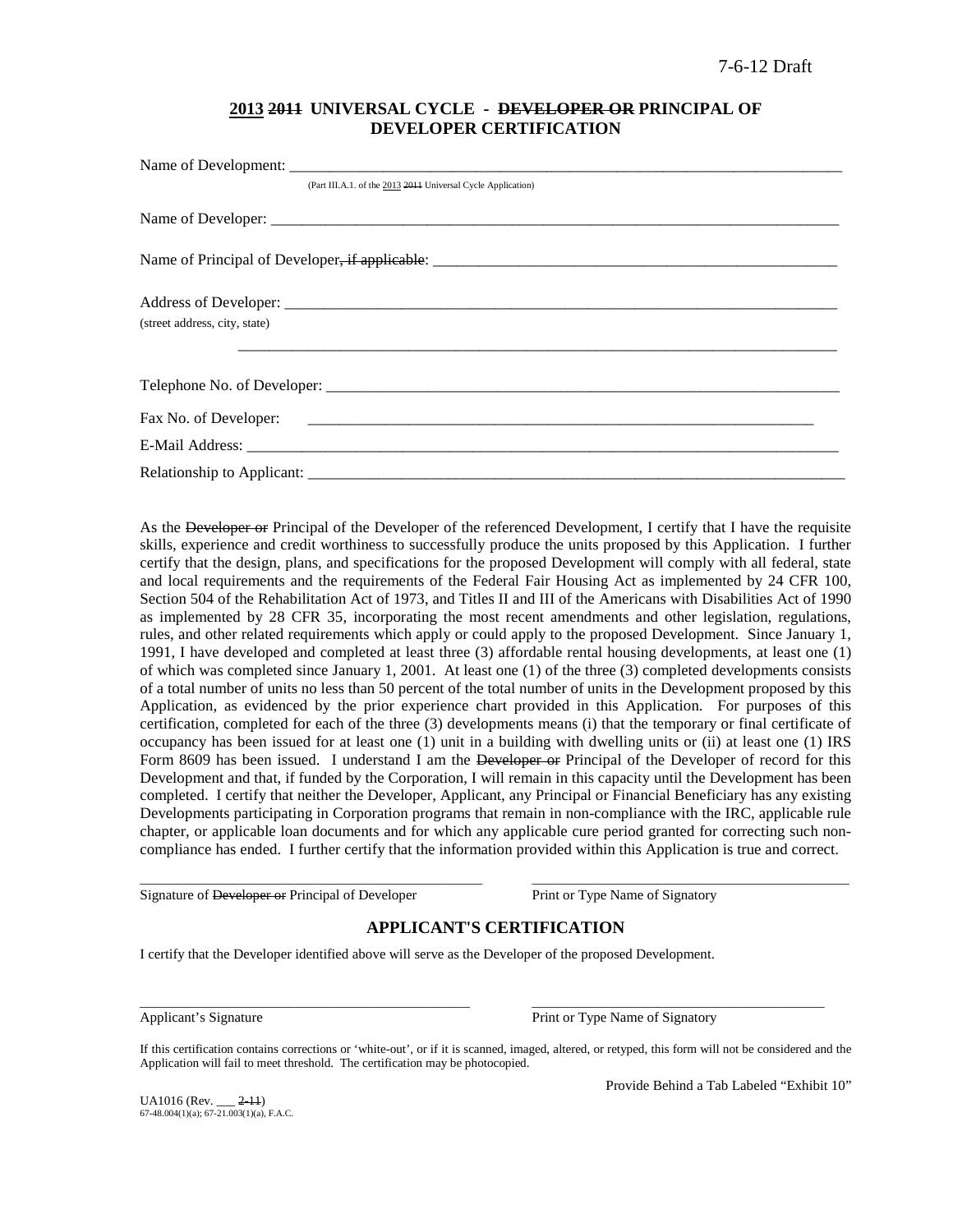# **2013 2011 UNIVERSAL CYCLE - MANAGEMENT COMPANY OR PRINCIPAL OF MANAGEMENT COMPANY CERTIFICATION**

| (Part III.A.1. of the 2013 2014 Universal Cycle Application)                      |  |
|-----------------------------------------------------------------------------------|--|
|                                                                                   |  |
| Name of principal of Management Company, if applicable: _________________________ |  |
| (street address, city, state)                                                     |  |
| Telephone of Management Company: ___________                                      |  |

I certify that I have the requisite skills and knowledge of affordable housing management requirements to successfully manage the units proposed by this Application and that I have specific experience in the management of affordable rental housing and have successfully managed at least two (2) affordable rental housing properties for at least two (2) years each, at least one (1) of which consists of a total number of units no less than 50 percent of the total number of units in the Development proposed by this Application, as evidenced by the prior experience chart provided in this Application. I further certify that the proposed Development will comply with all federal, state and local requirements and the requirements of the Federal Fair Housing Act as implemented by 24 CFR 100, Section 504 of the Rehabilitation Act of 1973 and Titles II and III of the Americans with Disabilities Act of 1990 as implemented by 28 CFR 35, incorporating the most recent amendments and other legislation, regulations, rules and other related requirements which apply or could apply to the proposed Development while under our management. I further certify that the information provided above is true and correct.

Signature of Management Company or principal of Print or Type Name of Signatory Management Company

If this certification contains corrections or 'white-out', or if it is scanned, imaged, altered, or retyped, this form will not be considered and the Application will fail to meet threshold. The certification may be photocopied.

\_\_\_\_\_\_\_\_\_\_\_\_\_\_\_\_\_\_\_\_\_\_\_\_\_\_\_\_\_\_\_\_\_\_\_\_\_\_\_\_\_\_\_\_\_ \_\_\_\_\_\_\_\_\_\_\_\_\_\_\_\_\_\_\_\_\_\_\_\_\_\_\_\_\_\_\_\_\_

Provide Behind a Tab Labeled "Exhibit 11"

 $UA1016$  (Rev.  $2-11$ ) 67-48.004(1)(a); 67-21.003(1)(a), F.A.C.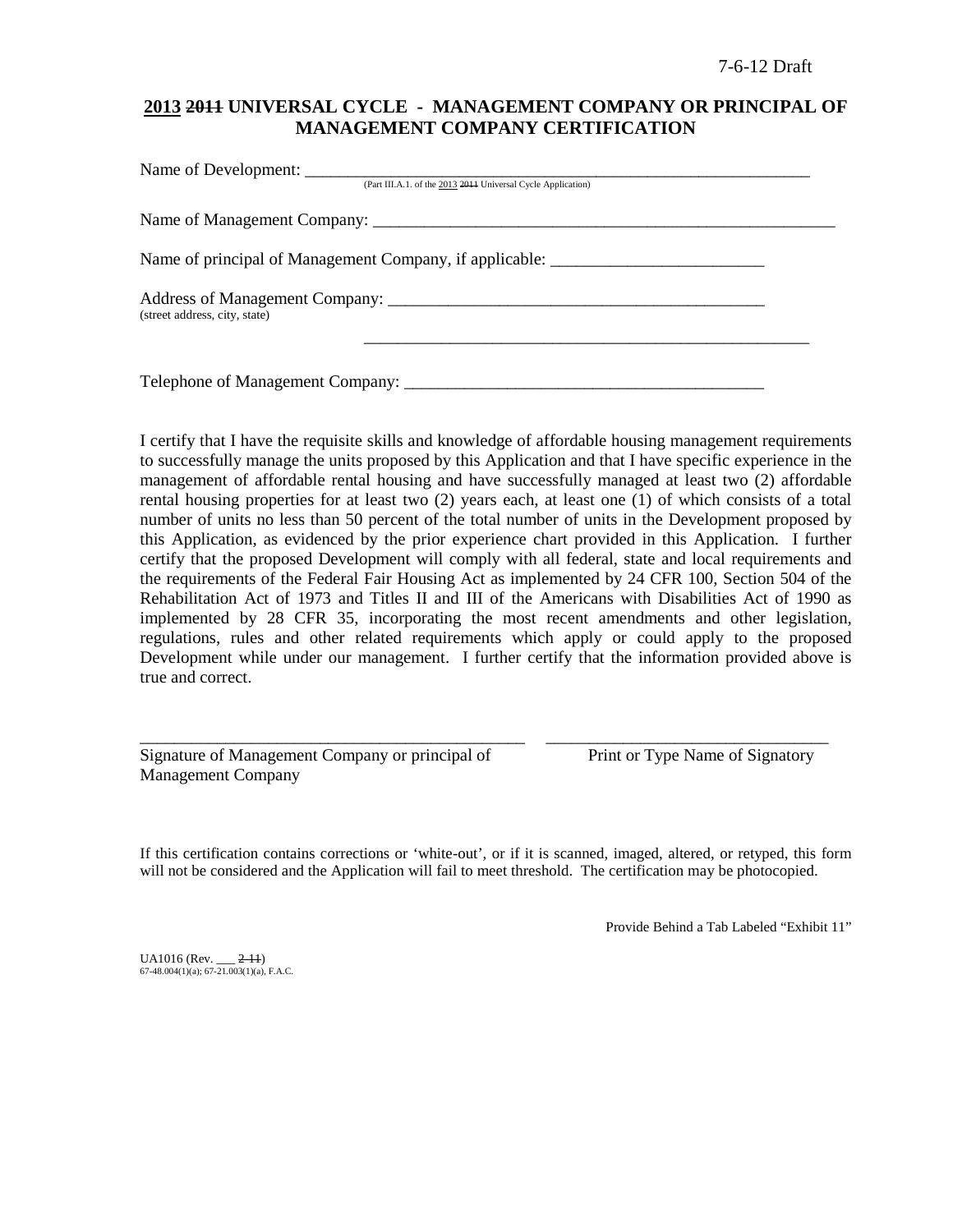### **2013 2011 UNIVERSAL CYCLE - GENERAL CONTRACTOR OR QUALIFYING AGENT OF GENERAL CONTRACTOR CERTIFICATION**

| (Part III.A.1. of the 2013 2014 Universal Cycle Application)   |                |
|----------------------------------------------------------------|----------------|
|                                                                |                |
| Name of qualifying agent of General Contractor, if applicable: |                |
|                                                                |                |
|                                                                |                |
| Expiration of License                                          | Date (mm/yyyy) |
|                                                                |                |

I certify that I am a General Contractor as defined by Rules 67-21and/or 67-48, F.A.C., and licensed in the State of Florida with the requisite skills, experience and credit worthiness to successfully produce the units proposed by this Application and that I have been the General Contractor on at least two (2) developments completed since January 1, 2001 which are of similar development category and development type, at least one (1) of which consists of a total number of units no less than 50 percent of the total number of units in the Development proposed by this Application, as evidenced by the prior experience chart provided in this Application. For purposes of this certification, completed for each of the two (2) developments means (i) that the temporary or final certificate of occupancy has been issued for at least one (1) unit in a building with dwelling units or (ii) at least one (1) IRS Form 8609 has been issued. I further certify that I will construct the proposed Development in accordance with the design plans and specifications as prepared by the licensed Architect. In recognition and support of the implementation of Florida's welfare reform legislation, I certify my willingness to encourage the hiring of welfare-to-work or self-sufficiency type program participants in the construction of the proposed Development, and to provide such substantiating documentation regarding the incorporation of such program participants in the work force as may be requested by the servicing agent in conjunction with construction loan draw disbursements. I further certify my willingness and intention to enter into good faith negotiations or participate in a bidding process with the Applicant to act as the General Contractor for this proposed Development and that the information provided above is true and correct.

**NOTE**: If the Applicant is a Public Housing Authority with prior development experience, or is otherwise subject to the Competitive Consultants Negotiations Act, it may have the General Contractor from a prior development execute this certification. The intent of this provision is to allow experienced Public Housing Authorities or other regulated entities to have an opportunity to meet threshold without violation of bidding procedures. Public Housing Authorities without prior development experience must joint venture with an experienced development entity in order to participate in this Funding Cycle.

Signature of General Contractor or qualifying agent Print or Type Name of Signatory

If this certification contains corrections or 'white-out', or if it is scanned, imaged, altered, or retyped, this form will not be considered and the Application will fail to meet threshold. The certification may be photocopied.

\_\_\_\_\_\_\_\_\_\_\_\_\_\_\_\_\_\_\_\_\_\_\_\_\_\_\_\_\_\_\_\_\_\_\_\_\_\_\_\_\_\_\_\_\_\_\_ \_\_\_\_\_\_\_\_\_\_\_\_\_\_\_\_\_\_\_\_\_\_\_\_\_\_\_\_\_\_\_\_\_\_\_\_\_\_\_\_\_\_

 $UA1016$  (Rev.  $2-11$ )  $67-48.004(1)(a)$ ;  $67-21.003(1)(a)$ , F.A.C. Provide Behind a Tab Labeled "Exhibit 12"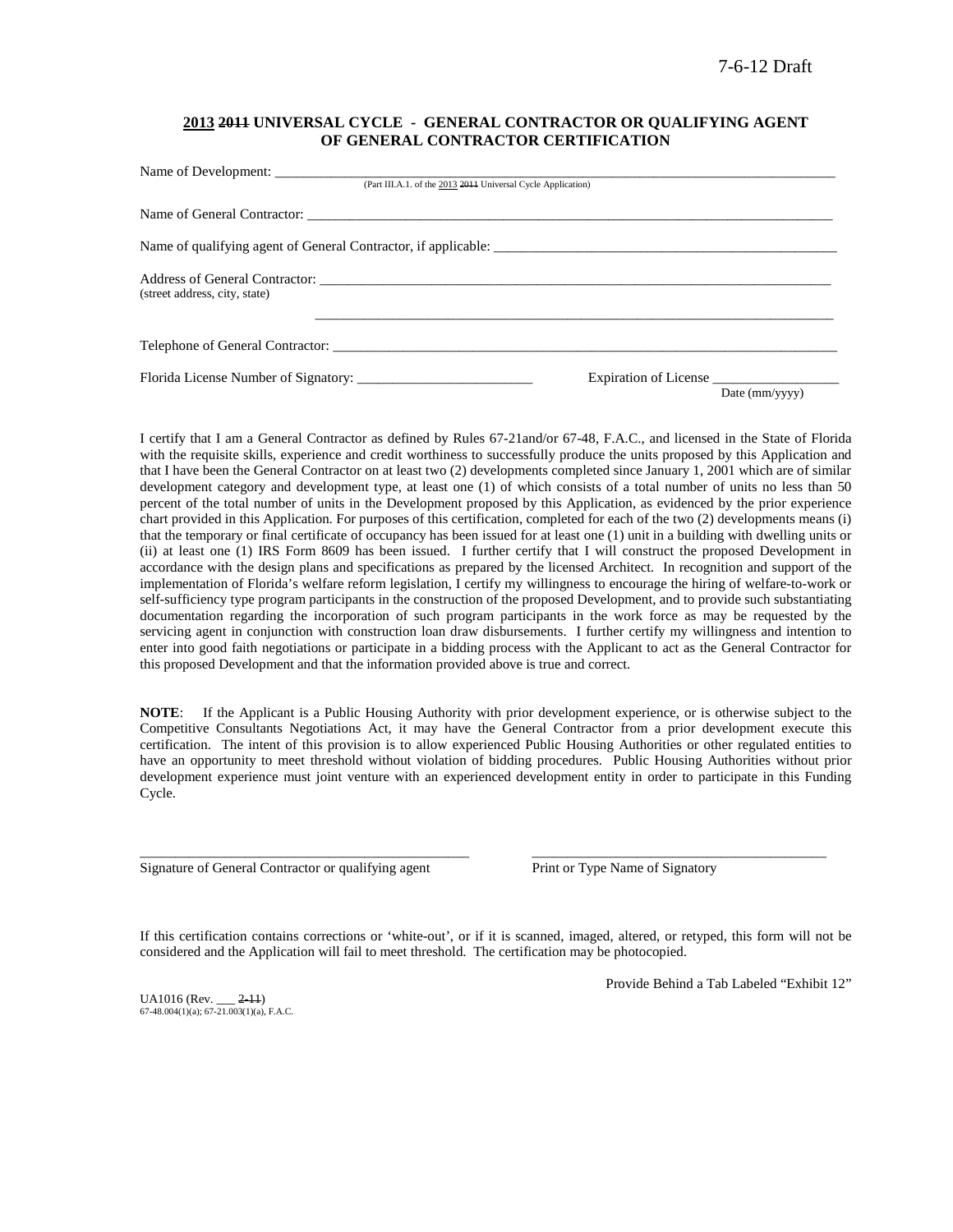# **2013 2011 UNIVERSAL CYCLE - ARCHITECT CERTIFICATION**

|                                                                                                                                                     | (Part III.A.1. of the 2013 2014 Universal Cycle Application) |                        |                        |
|-----------------------------------------------------------------------------------------------------------------------------------------------------|--------------------------------------------------------------|------------------------|------------------------|
|                                                                                                                                                     |                                                              |                        |                        |
| (street address, city, state)                                                                                                                       |                                                              |                        |                        |
|                                                                                                                                                     |                                                              |                        |                        |
| Florida License Number of Signatory:<br>$\mathbf{r}$ , and $\mathbf{r}$ , and $\mathbf{r}$ , and $\mathbf{r}$ , and $\mathbf{r}$ , and $\mathbf{r}$ |                                                              | Expiration of License: | Date $\text{(mm/vyy)}$ |

The undersigned certifies to the following:

- 1. I am a Florida licensed Architect with the requisite skills and experience to provide the professional services needed to successfully produce the units proposed by this Application; and
- 2. I have experience with more than one (1) previous development of similar development category and development type, at least one (1) of which consists of a total number of units no less than 50 percent of the total number of units in the Development proposed by this Application; and
- 3. The design, plans and specifications for the proposed Development:
	- a. Allow for the inclusion of the Required General Features and Amenities outlined in Part III.B.1. of the 2013 2011 Universal Cycle Application Instructions; and
	- b. Allow for the inclusion of the Required Universal Design and Visitability Features outlined in Part A.1. of the FHFC Universal Design and Visitability Manual, effective \_\_\_\_ 11-3-2010, in the new construction units, if any; and
	- c. Allow for the possible inclusion of some of the Required Universal Design and Visitability Features, as outlined in Part B.1. of the FHFC Universal Design and Visitability Manual, effective  $\frac{11-3-2010}{11-2010}$ , in the rehabilitation units, if any; and
	- d. Allow for the inclusion of the Optional Features and Amenities selected by the Applicant at Part III.B.3.a. and Part III.B.3.b. or c. of the 2013 2014 Universal Cycle Application; and
	- e. Allow for the inclusion of the Optional Universal Design and Visitability Features outlined in Part A.2. of the FHFC Universal Design and Visitability Manual, effective  $\frac{11-3-2010}{11-2010}$ , in at least 15% of the new construction units, if any, if committed to by the Applicant; and
	- f. Allow for the possible inclusion of some of the Optional Universal Design and Visitability Features, as outlined in Part B.2. of the FHFC Universal Design and Visitability Manual, effective  $\frac{11-3-2010}{11}$ , in at least 15% of the rehabilitation units, if any, if committed to by the Applicant; and

Architect's Initials \_\_\_\_\_\_\_\_ (signature required on pg. 2)

Provide Behind a Tab Labeled "Exhibit 13"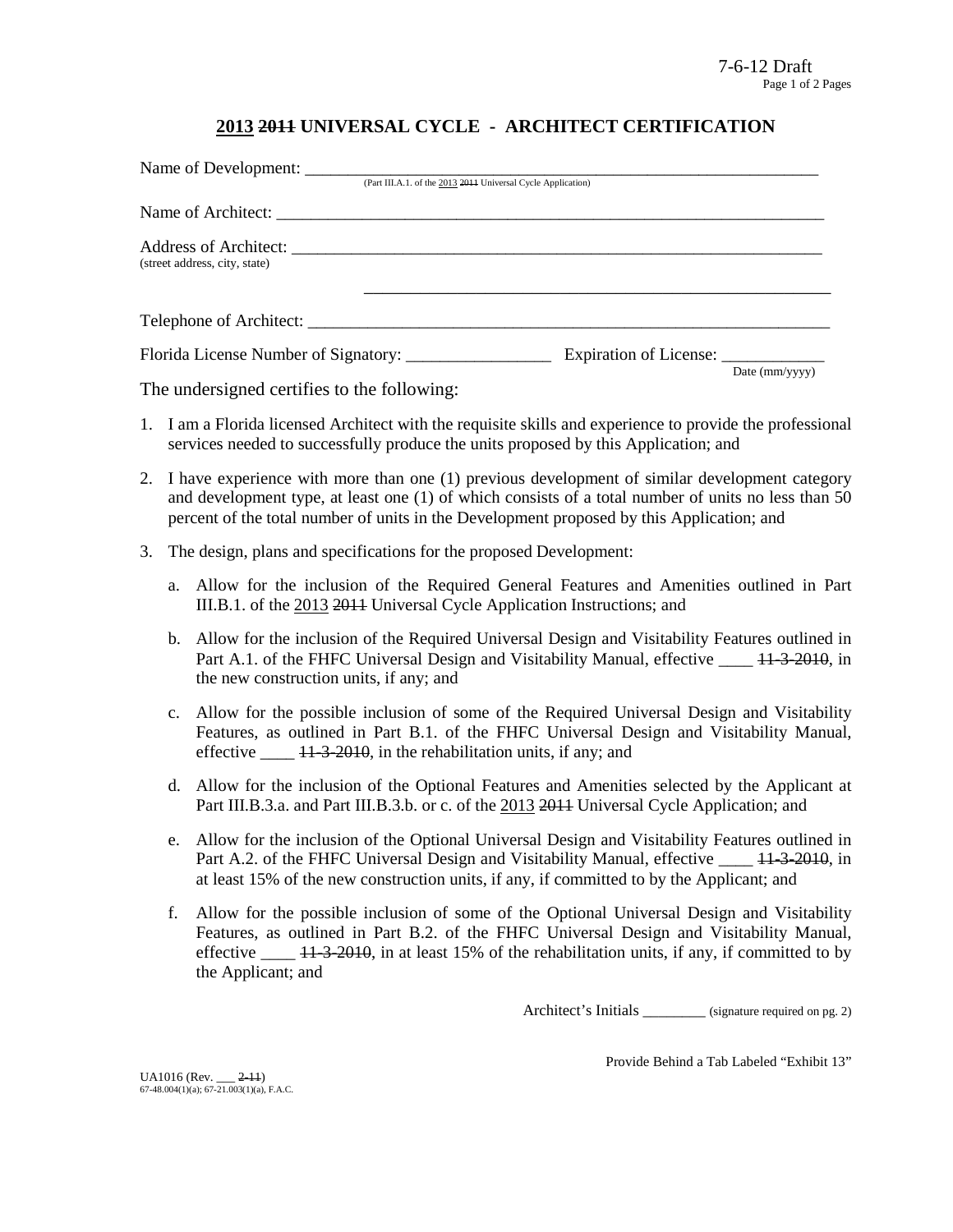# **2013 2011 UNIVERSAL CYCLE - ARCHITECT CERTIFICATION**

- g. If applicable, allow for the inclusion of the additional Required Elderly Features outlined in Part A.3. (for new construction units) and Part B.3. (for rehabilitation units) of the FHFC Universal Design and Visitability Manual, effective  $\_\_\_\_\$  +  $\frac{1}{3}$  +  $\frac{2010}{3}$ , if the Applicant is applying under the Elderly Demographic; and
- h. If selected by the Applicant, allow for the eligible new construction units, if any, to meet the requirements of Energy Star New Homes and the ineligible new construction units, if any, to include the energy features outlined in Part III.B.4.a. of the 2013 2011 Universal Application Instructions; and
- i. Allow for the possible inclusion of some of the energy features outlined in Part III.B.4.b. of the 2013 2011 Universal Application Instructions in the rehabilitation units, if any; and
- j. Depending on the Development Category selected by the Applicant for the proposed Development:
	- (1) If New Construction or Redevelopment (more than 50% of the units are new construction), (a) allow for the inclusion of the Green Building features outlined at Part III.B.5.a.(1) of the 2013 2011 Universal Application Instructions, or (b) allow for the proposed Development to meet one of the Green Building Certifications outlined at Part III.B.5.a.(2) of the 2013 2011 Universal Application Instructions, as committed to the Applicant in the Application; or
	- (2) If Rehabilitation or Preservation (less than 50% of the units are new construction) allow for the inclusion of the Green Building features outlined in Part III.B.5.b. of the 2013 2011 Universal Application Instructions; and
- 4. With regard to the federal, state and local requirements, the minimum requirements can be met for all new construction units and the requirements have been considered and will be addressed as part of the scope of any rehabilitation work, including the requirements of the Federal Fair Housing Act as implemented by 24 CFR 100, Section 504 of the Rehabilitation Act of 1973 and Titles II and III of the Americans with Disabilities Act of 1990 as implemented by 28 CFR 35, incorporating the most recent amendments and other legislation, regulations, rules and other related requirements which apply or could apply to the proposed Development; and
- 5. I am willing and intend to enter into good faith negotiations or participate in a bidding process with the Applicant to act as the Architect for this proposed Development; and
- 6. The information provided above is true and correct.

Architect 's Signature Print or Type Name of Signatory

If this certification contains corrections or 'white-out', or if it is scanned, imaged, altered, or retyped, this form will not be considered and the Application will fail to meet threshold. The certification may be photocopied.

\_\_\_\_\_\_\_\_\_\_\_\_\_\_\_\_\_\_\_\_\_\_\_\_\_\_\_\_\_\_\_\_\_\_ \_\_\_\_\_\_\_\_\_\_\_\_\_\_\_\_\_\_\_\_\_\_\_\_\_\_\_\_\_\_\_\_\_\_\_\_\_\_

Provide Behind a Tab Labeled "Exhibit 13"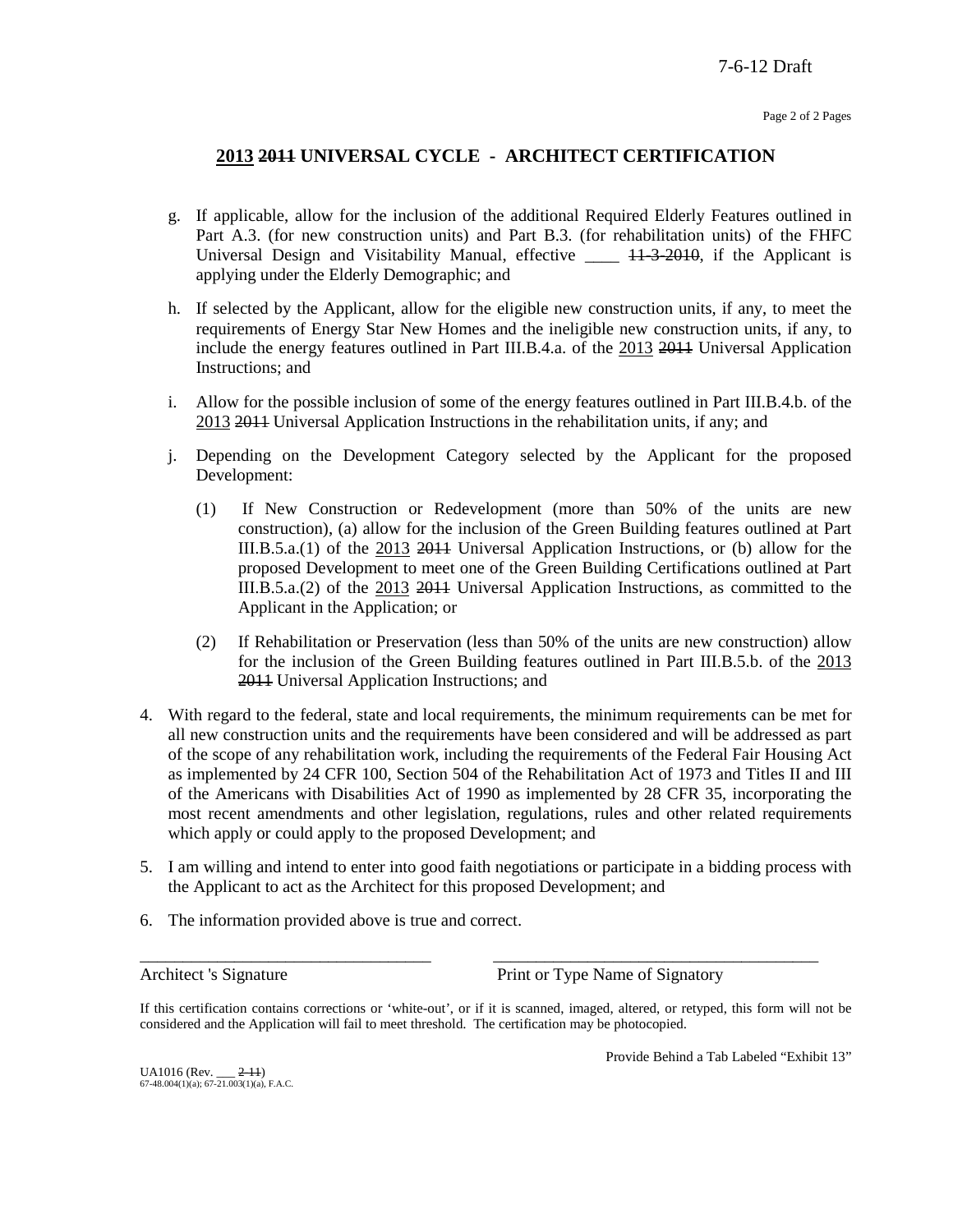# **2013 2011 UNIVERSAL CYCLE - ATTORNEY CERTIFICATION FOR MMRB OR HOME APPLICATIONS ONLY**

|                               | (Part III.A.1. of the 2013 2014 Universal Cycle Application) |
|-------------------------------|--------------------------------------------------------------|
|                               |                                                              |
| (street address, city, state) |                                                              |
|                               |                                                              |
|                               |                                                              |

I certify that I am a member in good standing of The Florida Bar with the requisite skills and experience to provide the professional services needed by the Applicant to produce the units proposed by this Application. I further certify my willingness and intention to enter into good faith negotiations with the Applicant to act as the attorney of record for this proposed Development and that the information provided above is true and correct.

Attorney's Signature

Print or Type Name of Signatory

\_\_\_\_\_\_\_\_\_\_\_\_\_\_\_\_\_\_\_\_\_\_\_\_\_\_\_\_\_\_\_\_\_\_\_\_\_\_\_\_\_\_\_\_\_\_\_\_

\_\_\_\_\_\_\_\_\_\_\_\_\_\_\_\_\_\_\_\_\_\_\_\_\_\_\_\_\_\_\_\_\_\_\_\_\_\_\_\_\_\_\_\_\_\_\_\_

If this certification contains corrections or 'white-out', or if it is scanned, imaged, altered, or retyped, this form will not be considered and the Application will fail to meet threshold. The certification may be photocopied.

Provide Behind a Tab Labeled "Exhibit 14"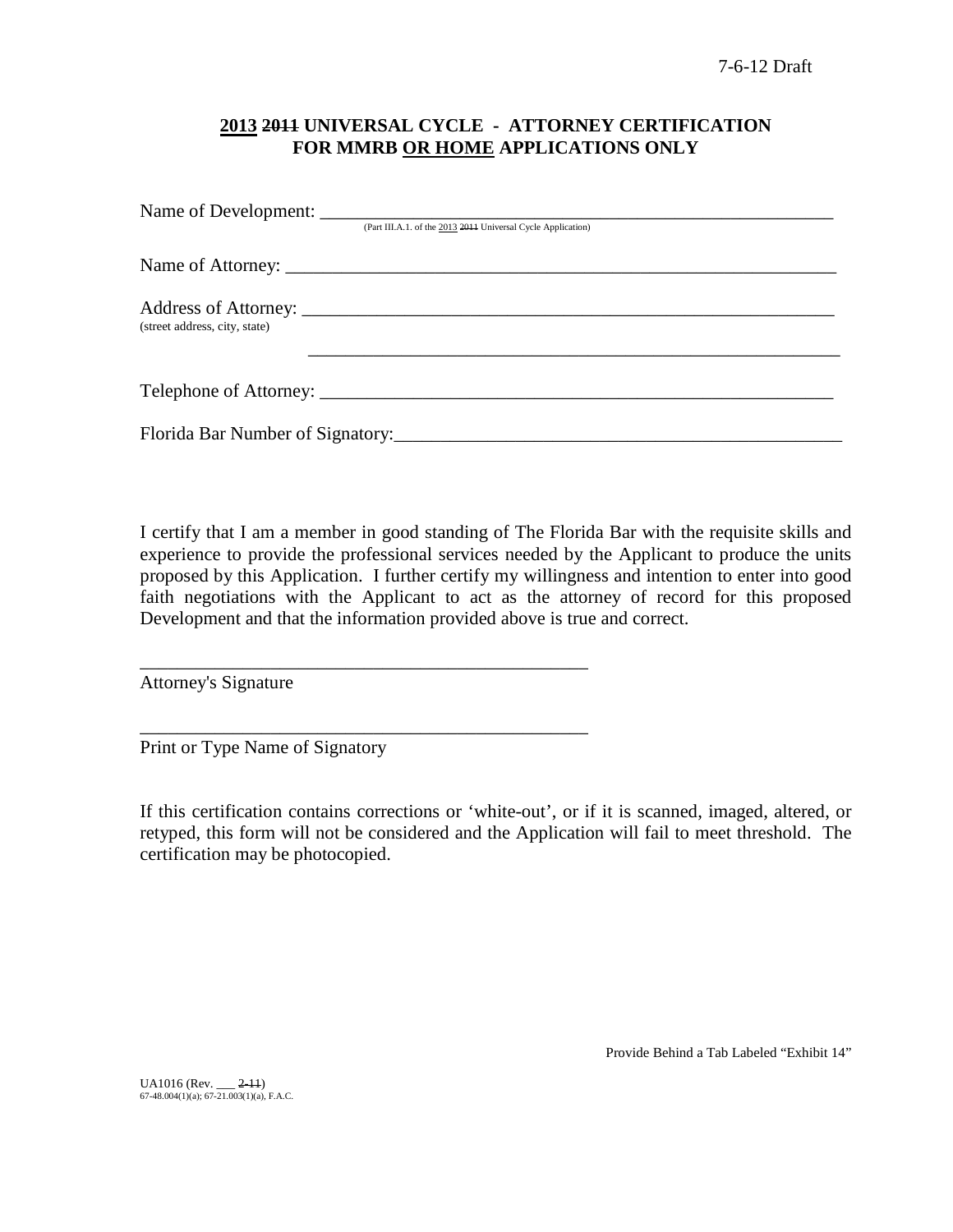# **2013 2011 UNIVERSAL CYCLE - ATTORNEY CERTIFICATION 4% (Competitive and Non-Competitive) and/or9% (Competitive) HOUSING CREDIT APPLICATIONS ONLY**

|                               | (Part III.A.1. of the 2013 2014 Universal Cycle Application) |
|-------------------------------|--------------------------------------------------------------|
|                               |                                                              |
| (street address, city, state) |                                                              |
|                               | Telephone of Attorney:                                       |
|                               |                                                              |

I certify that I am a duly licensed attorney in good standing with the requisite skills and experience to provide the professional services needed by the Applicant to produce the units proposed by this Application. I further certify my willingness and intention to enter into good faith negotiations with the Applicant to act as the attorney of record for this proposed Development and that the information provided above is true and correct.

**NOTE**: To the extent that the Corporation requires it, an attorney licensed to practice law in Florida and acceptable to the Corporation must provide the enforceability opinion.

Attorney's Signature

Print or Type Name of Signatory

\_\_\_\_\_\_\_\_\_\_\_\_\_\_\_\_\_\_\_\_\_\_\_\_\_\_\_\_\_\_\_\_\_\_\_\_\_\_\_\_\_\_\_\_\_\_\_\_

\_\_\_\_\_\_\_\_\_\_\_\_\_\_\_\_\_\_\_\_\_\_\_\_\_\_\_\_\_\_\_\_\_\_\_\_\_\_\_\_\_\_\_\_\_\_\_\_

If this certification contains corrections or 'white-out', or if it is scanned, imaged, altered, or retyped, this form will not be considered and the Application will fail to meet threshold. The certification may be photocopied.

Provide Behind a Tab Labeled "Exhibit 15"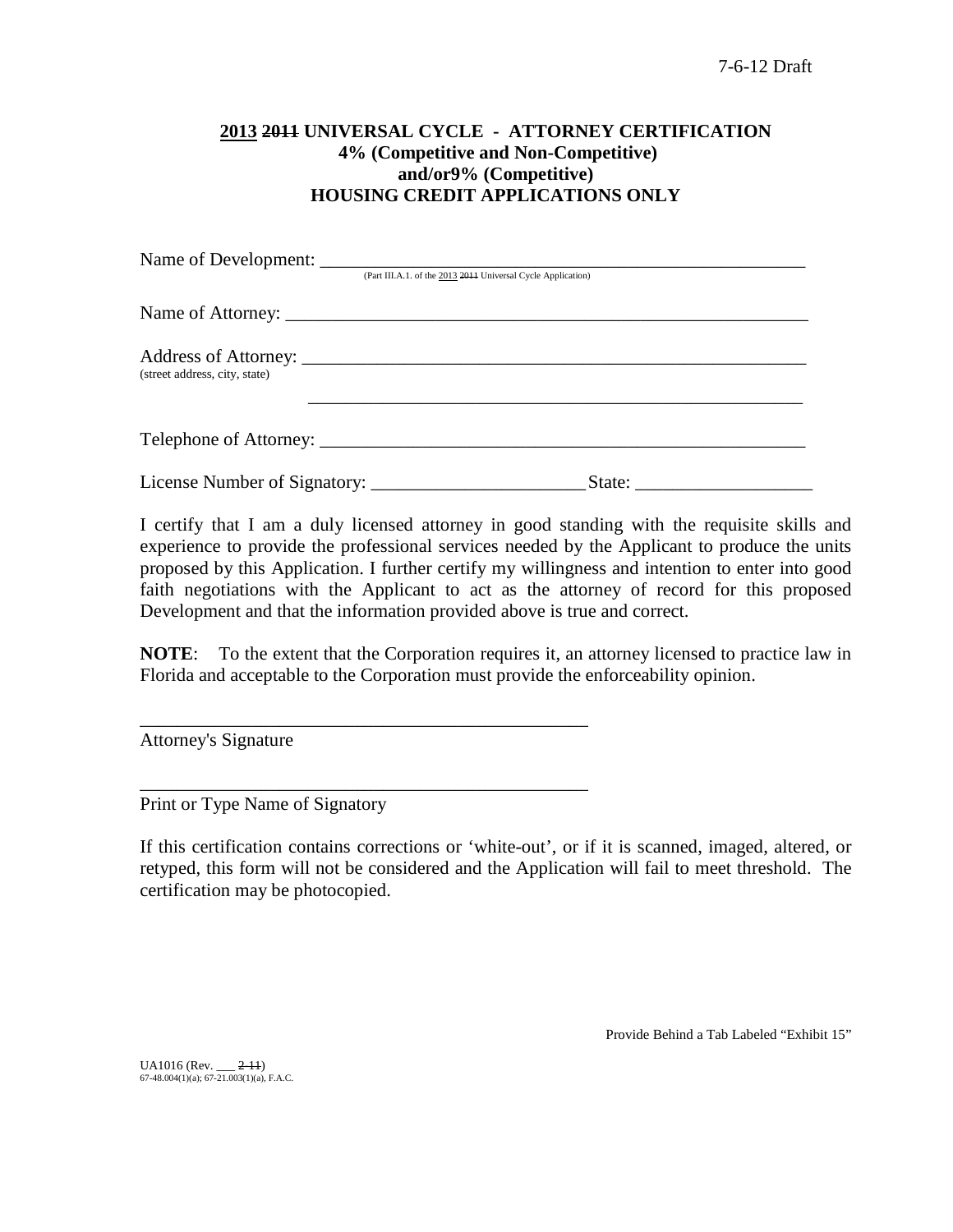# **2013 2011 UNIVERSAL CYCLE - CERTIFICATION OF ACCOUNTANT**

| Name of Development:          |                                                              |        |  |
|-------------------------------|--------------------------------------------------------------|--------|--|
|                               | (Part III.A.1. of the 2013 2011 Universal Cycle Application) |        |  |
|                               |                                                              |        |  |
| (street address, city, state) |                                                              |        |  |
|                               |                                                              |        |  |
|                               |                                                              | State: |  |

I certify that I am a licensed Certified Public Accountant with the requisite skills and experience to provide the professional services needed by the Applicant to produce the units proposed by this Application and that I have provided professional accounting services on more than one previous affordable housing development and that, if this Application seeks Housing Credits, I have prior experience with tax credit accounting procedures. I further certify my willingness and intention to enter into good faith negotiations with the Applicant to serve as the Accountant for this proposed Development and that the information provided above is true and correct.

Accountant's Signature

Print or Type Name of Signatory

\_\_\_\_\_\_\_\_\_\_\_\_\_\_\_\_\_\_\_\_\_\_\_\_\_\_\_\_\_\_\_\_\_\_\_\_\_\_\_\_\_\_\_\_\_\_\_\_

\_\_\_\_\_\_\_\_\_\_\_\_\_\_\_\_\_\_\_\_\_\_\_\_\_\_\_\_\_\_\_\_\_\_\_\_\_\_\_\_\_\_\_\_\_\_\_\_

If this certification contains corrections or 'white-out', or if it is scanned, imaged, altered, or retyped, this form will not be considered and the Application will fail to meet threshold. The certification may be photocopied.

UA1016 (Rev. \_\_\_ <del>2-11</del>)<br>67-48.004(1)(a); 67-21.003(1)(a), F.A.C.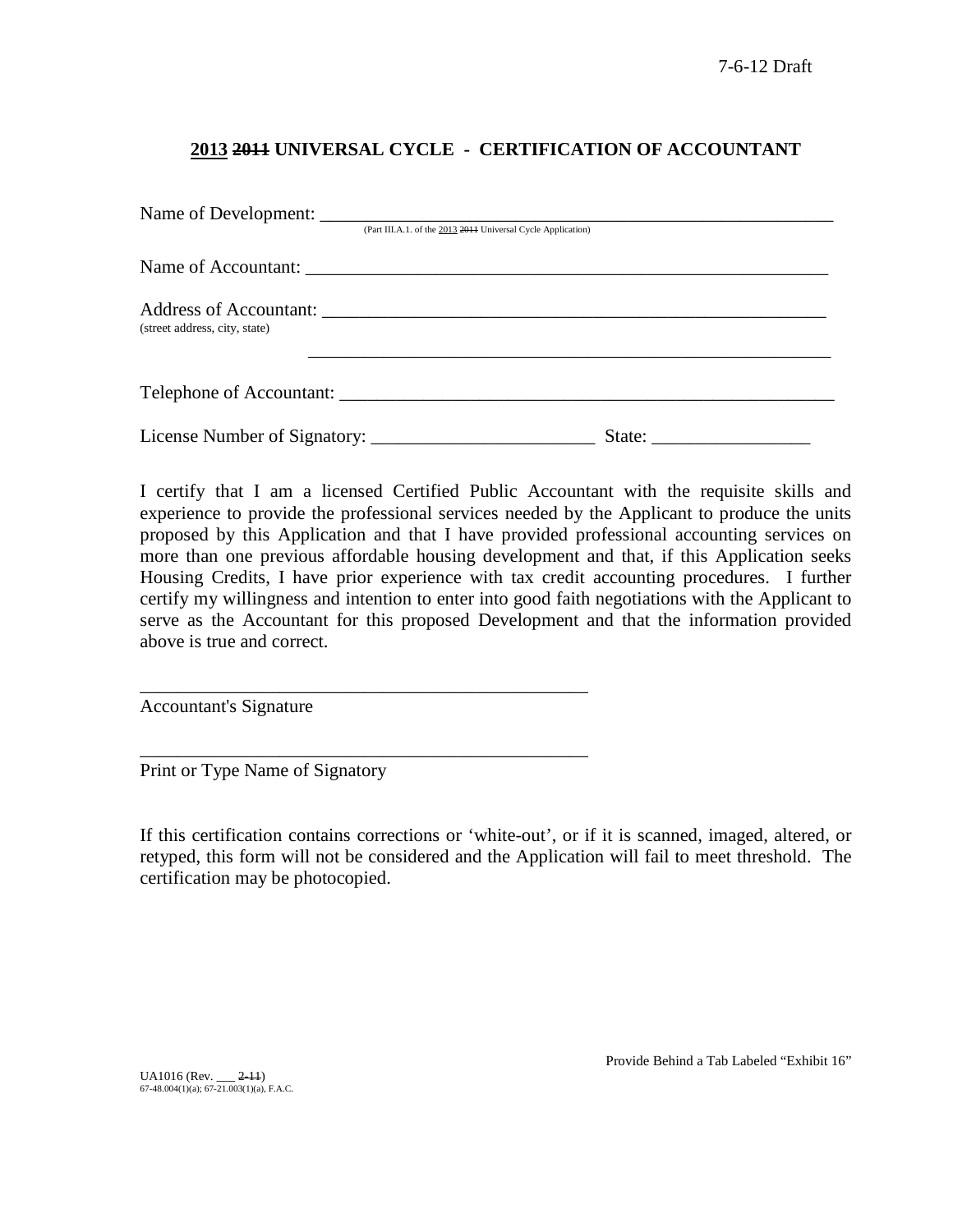## 7-6-12 Draft **2013 2011 UNIVERSAL CYCLE - SERVICE PROVIDER OR PRINCIPAL OF SERVICE PROVIDER CERTIFICATION**

## **ASSISTED LIVING FACILITY DEVELOPMENTS ONLY**

|                               | (Part III.A.1. of the 2013 2014 Universal Cycle Application) |
|-------------------------------|--------------------------------------------------------------|
|                               |                                                              |
| Name of principal of Service  |                                                              |
|                               |                                                              |
|                               |                                                              |
| (street address, city, state) |                                                              |
|                               |                                                              |
|                               |                                                              |

I certify that I have the requisite skills and knowledge of assisted living facility service provision to successfully provide or coordinate services for the residents of this Development, as proposed by this Application. I further certify that I have specific experience in assisted living service provision or coordination and have successfully provided or coordinated services for at least two (2) assisted living facilities for at least two (2) years each, at least one (1) of which consists of a total number of units no less than 50 percent of the total number of units in the Development proposed by this Application, as evidenced by the prior experience chart provided in this Application, and that I am knowledgeable of all federal, state and local requirements and the requirements of the Federal Fair Housing Act as implemented by 24 CFR 100, Section 504 of the Rehabilitation Act of 1973 and Titles II and III of the Americans with Disabilities Act of 1990 as implemented by 28 CFR 35, Assisted Living Facility and licensure requirements as implemented by Chapter 429, Part I, F.S. and Rule Chapter 58A-5, F.A.C., incorporating the most recent amendments and other legislation, regulations, rules and other related requirements which apply or could apply to the proposed Development. I further certify that the information provided above is true and correct.

Signature of Service Provider or principal of Print or Type Name of Signatory Service Provider

If this certification contains corrections or 'white-out', or if it is scanned, imaged, altered, or retyped, this form will not be considered and the Application will fail to meet threshold. The certification may be photocopied.

\_\_\_\_\_\_\_\_\_\_\_\_\_\_\_\_\_\_\_\_\_\_\_\_\_\_\_\_\_\_\_\_\_\_\_\_\_\_\_\_\_ \_\_\_\_\_\_\_\_\_\_\_\_\_\_\_\_\_\_\_\_\_\_\_\_\_\_\_\_\_\_\_\_\_\_\_\_\_\_

UA1016 (Rev. \_\_\_ 2-11) 67-48.004(1)(a); 67-21.003(1)(a), F.A.C. Provide Behind a Tab Labeled "Exhibit 17"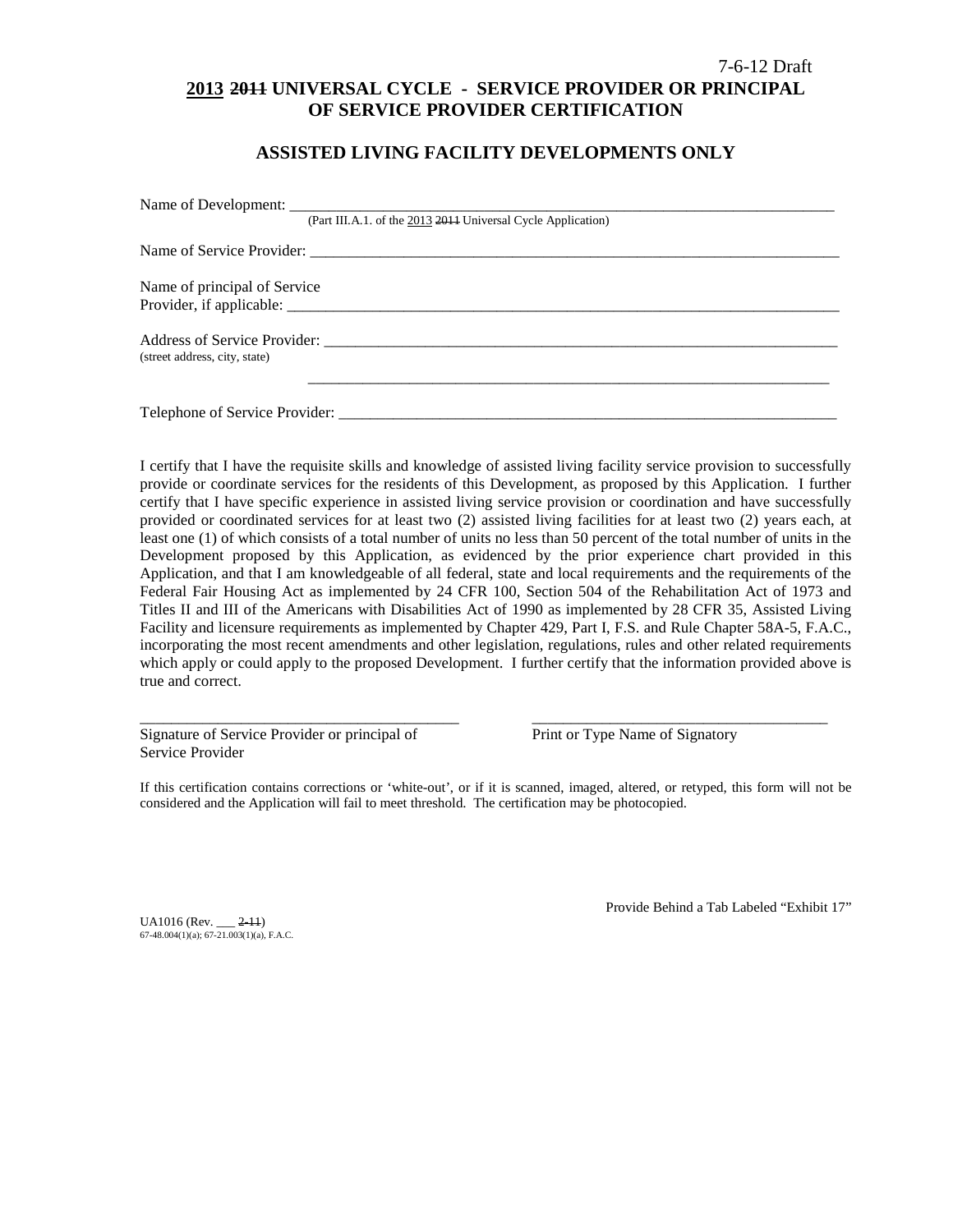#### **2013 2011 UNIVERSAL CYCLE - LOCAL GOVERNMENT VERIFICATION OF QUALIFICATION AS URBAN IN-FILL DEVELOPMENT**

Name of Development: (Part III.A.1. of the 2013 2011 Universal Cycle Application) Development Location: (At a minimum, provide the address assigned by the United States Postal Service, including the address number, street name and city, and/or if the address has not yet been assigned, provide (i) the street name, closest designated intersection and city if located within a city or (ii) the street name, closest designated intersection and county if located in the unincorporated area of the county.)

Local Government: \_\_\_\_\_\_\_\_\_\_\_\_\_\_\_\_\_\_\_\_\_\_\_\_\_\_\_\_\_\_\_\_\_\_\_\_\_\_\_\_\_\_\_\_\_\_\_\_\_\_\_\_\_\_\_

The City/County of \_\_\_\_\_\_\_\_\_\_\_\_\_\_\_\_\_\_\_\_\_\_\_\_\_\_\_\_\_\_\_\_\_\_\_\_\_\_ confirms that the Development

(Name of City or County)

identified above meets the following criteria:

- 1. The proposed Development is located on a site or in an area that is targeted for in-fill housing or neighborhood revitalization by the local, county, state or federal government as evidenced by its inclusion in a HUD Empowerment/Enterprise Zone; a HUD-approved Neighborhood Revitalization Strategy; Florida Enterprise Zone; area designated under a Community Development Block Grant (CDBG); area designated as HOPE VI or a Front Porch Florida Community; or a Community Redevelopment Area as described and defined in the Florida Community Redevelopment Act of 1969; or the proposed Development is located in a qualified census tract and the development of which contributes to a concerted community revitalization plan; and
- 2. The site is in an area that is already developed and is part of an incorporated area or existing urban service area; and
- 3. The proposed Development is not located within the Small County Category.

## **CERTIFICATION**

\_\_\_\_\_\_\_\_\_\_\_\_\_\_\_\_\_\_\_\_\_\_\_\_\_\_\_\_\_\_\_\_\_\_\_\_\_\_\_ \_\_\_\_\_\_\_\_\_\_\_\_\_\_\_\_\_\_\_\_\_\_\_\_\_\_\_\_\_\_\_\_\_\_\_\_

I certify that the above information is true and correct.

Signature Print or Type Name

\_\_\_\_\_\_\_\_\_\_\_\_\_\_\_\_\_\_\_\_\_\_\_\_\_\_\_\_\_\_\_\_\_\_\_\_ Print or Type Title

This certification must be signed by the chief appointed official (staff) responsible for such approvals, Mayor, City Manager, County Manager/Administrator/ Coordinator, or Chairperson of the City Council or County Commission. Other signatories are not acceptable. If this certification is inappropriately signed, the Application will not qualify as an Urban In-Fill Development.

If the certification contains corrections or 'white-out' or if it is scanned, imaged, altered, or retyped, the Application will fail to qualify as an Urban In-Fill Development. The certification may be photocopied.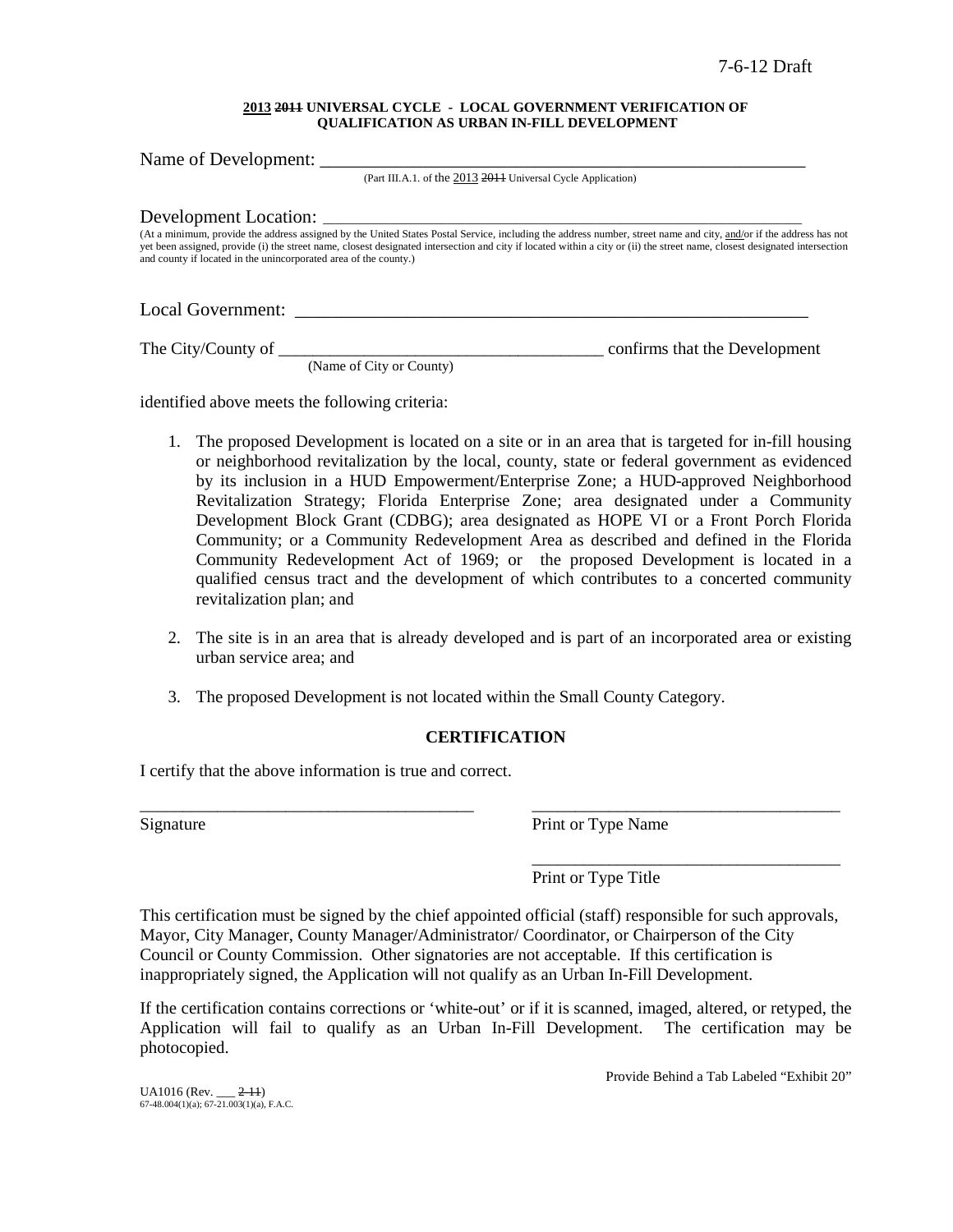## 7-6-12 Draft **2013 2011 UNIVERSAL CYCLE - LOCAL GOVERNMENT CERTIFICATION OF PUBLIC HOUSING REVITALIZATION IN A LOCAL COMMUNITY REDEVELOPMENT OR REVITALIZATION PLAN**

Name of Development:

(Part III.A.1. of the 2013 2011 Universal Cycle Application)

#### Development Location:

(At a minimum, provide the address assigned by the United States Postal Service, including the address number, street name and city, and/or if the address has not yet been assigned, provide (i) the street name, closest designated intersection and city if located within a city or (ii) the street name, closest designated intersection and county if located in the unincorporated area of the county.)

The City/County of \_\_\_\_\_\_\_\_\_\_\_\_\_\_\_\_\_\_\_\_\_\_\_\_\_\_\_\_\_\_\_\_\_\_\_\_\_\_ confirms that the Development identified above meets the following criteria:

The proposed Development is located in an area for which a Local Government has approved and adopted by ordinance, resolution, and or other legal action a community redevelopment or revitalization plan that:

- specifies geographic boundaries, which include the physical location of the Development;
- provides funding through a dedicated local source for such purposes as infrastructure, transit and residential development; and has other projects actively underway to implement the plan; and
- is evidenced by its inclusion in an area designated under a Community Development Block Grant (CDBG); a Community Redevelopment Area as described and defined in the Florida Community Redevelopment Act of 1969; or another geographically defined sub-area for which there is a plan adopted by the Local Government.

### **CERTIFICATION**

I certify that the above information is true and correct. The Applicant's proposed Development is physically located in the following community redevelopment or revitalization plan:

|                                                                  | that is approved and adopted by: |
|------------------------------------------------------------------|----------------------------------|
| (Name of Community Redevelopment or Revitalization Plan)         |                                  |
|                                                                  |                                  |
| (Reference Official Action, Cite Ordinance or Resolution Number) |                                  |
|                                                                  |                                  |
|                                                                  |                                  |
|                                                                  |                                  |

Signature Print or Type Name

\_\_\_\_\_\_\_\_\_\_\_\_\_\_\_\_\_\_\_\_\_\_\_\_\_\_\_\_\_\_\_\_\_\_\_\_\_\_ Print or Type Title

This certification must be signed by the chief appointed official (staff) responsible for such approvals, Mayor, City Manager, County Manager/Administrator/ Coordinator, or Chairperson of the City Council or County Commission. Other signatories are not acceptable. If this certification is inappropriately signed, the Application will not qualify as a Public Housing Revitalization Development.

If the certification contains corrections or 'white-out' or if it is scanned, imaged, altered, or retyped, the Application will fail to qualify as a Public Housing Revitalization Development. The certification may be photocopied.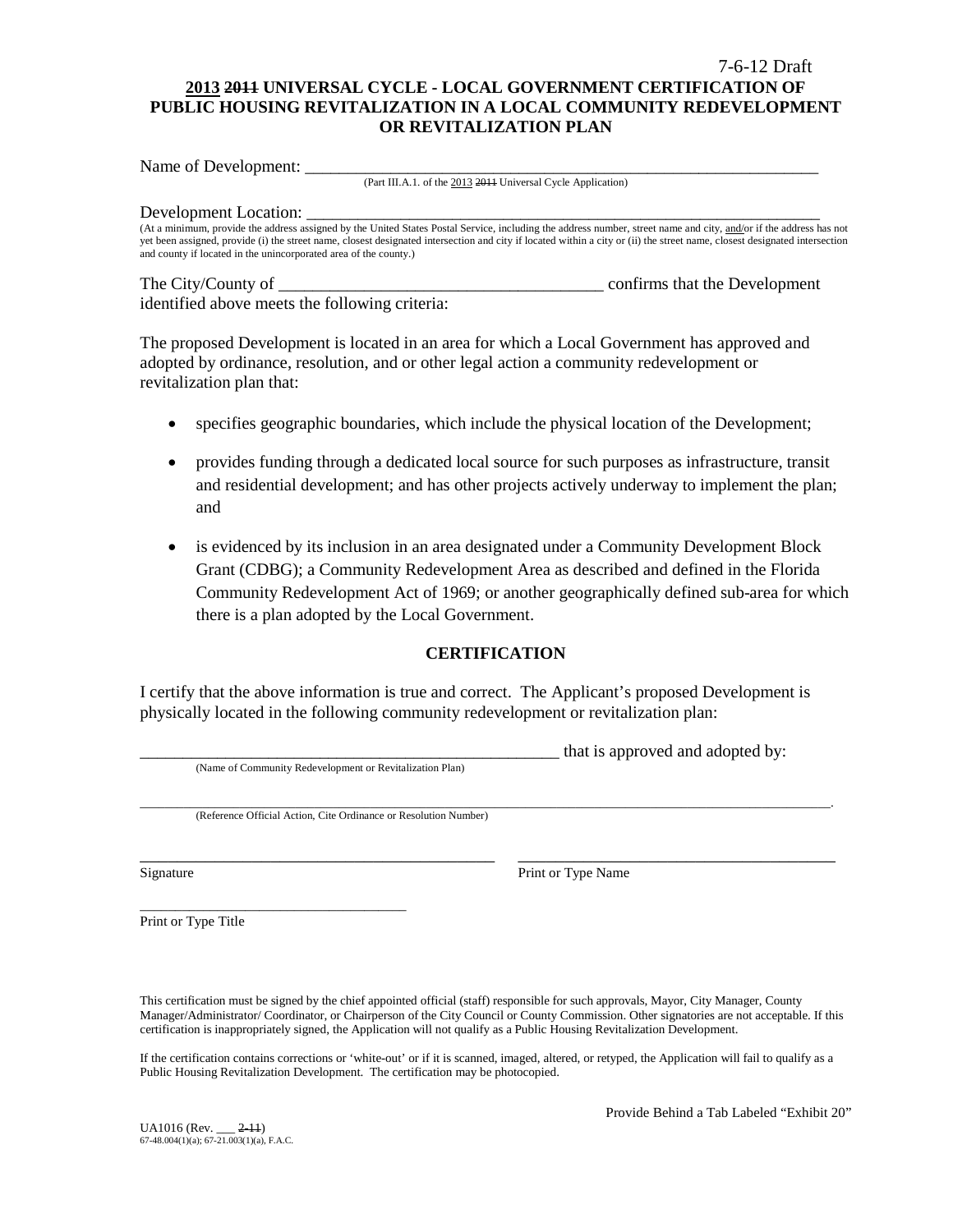## **2013 2011 UNIVERSAL CYCLE - LOCAL GOVERNMENT VERIFICATION OF QUALIFICATION AS A TOD DEVELOPMENT**

Name of Development:

(Part III.A.1. of the 2013 2011 Universal Cycle Application)

#### Development Location:

(At a minimum, provide the address assigned by the United States Postal Service, including the address number, street name and city, and/or if the address has not yet been assigned, provide (i) the street name, closest designated intersection and city if located within a city or (ii) the street name, closest designated intersection and county if located in the unincorporated area of the county.)

The undersigned Local Government official certifies that the proposed Development (identified above) is located within the area identified below which has been designated by the Local Government planning agency in its comprehensive plan, land use plan, land development code, or zoning code as a Transit-Oriented Development, Transit Oriented Development District, Rapid Transit Zone, Transit Village, or Rapid Transit Development Impact Zone:

• Broward County:

Deerfield Beach TOD , Sheridan Station TOD

| Sheridan Station TOI |  |
|----------------------|--|
|----------------------|--|

• Miami-Dade County:

Palm Beach County:

West Palm Beach Station/Seaboard Station

Seminole County:

□ City of Longwood Transit Village

Note: In order for a proposed Development to qualify as a TOD Development for purposes of the 2011 Universal Application, it must (i) be located in one of the above areas, (ii) meet the scoring criteria outlined in the Proximity section of the Application to achieve a Transit Service Score of at least 6 points, based on the proposed Development's proximity to a Public Rail Station, (iii) the Applicant's Competitive HC request amount must be at least 40 percent of the Maximum Competitive HC Request for the applicable County inclusive of any DDA/QCT bonus, and (iv) at least 50 of the proposed Development's set-aside units must be located within the designated TOD area.

### **CERTIFICATION**

I certify that the City/County of the comparison of the authority has vested in me the authority

(Name of City/County)

to certify that the foregoing information is true and correct.

Signature Print or Type Name

Print or Type Title

This certification must be signed by the chief appointed official (staff) responsible for determination of issues related to transportation or planning. Signatures from local elected officials are not acceptable, nor are other signatories. If the certification is applicable to this Development and it is inappropriately signed, the Application will not qualify as a TOD Development.

\_\_\_\_\_\_\_\_\_\_\_\_\_\_\_\_\_\_\_\_\_\_\_\_\_\_\_\_\_\_\_\_\_\_\_\_\_\_\_\_\_\_\_\_ \_\_\_\_\_\_\_\_\_\_\_\_\_\_\_\_\_\_\_\_\_\_\_\_\_\_\_\_\_\_\_\_\_\_\_\_\_\_\_\_

If this certification contains corrections or 'white-out', or if it is scanned, imaged, altered, or retyped, the Application will not qualify as a TOD Development. The certification may be photocopied.

 $U_A$ 1016 (Rev.  $2-11$ )  $67-48.004(1)(a)$ ;  $67-21.003(1)(a)$ , F.A.C. Provide Behind a Tab Labeled "Exhibit 20"

\_\_\_\_\_\_\_\_\_\_\_\_\_\_\_\_\_\_\_\_\_\_\_\_\_\_\_\_\_\_\_\_\_\_\_\_\_\_\_\_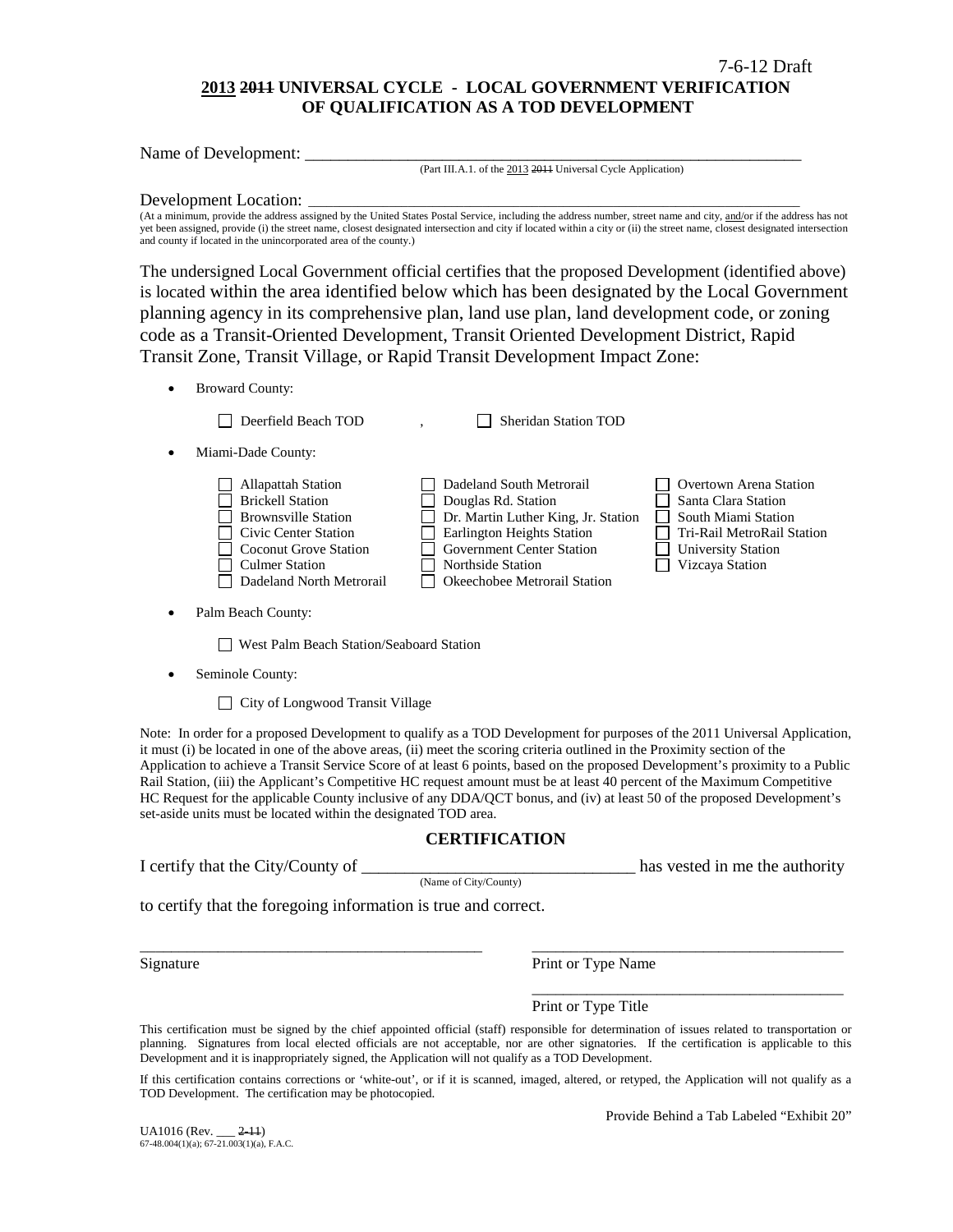### **2013 2011 UNIVERSAL CYCLE - SURVEYOR CERTIFICATION OF DEVELOPMENT LOCATION POINT FOR MMRB AND NON-COMPETITIVE HC APPLICATIONS**

Name of Development:

(Part III.A.1. of the 2013 2011 Universal Cycle Application)

Development Location \*:

(At a minimum, provide the address assigned by the United States Postal Service, including the address number, street name and city, and/or if the address has not yet been assigned, provide (i) the street name, closest designated intersection and city if located within a city or (ii) the street name, closest designated intersection and county if located in the unincorporated area of the county.) \* If the Development consists of Scattered Sites, the Development Location stated above must reflect the Scattered Site where the Development Location Point is located.)

The undersigned Florida licensed surveyor confirms that the method used to determine the following latitude and longitude coordinates conforms to Rule 5J-17, F.A.C., formerly 61G17-6, F.A.C.:

| State the              |         |         |                        |         |         |                        |
|------------------------|---------|---------|------------------------|---------|---------|------------------------|
| Development            |         |         |                        | VY.     |         |                        |
| <b>Location Point.</b> | Degrees | Minutes | Seconds (truncated)    | Degrees | Minutes | Seconds (truncated)    |
|                        |         |         | after 1 decimal place) |         |         | after 1 decimal place) |

\*If the proposed Development will be financed with Florida Housing-issued MMRB and it consists of Scattered Sites, is a part of the boundary of each Scattered Site located within 1/2 mile of the Scattered Site with the most units?  $\Box$  Yes or  $\Box$  No (Must check one if Development consists of Scattered Sites.)<sup> $\pm$ </sup>

If the Corporation discovers that there are any false statements made in this certification, the Corporation will forward a copy to the State of Florida Department of Business and Professional Regulation for investigation.

**CERTIFICATION** - Under penalties of perjury, I declare that the foregoing statement is true and correct.

\_\_\_\_\_\_\_\_\_\_\_\_\_\_\_\_\_\_\_\_\_\_\_\_\_\_\_\_\_\_\_\_\_\_\_\_\_ \_\_\_\_\_\_\_\_\_\_\_\_\_\_\_\_\_\_\_\_\_\_\_\_\_\_\_\_\_\_\_\_\_\_\_\_\_\_\_\_

\_\_\_\_\_\_\_\_\_\_\_\_\_\_\_\_\_\_\_\_\_\_\_\_\_\_\_\_\_\_\_\_\_\_\_\_\_ \_\_\_\_\_\_\_\_\_\_\_\_\_\_\_\_\_\_\_\_\_\_\_\_\_\_\_\_\_\_\_\_\_\_\_\_\_\_\_\_

\_\_\_\_\_\_\_\_\_\_\_\_\_\_\_\_\_\_\_\_\_\_\_\_\_\_\_\_\_\_\_\_\_\_\_\_\_ \_\_\_\_\_\_\_\_\_\_\_\_\_\_\_\_\_\_\_\_\_\_\_\_\_\_\_\_\_\_\_\_\_\_\_\_\_\_\_ Signature **Print or Type Name and Title of Signatory** Print or Type Name and Title of Signatory

Florida License Number Name of Surveyor

Address (street address, city, state)

Telephone Number (including area code)

\_\_\_\_\_\_\_\_\_\_\_\_\_\_\_\_\_\_\_\_\_\_\_\_\_\_\_\_\_\_\_\_\_\_\_\_\_

<sup>1</sup> If the proposed Development will be financed with Florida Housing-issued MMRB and it the boundary of each Scattered Site must be located within 1/2 mile of the Scattered Site with the most units.

"Scattered Sites," as applied to a single Development, means a Development site that, when taken as a whole, is comprised of real property that is not contiguous (each such non-contiguous site within a Scattered Site Development, a "Scattered Site"). For purposes of this definition "contiguous" means touching at a point or along a boundary. Real property is contiguous if the only intervening real property interest is an easement provided the easement is not a roadway or street. (See Rules 67-48.002 and 67-21.002, F.A.C.).

This certification may not be signed by the Applicant, by any related parties of the Applicant, or by any Principals or Financial Beneficiaries of the Applicant. If the certification is inappropriately signed the form will not be considered and the Application will fail to meet threshold. If this certification contains corrections or 'white-out', or if it is scanned, imaged, altered, or retyped, this form will not be considered and the Application will fail to meet threshold. The certification may be photocopied.

> Provide Behind a Tab Labeled "Exhibit 22" (Supplemental MMRB App. Cycle); or

Provide Behind a Tab Labeled "Exhibit 5" (4 Percent HC County HFA Bonds Application Form)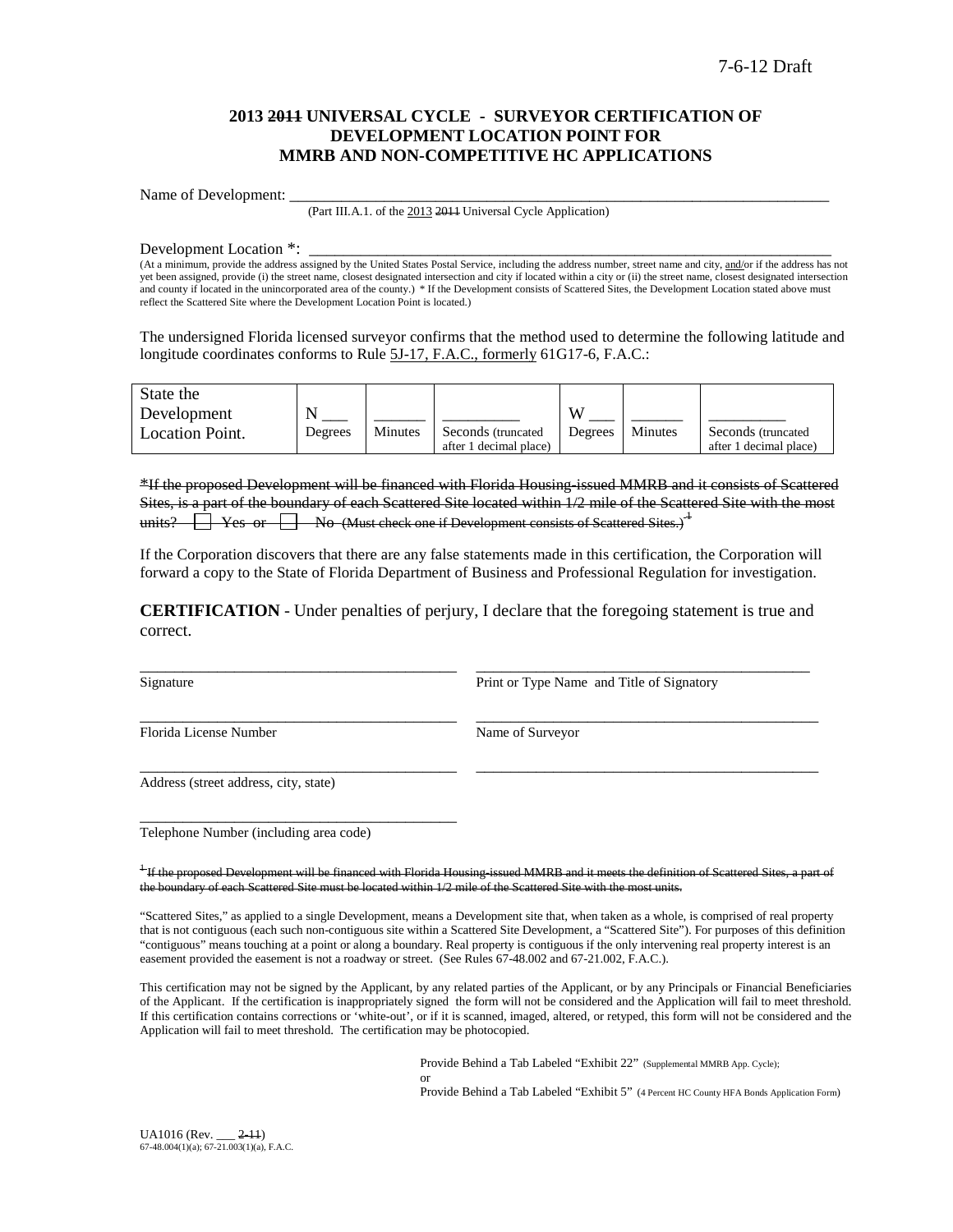#### 7-6-12 Draft Page 1 of 2

#### **2011 UNIVERSAL CYCLE - SURVEYOR CERTIFICATION FOR COMPETITIVE HC APPLICATIONS**

| Name of Developp |  |  |
|------------------|--|--|
|                  |  |  |

Name of Development: \_\_\_\_\_\_\_\_\_\_\_\_\_\_\_\_\_\_\_\_\_\_\_\_\_\_\_\_\_\_\_\_\_\_\_\_\_\_\_\_\_\_\_\_\_\_\_\_\_\_\_\_\_\_\_\_\_\_\_\_\_\_\_\_\_\_\_\_\_\_\_\_\_\_\_\_\_\_\_\_\_\_\_\_\_\_\_\_\_\_\_\_\_\_\_\_\_\_\_\_\_\_\_\_\_\_\_\_\_ (Part III.A.1. of the 2011 Universal Cycle Application)

Development Location \*: \_\_\_\_\_\_\_\_\_\_\_\_\_\_\_\_\_\_\_\_\_\_\_\_\_\_\_\_\_\_\_\_\_\_\_\_\_\_\_\_\_\_\_\_\_\_\_\_\_\_\_\_\_\_\_\_\_\_\_\_\_\_\_\_\_\_\_\_\_\_\_\_\_\_\_\_\_\_\_\_\_\_\_\_\_\_\_\_\_\_\_\_\_ (At a minimum, provide the address assigned by the United States Postal Service, including the address number, street name and city, or if the address has not yet been assigned, provide (i)<br>the street name, closest designa county.<br>If Scattered Sites, the Development Location stated above must reflect the Scattered Sites

The undersigned Florida licensed surveyor confirms that the method used to determine the following latitude and longitude coordinates conforms to Rule 61G17-6, F.A.C.:

| ---<br>State<br><del>sreaker Measurement</del><br>10<br>᠇᠇᠇᠇<br>$\overline{\phantom{a}}$<br>Point. | _______<br>Degrees | ______<br>$\mathbf{v}$<br>41nutes | Seconds<br>runcotad oftar<br><del>uuncatou anoi</del><br>decimal place) | <b>TY</b><br>Degrees | $ -$<br>. <del>Minute:</del> | <del>seconds</del><br>fruncated atter:<br><del>uuncatou artor 1</del><br>$n \cdot \alpha$<br>ыасс<br>uceman |
|----------------------------------------------------------------------------------------------------|--------------------|-----------------------------------|-------------------------------------------------------------------------|----------------------|------------------------------|-------------------------------------------------------------------------------------------------------------|
|----------------------------------------------------------------------------------------------------|--------------------|-----------------------------------|-------------------------------------------------------------------------|----------------------|------------------------------|-------------------------------------------------------------------------------------------------------------|

ists of Scattered Sites, is a part of the boundary of each Scattered Site located within 1/2 mile of the Scattered Site with the  $\Box$  Yes or  $\Box$  No (Must check one if Development consists of Scattered Sites.)<sup>2</sup>

To be eligible for proximity tie-breaker points, Degrees and Minutes must be stated as whole numbers and Seconds must be truncated after 1 decimal place. The Corporation will utilize Street Atlas USA 2010, published by DeLorme, to determine the proximity of an eligible service to the proposed Development's Tie-Breaker Measurement Point.

**Transit Service** – State the latitude and longitude coordinates for one (1) Transit Service on the chart below.<sup>3</sup>

|                                                                               |                |                | Latitude                                     | Longitude           |                |                                              |  |
|-------------------------------------------------------------------------------|----------------|----------------|----------------------------------------------|---------------------|----------------|----------------------------------------------|--|
| Public Bus Stop                                                               | <b>Degrees</b> | <b>Minutes</b> | Seconds (truncated<br>after 1 decimal place) | <b>Degrees</b>      | <b>Minutes</b> | Seconds (truncated<br>after 1 decimal place) |  |
| <b>Public Bus Transfer</b><br>Stop or Public Bus<br><b>Rapid Transit Stop</b> | Degrees        | <b>Minutes</b> | Seconds (truncated<br>after 1 decimal place) | Degrees             | <b>Minutes</b> | Seconds (truncated<br>after 1 decimal place) |  |
| <b>Public Rail Station</b>                                                    | <b>Degrees</b> | <b>Minutes</b> | Seconds (truncated<br>after 1 decimal place) | W<br><b>Degrees</b> | <b>Minutes</b> | Seconds (truncated<br>after 1 decimal place) |  |

**Tier 1 and Tier 2 Services** - State the Name, Address and latitude and longitude coordinates of the closest service(s) on the chart below. <sup>3</sup>

| <b>Tier 1 Services:</b>                                                                                                                                                                                                                                                                                                                                           |                                                     | Latitude                |                                                        |                                       | Longitude               |                                                                |
|-------------------------------------------------------------------------------------------------------------------------------------------------------------------------------------------------------------------------------------------------------------------------------------------------------------------------------------------------------------------|-----------------------------------------------------|-------------------------|--------------------------------------------------------|---------------------------------------|-------------------------|----------------------------------------------------------------|
| Grocery Store:<br>Name - Name - Name - Name - Name - Name - Name - Name - Name - Name - Name - Name - Name - Name - Name - Name - Name - Name - Name - Name - Name - Name - Name - Name - Name - Name - Name - Name - Name - Name - Name - Name<br>Address - The Committee of the Committee of the Committee of the Committee of the Committee of the Committee o | $\rm N_{\rm \, max}$<br>-Degrees                    | <b>Minutes</b>          | Seconds<br>(truncated after 1<br>decimal place)        | -Degrees                              | <b>Minutes</b>          | Seconds<br>(truncated after 1<br>decimal place)                |
| Public School:                                                                                                                                                                                                                                                                                                                                                    | $N_{\overline{}}$<br>-Degrees                       | Minutes                 | <b>Seconds</b><br>(truncated after 1<br>decimal place) | $W$ <sub>-----</sub><br>-Degrees      | <b>Minutes</b>          | <b>Seconds</b><br>(truncated after 1<br>decimal place)         |
| <b>Medical Facility:</b>                                                                                                                                                                                                                                                                                                                                          | $N_{-}$<br>-Degrees                                 | <b>Minutes</b>          | Seconds<br>(truncated after +<br>decimal place)        | $\mathbf{w}_{\text{max}}$<br>-Degrees | <b>Minutes</b>          | Seconds<br>(truncated after 1<br>decimal place)                |
| Senior Center:                                                                                                                                                                                                                                                                                                                                                    | $\mathbf{N}_{\text{max}}$<br>-Degrees               | <b>Minutes</b>          | Seconds<br>(truncated after 1<br>decimal place)        | W <sub>1</sub><br>-Degrees            | <b>Minutes</b>          | Seconds<br>(truncated after 1<br>decimal place)                |
|                                                                                                                                                                                                                                                                                                                                                                   |                                                     |                         |                                                        |                                       |                         |                                                                |
| <b>Tier 2 Services:</b>                                                                                                                                                                                                                                                                                                                                           |                                                     | <b>Latitude</b>         |                                                        |                                       | Longitude               |                                                                |
| <b>Public Park:</b><br>Address - The Commission of the Commission of the Commission of the Commission of the Commission of the Commission of the Commission of the Commission of the Commission of the Commission of the Commission of the Commission                                                                                                             | $\mathbf{N}_{\text{max}}$<br>-Degrees               | _____<br><b>Minutes</b> | Seconds<br>(truncated after 1<br>decimal place)        | -Degrees                              | _____<br><b>Minutes</b> | seconds<br>(truncated after 1<br>decimal place)                |
| <b>Community Center:</b>                                                                                                                                                                                                                                                                                                                                          | $N_{\overline{\phantom{a}}}\phantom{a}$<br>-Degrees | <b>Minutes</b>          | <b>Seconds</b><br>(truncated after 1<br>decimal place) | $W$ <sub>_______</sub><br>-Degrees    | <b>Minutes</b>          | _______________Seconds<br>(truncated after 1<br>decimal place) |
| Pharmacy:<br>Name - The Commission of the Commission of the Commission of the Commission of the Commission of the Commission of the Commission of the Commission of the Commission of the Commission of the Commission of the Commission of<br>Public Library:                                                                                                    | N<br>-Degrees                                       | <b>Minutes</b>          | Seconds<br>(truncated after 1<br>decimal place)        | -Degrees                              | <b>Minutes</b>          | Seconds<br>(truncated after 1<br>decimal place)                |

If the Corporation discovers that there are any false statements made in this certification, the Corporation will forward a copy to the State of Florida Department of<br>Business and Professional Pequlation for investigation .<br>and Professional Regulation for investigation.

\_\_\_\_\_\_\_\_\_\_\_\_\_\_\_\_\_\_\_\_\_\_\_\_\_\_\_\_\_\_\_\_\_\_\_\_\_\_\_\_\_\_\_\_\_\_\_\_\_ \_\_\_\_\_\_\_\_\_\_\_\_\_\_\_\_\_\_\_\_\_\_\_\_\_\_\_\_\_\_\_\_\_ \_\_\_\_\_\_\_\_\_\_\_\_\_\_\_\_\_\_\_\_\_\_\_\_\_\_\_\_\_\_\_\_\_\_\_\_\_

**CERTIFICATION** - Under penalties of perjury, I declare that the foregoing statement is true and correct.

Signature **Print or Type Name and Title of Signatory Florida License Number** 

\_\_\_\_\_\_\_\_\_\_\_\_\_\_\_\_\_\_\_\_\_\_\_\_\_\_\_\_\_\_\_\_ \_\_\_\_\_\_\_\_\_\_\_\_\_\_\_\_\_\_\_\_\_\_\_\_\_\_\_\_\_\_\_\_\_\_\_\_\_\_\_\_\_\_\_\_\_\_\_\_\_\_ \_\_\_\_\_\_\_\_\_\_\_\_\_\_\_\_\_\_\_\_\_\_\_\_\_\_\_\_\_\_\_\_\_\_\_\_\_\_\_\_\_\_\_ Name of Surveyor Address (street address, city, state) Telephone Number (including area code)

UA1016 (Rev. 2-11)<br>67-48.004(1)(a); 67-21.003(1)(a), F.A.C.

Provide Behind a Tab Labeled "Exhibit 25"

This certification, consists of 2 pages. This certification may not be signed by the Applicant, by any related parties of the Applicant, or by any Principals or Financial Beneficiaries of the Applicant. If the certification is inappropriately signed, the Application will not be eligible to receive proximity tie-breaker points.<br>If this certification contains corrections or 'white o ed, imaged, altered, or retyped, the Application will not be eligible to receive proximity tiebreaker points. The Application may still be eligible for automatic points. The certification may be photocopied. To be considered for scoring purposes, at least page 1 of this 2 page certification form must be provided by the Applicant.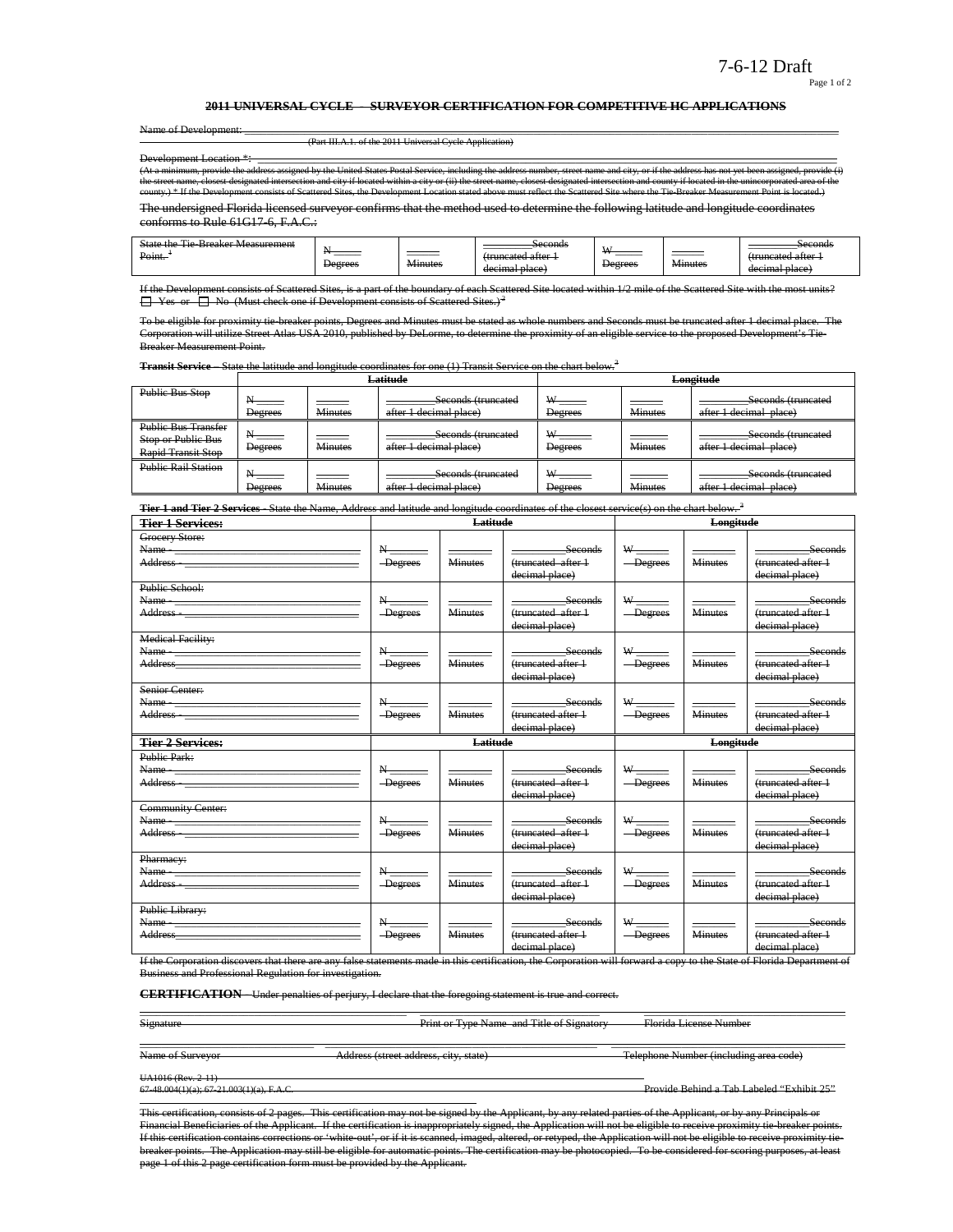<sup>+</sup>Tie-Breaker Measurement Point means a single point selected by the Applicant on the proposed Development site that is located within 100 feet of a residential building existing or to be constructed as part of the proposed Development. For a Development which consists of Scattered Sites, this means a single point on one of the Scattered Sites which comprise the Development site that is located within 100 feet of a residential building existing or to be constructed as part of the proposed Development. In addition, the Tie-Breaker Measurement Point must be located on the site with the most units.

<sup>2</sup>If the proposed Development meets the definition of Scattered Sites, a part of the boundary of each Scattered Site must be located within 1/2 mile of the Scattered Site with the most units. "Scattered Sites," as applied to a single Development, means a Development site that, when taken as a whole, is comprised of real property that is not contiguous (each such non-contiguous site within a Scattered Site Development, a "Scattered Site"). For purposes of this definition "contiguous" means touching at a point or along a boundary. Real property is contiguous if the only intervening real property interest is an easement provided the easement is not a roadway or street. (See Rules 67-48.002, F.A.C.)

 $^3$ The latitude and longitude coordinates for all Proximity Services must represent a point as outlined below. The coordinates for each service must be stated in degrees, minutes and seconds, with the degrees and minutes stated as whole numbers and the seconds truncated after one decimal place. If the degrees and minutes are not stated as whole numbers and the seconds are not truncated after one decimal place, the Applicant will not be eligible for proximity tie-breaker points for that service.

The Corporation will utilize Street Atlas USA 2010, published by DeLorme, using the method described below, to determine the proximity of an eligible service to the proposed Development's Tie-Breaker Measurement Point.

| <b>Service</b>                                                                             | Location where latitude and longitude coordinates must be obtained |                                                                                                                                                                                                                            |  |  |  |  |
|--------------------------------------------------------------------------------------------|--------------------------------------------------------------------|----------------------------------------------------------------------------------------------------------------------------------------------------------------------------------------------------------------------------|--|--|--|--|
| Grocery Store, Public School, Medical Facility,<br>Community Center, Senior Center, Public | direct public access to the building where the service is located. | Coordinates must represent a point that is on the doorway threshold of an exterior entrance that provides                                                                                                                  |  |  |  |  |
| <b>Library and Pharmacy</b>                                                                |                                                                    |                                                                                                                                                                                                                            |  |  |  |  |
|                                                                                            |                                                                    |                                                                                                                                                                                                                            |  |  |  |  |
|                                                                                            |                                                                    |                                                                                                                                                                                                                            |  |  |  |  |
| <b>Public Park</b>                                                                         |                                                                    | Coordinates must represent a point that is on the premises; however, the point may not be located in the                                                                                                                   |  |  |  |  |
|                                                                                            |                                                                    | parking lot, street, or any area that is not intended for recreational activities. Additionally, if the area<br>intended for recreational activities is enclosed, the coordinates must represent the public ingress/egress |  |  |  |  |
|                                                                                            | point of entry to the enclosed area.                               |                                                                                                                                                                                                                            |  |  |  |  |
|                                                                                            |                                                                    |                                                                                                                                                                                                                            |  |  |  |  |
| Public Bus Stop, Public Bus Rapid Transit Stop,                                            |                                                                    | With the exception of SunRail Rail Stations, coordinates must represent the location where passengers                                                                                                                      |  |  |  |  |
| Public Bus Transfer Stop and Public Rail Station                                           |                                                                    | may embark and disembark the bus or train. SunRail Rail Stations coordinates must represent the                                                                                                                            |  |  |  |  |
|                                                                                            | coordinates listed below:                                          |                                                                                                                                                                                                                            |  |  |  |  |
|                                                                                            |                                                                    |                                                                                                                                                                                                                            |  |  |  |  |
|                                                                                            | <b>Station Name</b>                                                | <b>Latitude/Longitude Coordinates</b>                                                                                                                                                                                      |  |  |  |  |
|                                                                                            | <b>Altamonte Springs Station</b>                                   | N 28 39 50.1, W 81 21 23.4                                                                                                                                                                                                 |  |  |  |  |
|                                                                                            | Church Street Station                                              | N 28 32 20 3, W 81 22 50.6                                                                                                                                                                                                 |  |  |  |  |
|                                                                                            | <b>DeBary Station</b>                                              | N 28 51 20.3, W 81 19 24.1                                                                                                                                                                                                 |  |  |  |  |
|                                                                                            | Florida Hospital Station                                           | N 28 34 21.8, W 81 22 17.4                                                                                                                                                                                                 |  |  |  |  |
|                                                                                            | <b>Lake Mary Station</b>                                           | N28 45 31.8, W 81 19 04.3                                                                                                                                                                                                  |  |  |  |  |
|                                                                                            | <b>Longwood Station</b>                                            | N 28 42 04.1, W 81 20 43.4                                                                                                                                                                                                 |  |  |  |  |
|                                                                                            | <b>LYNX Central Station</b>                                        | N 28 32 52.2, W 81 22 51.0                                                                                                                                                                                                 |  |  |  |  |
|                                                                                            | Maitland Station                                                   | N 28 38 03.7, W 81 21 44.7                                                                                                                                                                                                 |  |  |  |  |
|                                                                                            | Orlando Amtrak/ORMC Station                                        | N 28 31 39.5, W 81 22 55.6                                                                                                                                                                                                 |  |  |  |  |
|                                                                                            | <b>Sand Lake Road Station</b>                                      | N 28 27 11.3, W 81 22 1.0                                                                                                                                                                                                  |  |  |  |  |
|                                                                                            | Sanford/SR46 Station                                               | N 28 48 49 8, W 81 17 56 9                                                                                                                                                                                                 |  |  |  |  |
|                                                                                            | Winter Park/Park Ave Station                                       | N 28 35 51.5, W 81 21 6.0                                                                                                                                                                                                  |  |  |  |  |

If there is no exterior public entrance to the Tier 1 or Tier 2 Service, then a point should be used that is at the exterior entrance doorway threshold that is the closest walking distance to the doorway threshold of the interior public entrance to the service. For example, for a Pharmacy located within an enclosed shopping mall structure that does not have a direct public exterior entrance, the latitude and longitude coordinates at the doorway threshold of the exterior public entrance the enclosed shopping mall that provide the shortest walking distance to the doorway threshold of the interior entrance to the Pharmacy would be used.

The Applicant may not use any other Tier 1 or Tier 2 Service for multiple point items unless they are separate functioning services that are housed at the same location. For instance, an Applicant may not use a Senior Center as both a Senior Center and a Community Center. However, Applicants may use the same latitude and longitude coordinates for the Grocery Store, Medical Facility and/or Pharmacy if the Grocery Store, Medical Facility and/or Pharmacy is housed at the same location.

UA1016 (Rev. 2-11)<br>67-48.004(1)(a); 67-21.003(1)(a), F.A.C. Provide Behind a Tab Labeled "Exhibit 25"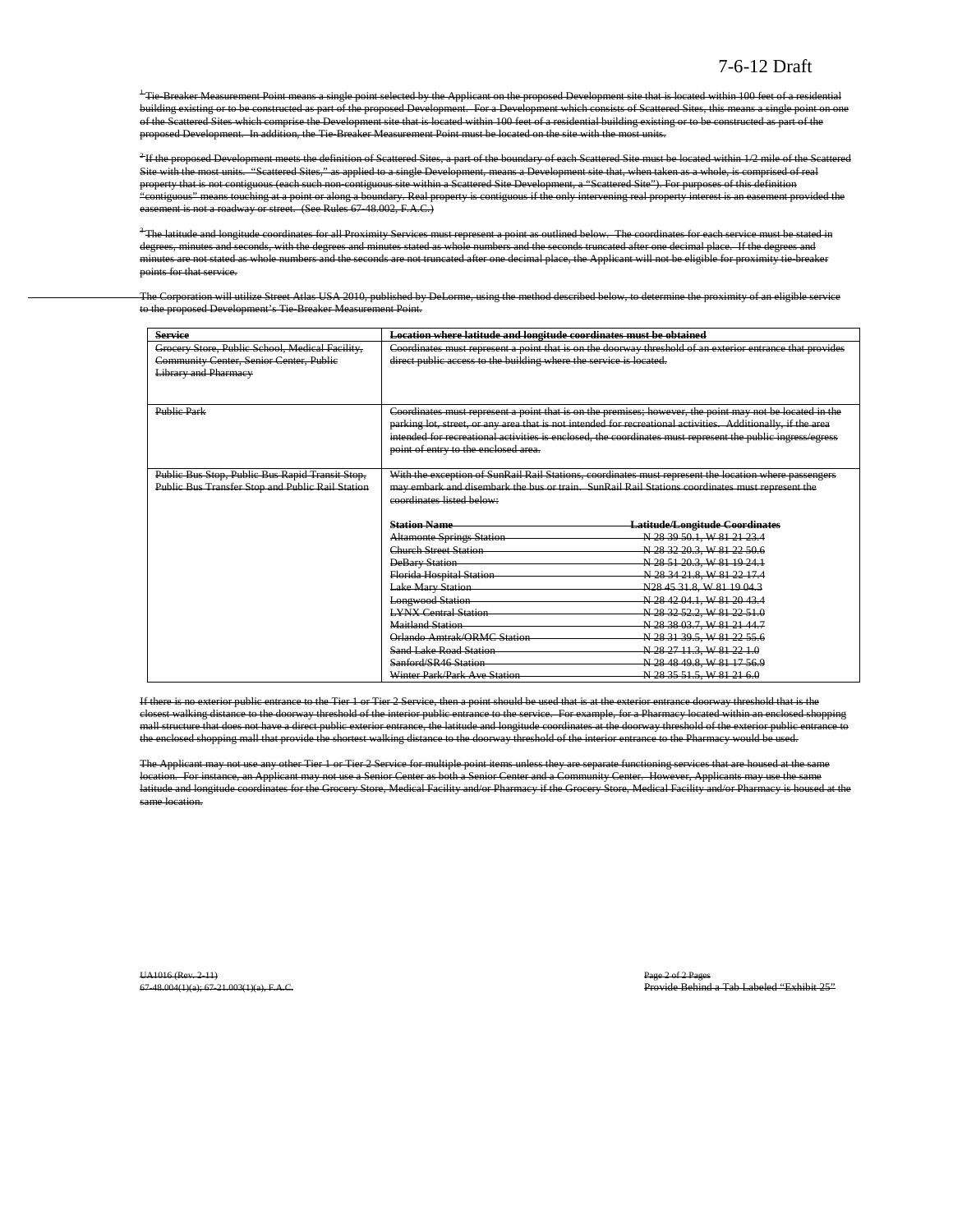#### **2013 UNIVERSAL CYCLE - SURVEYOR CERTIFICATION FOR COMPETITIVE HC APPLICATIONS**

Name of Development:

#### (Part III.A.1. of the 2013 Universal Cycle Application)

Development Location \*:

(At a minimum, provide the address assigned by the United States Postal Service, including the address number, street name and city, or if the address has not yet been assigned, provide (i) the street name, closest designated intersection and city if located within a city or (ii) the street name, closest designated intersection and county if located in the unincorporated area of the county.)\* If the Development consists of Scattered Sites, the Development Location stated above must reflect the Scattered Site where the Tie-Breaker Measurement Point is located.)

The undersigned Florida licensed surveyor confirms that the method used to determine the following latitude and longitude coordinates conforms to Rule 5J-17, F.A.C., formerly 61G17-6, F.A.C.:

*\*\*All calculations shall be based on "WGS 84" and be grid distances. The horizontal positions shall be collected to meet sub-meter accuracy (no autonomous hand-held GPS units shall be used).*

| <b>State the Tie-Breaker</b>    |         |         | Seconds           | X              |         | Seconds           |
|---------------------------------|---------|---------|-------------------|----------------|---------|-------------------|
| Measurement Point. <sup>1</sup> | Degrees | Minutes | (truncated after) | <u>Jegrees</u> | Minutes | (truncated after) |
|                                 |         |         | decimal place)    |                |         | decimal place)    |

To be eligible for proximity tie-breaker points, Degrees and Minutes must be stated as whole numbers and Seconds must be truncated after 1 decimal place.

|                                                          |              | Latitude |                                                                                                                                                                                                                              |              |         | Longitude                                    |
|----------------------------------------------------------|--------------|----------|------------------------------------------------------------------------------------------------------------------------------------------------------------------------------------------------------------------------------|--------------|---------|----------------------------------------------|
| <b>Public Bus Stop</b>                                   | N<br>Degrees | Minutes  | Seconds<br>(truncated after 1 decimal<br>place)                                                                                                                                                                              | W<br>Degrees | Minutes | Seconds (truncated<br>after 1 decimal place) |
| <b>Public Bus</b><br><b>Transfer Stop</b>                | N<br>Degrees | Minutes  | Seconds<br>(truncated after 1 decimal<br>place)                                                                                                                                                                              | W<br>Degrees | Minutes | Seconds (truncated<br>after 1 decimal place) |
| <b>Public Bus</b><br><b>Rapid Transit</b><br><b>Stop</b> | N<br>Degrees | Minutes  | Seconds<br>(truncated after 1 decimal<br>place)                                                                                                                                                                              | W<br>Degrees | Minutes | Seconds (truncated<br>after 1 decimal place) |
| <b>Public Rail</b><br><b>Station</b>                     | N<br>Degrees | Minutes  | Seconds<br>(truncated after 1 decimal<br>place)                                                                                                                                                                              | W<br>Degrees | Minutes | Seconds (truncated<br>after 1 decimal place) |
|                                                          |              |          | Using the method described above <sup>**</sup> , the distance (rounded up to the nearest hundredth of a mile) between<br>the coordinates of the Tie-Breaker Measurement Point and the coordinates of the Transit Service is: |              |         | Miles                                        |

**Transit Service –** State the latitude and longitude coordinates for one (1) Transit Service on the chart below.<sup>2</sup>

**Tier 1 and Tier 2 Services** - State the Name, Address and latitude and longitude coordinates of the closest service(s) on the chart below.<sup>2</sup>

| <b>Grocery Store:</b>                                                                                                                                                                                                      |              | Latitude |                                                  |              | Longitude |                                                |
|----------------------------------------------------------------------------------------------------------------------------------------------------------------------------------------------------------------------------|--------------|----------|--------------------------------------------------|--------------|-----------|------------------------------------------------|
| Name -<br>Address -                                                                                                                                                                                                        | N<br>Degrees | Minutes  | Seconds<br>(truncated after 1)<br>decimal place) | W<br>Degrees | Minutes   | Seconds (truncated<br>after 1decimal<br>place) |
| Using the method described above <sup>**</sup> , the distance (rounded up to the nearest hundredth of a mile) between<br>the coordinates of the Tie-Breaker Measurement Point and the coordinates of the Grocery Store is: |              |          |                                                  |              |           | Miles                                          |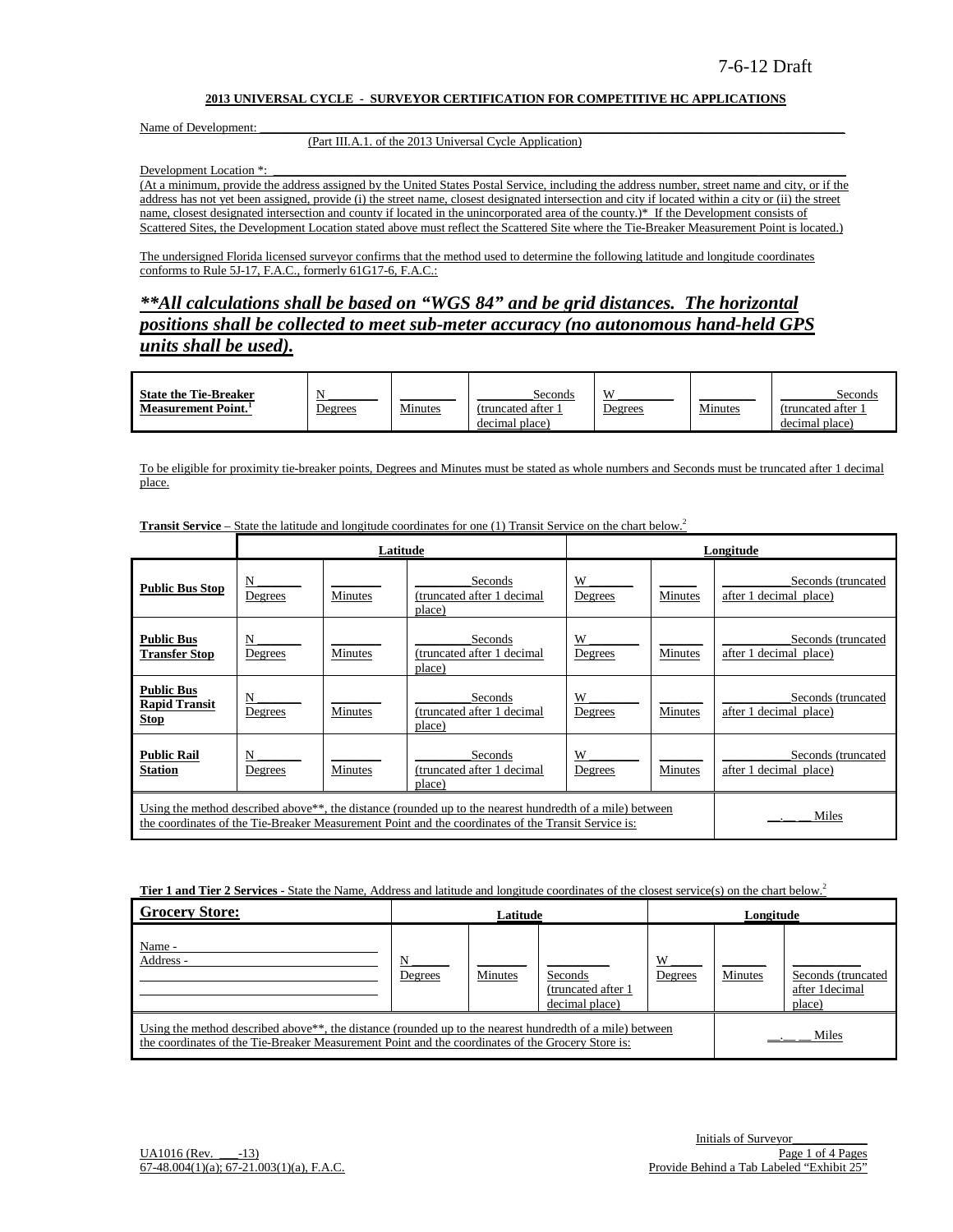# 7-6-12 Draft

| Public School:                                                                                                                                                                                                             |              | Latitude<br>Longitude |                                                 |              |         |                                                 |
|----------------------------------------------------------------------------------------------------------------------------------------------------------------------------------------------------------------------------|--------------|-----------------------|-------------------------------------------------|--------------|---------|-------------------------------------------------|
| Name -<br>Address -                                                                                                                                                                                                        | N<br>Degrees | Minutes               | Seconds<br>(truncated after 1<br>decimal place) | W<br>Degrees | Minutes | Seconds (truncated<br>after 1 decimal<br>place) |
| Using the method described above <sup>**</sup> , the distance (rounded up to the nearest hundredth of a mile) between<br>the coordinates of the Tie-Breaker Measurement Point and the coordinates of the Public School is: |              |                       |                                                 |              |         | Miles                                           |

| <b>Medical Facility:</b>                                                                                                                                                                                                      | Latitude     |         |                                                 | Longitude    |         |                                                 |
|-------------------------------------------------------------------------------------------------------------------------------------------------------------------------------------------------------------------------------|--------------|---------|-------------------------------------------------|--------------|---------|-------------------------------------------------|
| Name -<br>Address -                                                                                                                                                                                                           | N<br>Degrees | Minutes | Seconds<br>(truncated after 1<br>decimal place) | W<br>Degrees | Minutes | Seconds (truncated<br>after 1 decimal<br>place) |
| Using the method described above <sup>**</sup> , the distance (rounded up to the nearest hundredth of a mile) between<br>the coordinates of the Tie-Breaker Measurement Point and the coordinates of the Medical Facility is: |              |         |                                                 |              |         | Miles                                           |

| <b>Senior Center:</b>                                                                                                                                                                                                      |              | Latitude |                                                 |              | Longitude |                                                 |
|----------------------------------------------------------------------------------------------------------------------------------------------------------------------------------------------------------------------------|--------------|----------|-------------------------------------------------|--------------|-----------|-------------------------------------------------|
| Name -<br>Address -                                                                                                                                                                                                        | N<br>Degrees | Minutes  | Seconds<br>(truncated after 1<br>decimal place) | W<br>Degrees | Minutes   | Seconds (truncated<br>after 1 decimal<br>place) |
| Using the method described above <sup>**</sup> , the distance (rounded up to the nearest hundredth of a mile) between<br>the coordinates of the Tie-Breaker Measurement Point and the coordinates of the Senior Center is: |              |          |                                                 |              |           | Miles                                           |

| <b>Public Park:</b>                                                                                                                                                                                                      | Latitude     |         |                                                 | Longitude    |         |                                                 |
|--------------------------------------------------------------------------------------------------------------------------------------------------------------------------------------------------------------------------|--------------|---------|-------------------------------------------------|--------------|---------|-------------------------------------------------|
| Name -<br>Address -                                                                                                                                                                                                      | N<br>Degrees | Minutes | Seconds<br>(truncated after 1<br>decimal place) | W<br>Degrees | Minutes | Seconds (truncated<br>after 1 decimal<br>place) |
| Using the method described above <sup>**</sup> , the distance (rounded up to the nearest hundredth of a mile) between<br>the coordinates of the Tie-Breaker Measurement Point and the coordinates of the Public Park is: |              |         |                                                 |              |         | Miles                                           |

| <b>Community Center:</b>                                                                                                                                                                                                               |              | Latitude |                                                  | Longitude    |         |                                                 |
|----------------------------------------------------------------------------------------------------------------------------------------------------------------------------------------------------------------------------------------|--------------|----------|--------------------------------------------------|--------------|---------|-------------------------------------------------|
| Name -<br>Address -                                                                                                                                                                                                                    | N<br>Degrees | Minutes  | Seconds<br>(truncated after 1)<br>decimal place) | W<br>Degrees | Minutes | Seconds (truncated<br>after 1 decimal<br>place) |
| Using the method described above <sup>**</sup> , the distance (rounded up to the nearest hundredth of a mile) between the<br>Miles<br>coordinates of the Tie-Breaker Measurement Point and the coordinates of the Community Center is: |              |          |                                                  |              |         |                                                 |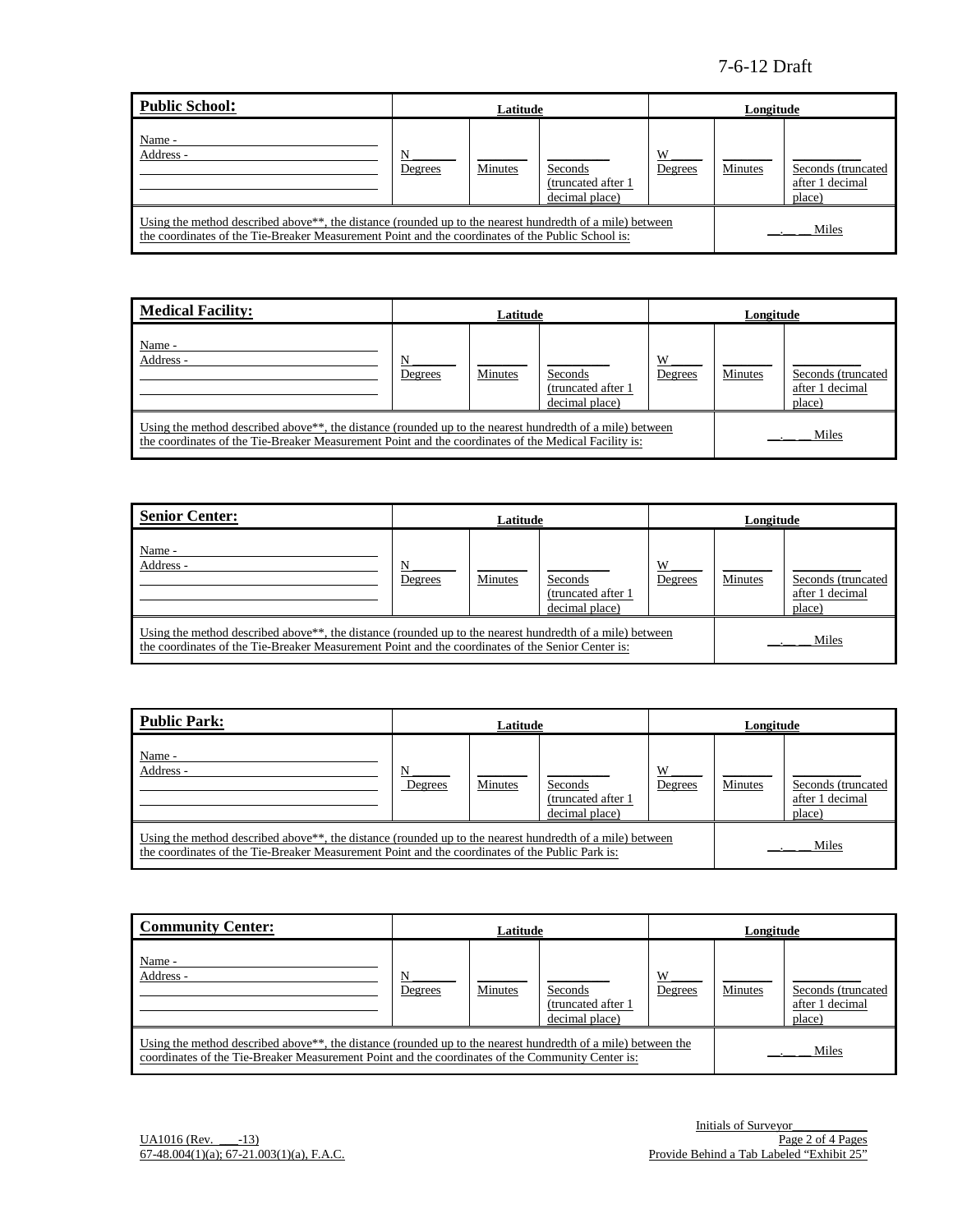# 7-6-12 Draft

| Pharmacy:                                                                                                                                                                                                             | Latitude     |         |                                                  | Longitude    |         |                                                 |
|-----------------------------------------------------------------------------------------------------------------------------------------------------------------------------------------------------------------------|--------------|---------|--------------------------------------------------|--------------|---------|-------------------------------------------------|
| Name -<br>Address -                                                                                                                                                                                                   | N<br>Degrees | Minutes | Seconds<br>(truncated after 1)<br>decimal place) | W<br>Degrees | Minutes | Seconds (truncated<br>after 1 decimal<br>place) |
| Using the method described above <sup>**</sup> , the distance (rounded up to the nearest hundredth of a mile) between<br>the coordinates of the Tie-Breaker Measurement Point and the coordinates of the Pharmacy is: |              |         |                                                  |              | Miles   |                                                 |

| <b>Public Library:</b>                                                                                                                                                                                                               | Latitude     |                | Longitude                                        |              |         |                                                 |
|--------------------------------------------------------------------------------------------------------------------------------------------------------------------------------------------------------------------------------------|--------------|----------------|--------------------------------------------------|--------------|---------|-------------------------------------------------|
| Name -<br>Address -                                                                                                                                                                                                                  | N<br>Degrees | <b>Minutes</b> | Seconds<br>(truncated after 1)<br>decimal place) | W<br>Degrees | Minutes | Seconds (truncated<br>after 1 decimal<br>place) |
| Using the method described above <sup>**</sup> , the distance (rounded up to the nearest hundredth of a mile) between<br>Miles<br>the coordinates of the Tie-Breaker Measurement Point and the coordinates of the Public Library is: |              |                |                                                  |              |         |                                                 |

If the Corporation discovers that there are any false statements made in this certification, the Corporation will forward a copy to the State of Florida Department of Business and Professional Regulation for investigation.

**CERTIFICATION** - Under penalties of perjury, I declare that the foregoing statement is true and correct.

\_\_\_\_\_\_\_\_\_\_\_\_\_\_\_\_\_\_\_\_\_\_\_\_\_\_\_\_\_\_\_\_\_\_\_\_\_\_\_\_\_\_\_\_ \_\_\_\_\_\_\_\_\_\_\_\_\_\_\_\_\_\_\_\_\_\_\_\_\_\_\_\_\_\_\_\_\_ Signature of Florida Licensed Surveyor Florida License Number of Signatory

\_\_\_\_\_\_\_\_\_\_\_\_\_\_\_\_\_\_\_\_\_\_\_\_\_\_\_\_\_\_\_\_\_\_\_\_\_\_\_\_\_\_\_\_

Print or Type Name of Signatory

This certification, consists of 4 pages. This certification may not be signed by the Applicant, by any related parties of the Applicant, or by any Principals or Financial Beneficiaries of the Applicant. If the certification is inappropriately signed, the Application will not be eligible to receive proximity tie-breaker points. If this certification contains corrections or 'white-out', or if it is scanned, imaged, altered, or retyped, the Application will not be eligible to receive proximity tie-breaker points. The Application may still be eligible for automatic points. The certification may be photocopied. To be considered for scoring purposes, at least pages 1, 2 and 3 of this 4 page certification form must be provided by the Applicant.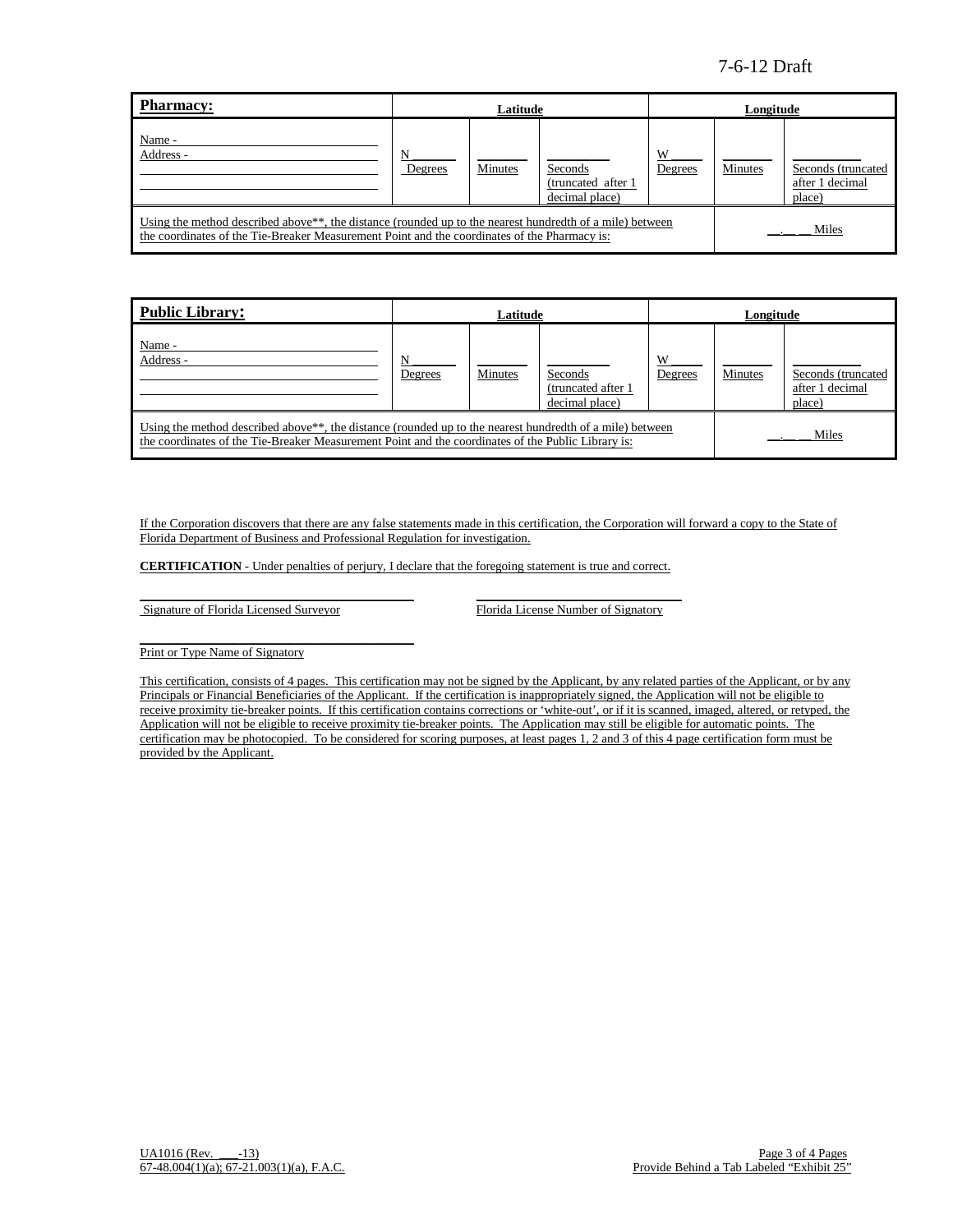$1$ <sup>1</sup> Tie-Breaker Measurement Point means a single point selected by the Applicant on the proposed Development site that is located within 100 feet of a residential building existing or to be constructed as part of the proposed Development. For a Development which consists of Scattered Sites, this means a single point on one of the Scattered Sites which comprise the Development site that is located within 100 feet of a residential building existing or to be constructed as part of the proposed Development. In addition, the Tie-Breaker Measurement Point must be located on the site with the most units.

 $2$ The latitude and longitude coordinates for all Proximity Services must represent a point as outlined below. The coordinates for each service must be stated in degrees, minutes and seconds, with the degrees and minutes stated as whole numbers and the seconds truncated after one decimal place. If the degrees and minutes are not stated as whole numbers and the seconds are not truncated after one decimal place, the Applicant will not be eligible for proximity tie-breaker points for that service.

| <b>Service</b>                                                                                                     |                                                                                                                                                                                                                                                                                                     | Location where latitude and longitude coordinates must be obtained                                                                                                                                                                                                                                          |  |  |  |
|--------------------------------------------------------------------------------------------------------------------|-----------------------------------------------------------------------------------------------------------------------------------------------------------------------------------------------------------------------------------------------------------------------------------------------------|-------------------------------------------------------------------------------------------------------------------------------------------------------------------------------------------------------------------------------------------------------------------------------------------------------------|--|--|--|
| Grocery Store, Public School, Medical<br>Facility, Community Center, Senior<br>Center, Public Library and Pharmacy | that provides direct public access to the building where the service is located.                                                                                                                                                                                                                    | Coordinates must represent a point that is on the doorway threshold of an exterior entrance                                                                                                                                                                                                                 |  |  |  |
| <b>Public Park</b>                                                                                                 | Additionally, if the perimeter area intended for recreational activities is enclosed, the                                                                                                                                                                                                           | Coordinates must represent a point that is on the premises; however, the point may not be<br>located in the parking lot, street, or any area that is not intended for recreational activities.<br>coordinates must represent the public ingress/egress point of entry to the enclosed area.                 |  |  |  |
| Public Bus Stop, Public Bus Rapid Transit<br>Stop, Public Bus Transfer Stop and Public<br><b>Rail Station</b>      | With the exception of SunRail Rail Stations, coordinates must represent the location where<br>passengers may embark and disembark the bus or train. SunRail Rail Stations coordinates<br>must represent the coordinates listed below:                                                               |                                                                                                                                                                                                                                                                                                             |  |  |  |
|                                                                                                                    | <b>Station Name</b><br><b>Altamonte Springs Station</b><br><b>Church Street Station</b><br><b>DeBary Station</b><br><b>Florida Hospital Station</b><br><b>Lake Mary Station</b><br><b>Longwood Station</b><br><b>LYNX Central Station</b><br><b>Maitland Station</b><br>Orlando Amtrak/ORMC Station | Latitude/Longitude Coordinates<br>N 28 39 50.1, W 81 21 23.4<br>N 28 32 20.3, W 81 22 50.6<br>N 28 51 20.3, W 81 19 24.1<br>N 28 34 21.8, W 81 22 17.4<br>N28 45 31.8, W 81 19 04.3<br>N 28 42 04.1, W 81 20 43.4<br>N 28 32 52.2, W 81 22 51.0<br>N 28 38 03.7, W 81 21 44.7<br>N 28 31 39.5, W 81 22 55.6 |  |  |  |
|                                                                                                                    | Sand Lake Road Station<br>Sanford/SR46 Station<br>Winter Park/Park Ave Station                                                                                                                                                                                                                      | N 28 27 11.3, W 81 22 1.0<br>N 28 48 49.8, W 81 17 56.9<br>N 28 35 51.5, W 81 21 6.0                                                                                                                                                                                                                        |  |  |  |

If there is no exterior public entrance to the Tier 1 or Tier 2 Service, then a point should be used that is at the exterior entrance doorway threshold that is the closest walking distance to the doorway threshold of the interior public entrance to the service. For example, for a Pharmacy located within an enclosed shopping mall structure that does not have a direct public exterior entrance, the latitude and longitude coordinates at the doorway threshold of the exterior public entrance to the enclosed shopping mall that provide the shortest walking distance to the doorway threshold of the interior entrance to the Pharmacy would be used.

The Applicant may not use any other Tier 1 or Tier 2 Service for multiple point items unless they are separate functioning services that are housed at the same location. For instance, an Applicant may not use a Senior Center as both a Senior Center and a Community Center. However, Applicants may use the same latitude and longitude coordinates for the Grocery Store, Medical Facility and/or Pharmacy if the Grocery Store, Medical Facility and/or Pharmacy is housed at the same location.

"Scattered Sites," as applied to a single Development, means a Development site that, when taken as a whole, is comprised of real property that is not contiguous (each such non-contiguous site within a Scattered Site Development, a "Scattered Site"). For purposes of this definition "contiguous" means touching at a point or along a boundary. Real property is contiguous if the only intervening real property interest is an easement provided the easement is not a roadway or street. (See Rules 67-48.002, F.A.C.).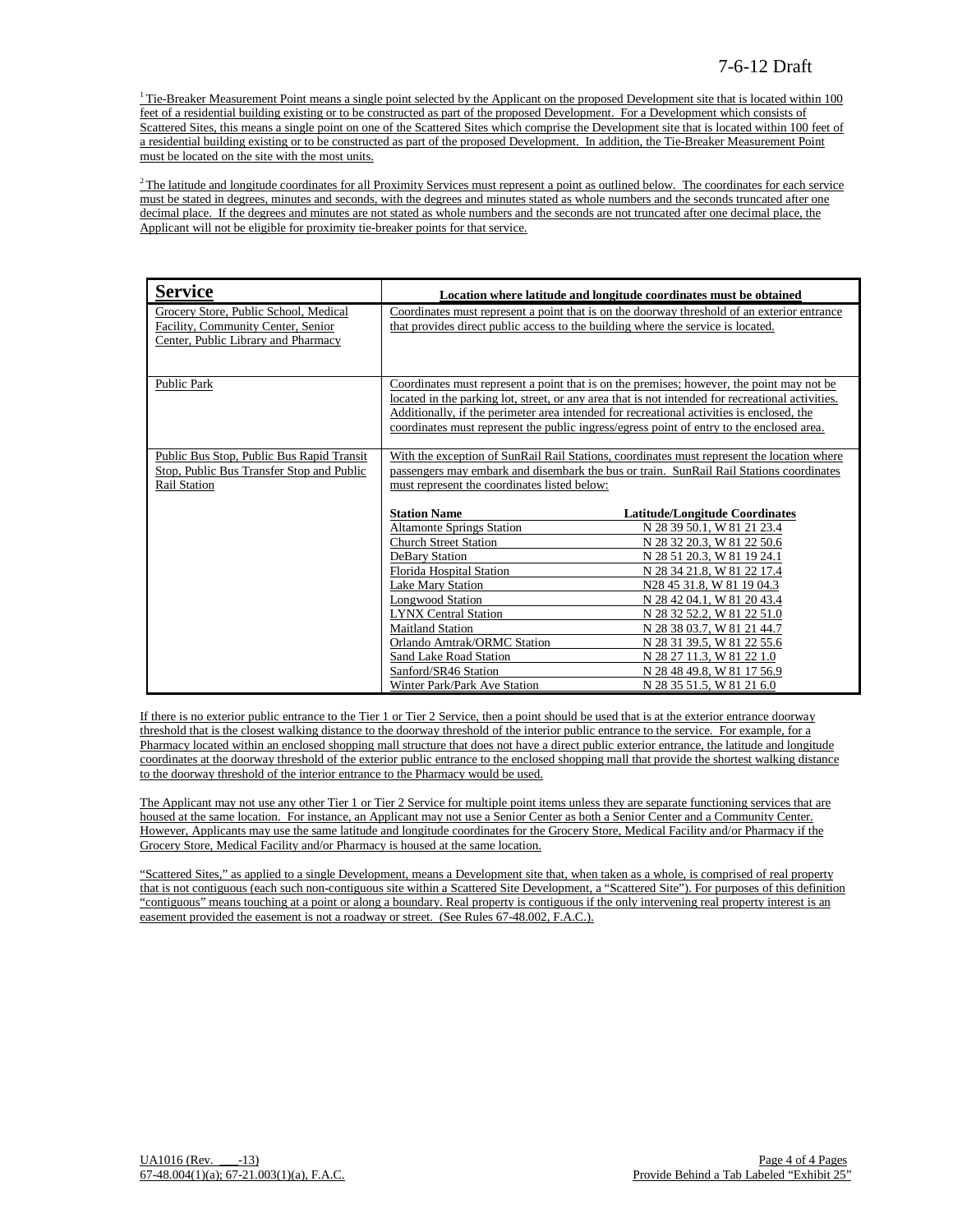### **2013 2011 UNIVERSAL CYCLE - LOCAL GOVERNMENT VERIFICATION OF STATUS OF SITE PLAN APPROVAL FOR MULTIFAMILY DEVELOPMENTS**

Name of Development:

(Part III.A.1. of the 2013 2011 Universal Cycle Application)

Development Location:

(At a minimum, provide the address assigned by the United States Postal Service, including the address number, street name and city, and/or if the address has not yet been assigned, provide (i) the street name, closest designated intersection and city if located within a city or (ii) the street name, closest designated intersection and county if located in the unincorporated area of the county.)

Zoning Designation:

Mark the applicable statement:

1.  $\circ$  The above-referenced Development is <u>(a)</u> new construction, or <u>(b)</u> rehabilitation with new construction, or (c) rehabilitation without new construction that requires additional site plan approval or similar process, and the final site plan, in the zoning designation stated above, was approved on or before the Application Deadline for the 2013 2011 Universal Application Cycle (as stated on the FHFC Website \_\_\_\_\_\_\_\_\_\_\_[\\_http://apps.floridahousing.org/StandAlone/FHFC\\_ECM/ContentPage.aspx?PAGE=0238\)](http://apps.floridahousing.org/StandAlone/FHFC_ECM/ContentPage.aspx?PAGE=0238) by action of the appropriate City/County legally authorized body; e.g. council, commission, board, department, division, etc., responsible for such approval process.

\_\_\_\_\_\_\_\_\_\_\_\_\_\_\_\_\_\_\_\_\_\_\_\_\_\_\_\_\_\_\_\_\_\_\_\_\_\_\_\_\_ (Legally Authorized Body\*).

2.  $\circ$  The above-referenced Development is (a) new construction, or (b) rehabilitation with new construction, or (c) rehabilitation without new construction that requires additional site plan approval or similar process, and (i) this jurisdiction provides either preliminary site plan approval or conceptual site plan approval which has been issued, or (ii) site plan approval is required for the new construction work and/or the rehabilitation work; however, this jurisdiction provides neither preliminary site plan approval nor conceptual site plan approval, nor is any other similar process provided prior to issuing final site plan approval. Although there is no preliminary or conceptual site plan approval process and the final site plan approval has not yet been issued, the site plan, in the zoning designation stated above, has been reviewed.

The necessary approval and/or review was performed on or before the Application Deadline for the 2013 2011 Universal Application Cycle (as stated on the FHFC Website [http://apps.floridahousing.org/StandAlone/FHFC\\_ECM/ContentPage.aspx?PAGE=0238\)](http://apps.floridahousing.org/StandAlone/FHFC_ECM/ContentPage.aspx?PAGE=0238) by the appropriate City/County legally authorized body; e.g. council, commission, board, department, division, etc., responsible for such approval process. \_\_\_\_\_\_\_\_\_\_\_\_\_\_\_\_\_\_\_\_\_\_\_\_\_\_\_\_\_\_\_.(Legally Authorized Body\*).

3. ○ The above-referenced Development, in the zoning designation stated above, is rehabilitation without any new construction and does not require additional site plan approval or similar process.

"Legally Authorized Body" is not an individual. Applicant must state the name of the City Council, County Council, and the Division, Board, Department, Department, Division, Board, Department, Division, etc.,, and the Divi ith authority over

### **CERTIFICATION**

I certify that the City/County of \_\_\_\_\_\_\_\_\_\_\_\_\_\_\_\_\_\_\_\_ has vested in me the authority to verify status of site plan approval (Name of City or County) as specified above and I further certify that the information stated above is true and correct.

\_\_\_\_\_\_\_\_\_\_\_\_\_\_\_\_\_\_\_\_\_\_\_\_\_\_\_\_\_\_\_\_\_\_\_\_\_\_\_\_\_\_\_\_\_\_\_ \_\_\_\_\_\_\_\_\_\_\_\_\_\_\_\_\_\_\_\_\_\_\_\_\_\_\_\_\_\_\_\_\_\_\_\_\_\_\_\_\_\_\_\_\_\_\_\_\_ Signature **Print or Type Name and Title** 

> \_\_\_\_\_\_\_\_\_\_\_\_\_\_\_\_\_\_\_\_\_\_\_\_\_\_\_\_\_\_\_\_\_\_\_\_\_\_\_\_\_\_\_\_\_\_\_ Print or Type Title

This certification must be signed by the applicable City's or County's Director of Planning and Zoning, chief appointed official (staff) responsible for determination of issues related to site plan approval, City Manager, or County Manager/Administrator/Coordinator. Signatures from local elected officials are not acceptable, nor are other signatories. If this certification is applicable to this Development and it is inappropriately signed, the Application will fail to meet threshold. If this certification contains corrections or 'white-out', or if it is scanned, imaged, altered, or retyped, the form will not be considered and the Application will fail to meet threshold. The certification may be photocopied.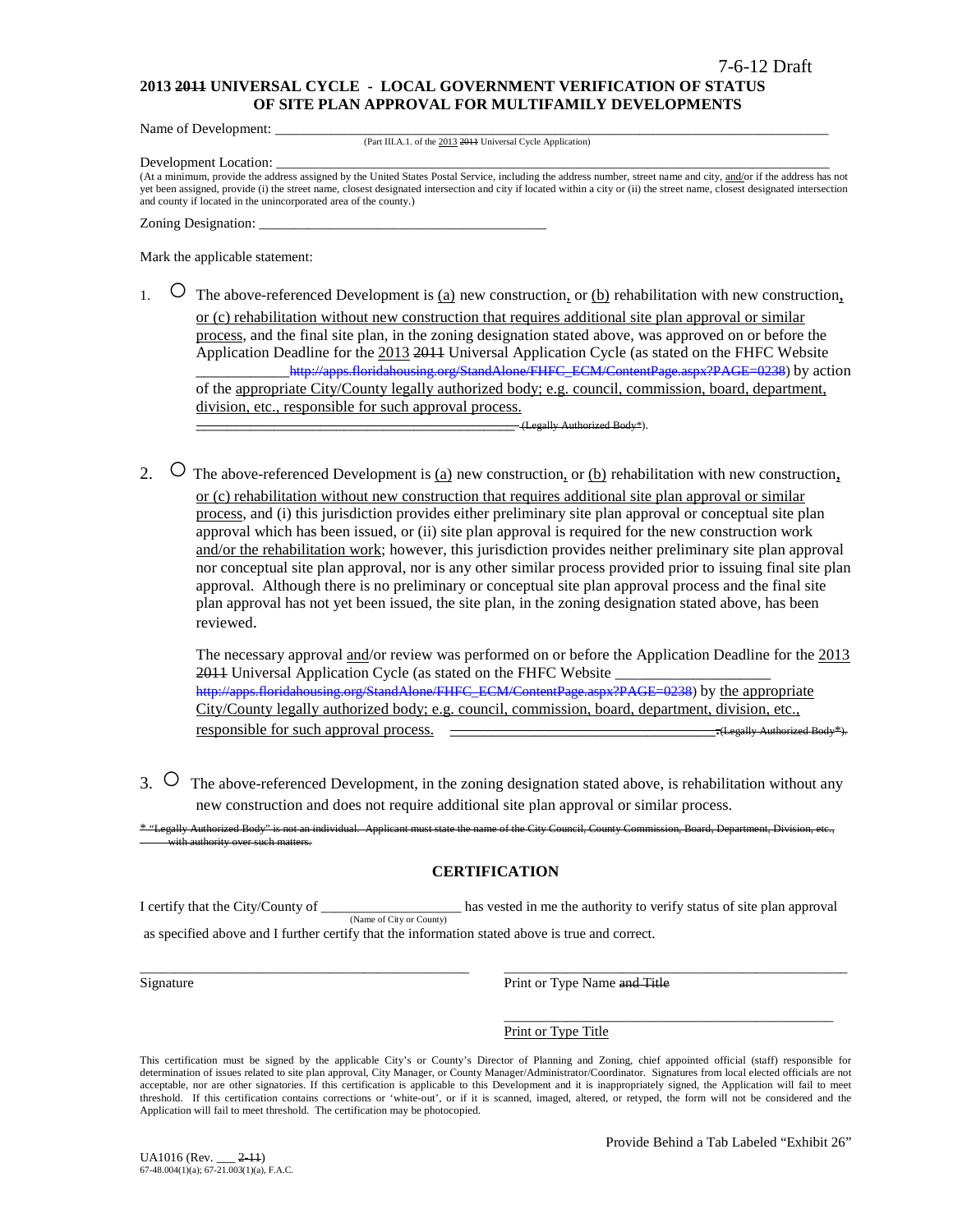### **2013 2011 UNIVERSAL CYCLE - LOCAL GOVERNMENT VERIFICATION OF STATUS OF PLAT APPROVAL FOR SINGLE-FAMILY RENTAL DEVELOPMENTS**

Name of Development:

(Part III.A.1. of the 2013 2011 Universal Cycle Application)

#### Development Location:

(At a minimum, provide the address assigned by the United States Postal Service, including the address number, street name and city, and/or if the address has not yet been assigned, provide (i) the street name, closest designated intersection and city if located within a city or (ii) the street name, closest designated intersection and county if located in the unincorporated area of the county.)

Mark the applicable statement:

- 1. The above-referenced Development is (a) new construction, or (b) rehabilitation with new construction, or (c) rehabilitation without new construction that requires additional site plan approval or similar process, and the final plat was approved on or before the Application Deadline for the 2013 2011 Universal Application Cycle (as stated on the FHFC Website [http://apps.floridahousing.org/StandAlone/FHFC\\_ECM/ContentPage.aspx?PAGE=023](http://apps.floridahousing.org/StandAlone/FHFC_ECM/ContentPage.aspx?PAGE=0238) [8\)](http://apps.floridahousing.org/StandAlone/FHFC_ECM/ContentPage.aspx?PAGE=0238) by action of the appropriate City/County legally authorized body; e.g. council, commission, board, department, division, etc., responsible for such approval process. \_\_\_\_\_\_\_\_\_\_\_\_\_\_\_\_\_\_\_\_(Legally Authorized Body\*).
- 2. O The above-referenced Development is new construction or rehabilitation with new construction and the preliminary or conceptual plat was approved on or before the Application Deadline for the 2013 2011 Universal Application Cycle (as stated on the FHFC Website http://apps.floridahousing.org/StandAlone/FHFC\_ECM/ContentPag

[e.aspx?PAGE=0238\)](http://apps.floridahousing.org/StandAlone/FHFC_ECM/ContentPage.aspx?PAGE=0238) by action of the appropriate City/County legally authorized body; e.g. council, commission, board, department, division, etc., responsible for such approval process.  $\overline{\phantom{a}}$  (Legally Authorized Body\*)

3. ○ The above-referenced Development is rehabilitation without any new construction and does not require additional plat approval.

\* "Legally Authorized Body" is not an individual. Applicant must state the name of the City Council, County Commission, Board, Department, Division, etc., with authority over such matters.

## **CERTIFICATION**

I certify that the City/County of \_\_\_\_\_\_\_\_\_\_\_\_\_\_\_\_\_\_\_\_\_\_\_\_\_\_ has vested in me the authority to

(Name of City or County)

\_\_\_\_\_\_\_\_\_\_\_\_\_\_\_\_\_\_\_\_\_\_\_\_\_\_\_\_\_\_\_\_\_\_ \_\_\_\_\_\_\_\_\_\_\_\_\_\_\_\_\_\_\_\_\_\_\_\_\_\_\_\_\_\_\_\_\_\_\_

verify status of plat approval as specified above and I further certify that the information above is true and correct.

Signature Print or Type Name

\_\_\_\_\_\_\_\_\_\_\_\_\_\_\_\_\_\_\_\_\_\_\_\_\_\_\_\_\_\_\_\_\_\_\_

Print or Type Title

This certification must be signed by the applicable City's or County's Director of Planning and Zoning, chief appointed official (staff) responsible for determination of issues related to plat approval, City Manager, or County Manager/Administrator/Coordinator. Signatures from local elected officials are not acceptable, nor are other signatories. If this certification is applicable to this Development and it is inappropriately signed, the Application will fail to meet threshold.

If this certification contains corrections or 'white-out', or if it is scanned, imaged, altered, or retyped, the form will not be considered and the Application will fail to meet threshold. The certification may be photocopied.

Provide Behind a Tab Labeled "Exhibit 26"

UA1016 (Rev. \_\_\_ 2-11) 67-48.004(1)(a); 67-21.003(1)(a), F.A.C.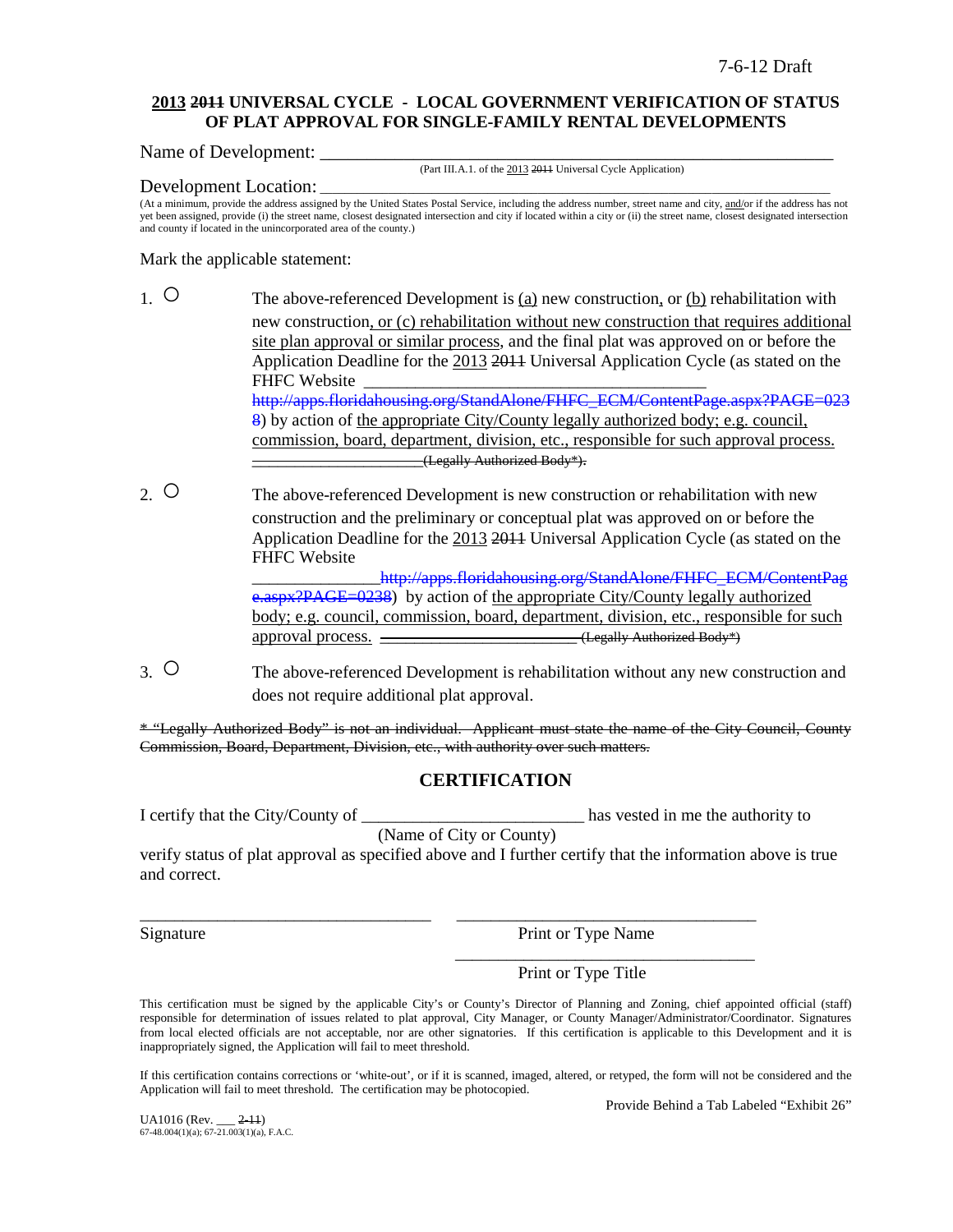# **2013 2011 UNIVERSAL CYCLE - VERIFICATION OF AVAILABILITY OF INFRASTRUCTURE - ELECTRICITY**

Name of Development:

(Part III.A.1. of the 2013 2011 Universal Cycle Application)

Development Location: (At a minimum, provide the address assigned by the United States Postal Service, including the address number, street name and city, and/or if the address has not yet been assigned, provide (i) the street name, closest designated intersection and city if located within a city or (ii) the street name, closest designated intersection and county if located in the unincorporated area of the county.)

The undersigned service provider confirms that on or before the Application Deadline for the 2013 2011 Universal Application Cycle (as stated on the FHFC Website [http://apps.floridahousing.org/StandAlone/FHFC\\_ECM/ContentPage.aspx?PAGE=0238\)](http://apps.floridahousing.org/StandAlone/FHFC_ECM/ContentPage.aspx?PAGE=0238) :

- 1. Electricity is available to the proposed Development.
- 2. There are no impediments to the proposed Development for obtaining electric service other than payment of hook-up or installation fees, line extensions to be paid for by the Applicant in connection with the construction of the Development, or other such routine administrative procedure.
- 3. To the best of our knowledge, no variance or local hearing is required to make electricity available to the proposed Development.
- 4. To the best of our knowledge, there are no moratoriums pertaining to electric service which are applicable to the proposed Development.

## **CERTIFICATION**

\_\_\_\_\_\_\_\_\_\_\_\_\_\_\_\_\_\_\_\_\_\_\_\_\_\_\_\_\_\_\_\_\_\_\_\_\_\_\_\_ \_\_\_\_\_\_\_\_\_\_\_\_\_\_\_\_\_\_\_\_\_\_\_\_\_\_\_\_\_\_\_\_

\_\_\_\_\_\_\_\_\_\_\_\_\_\_\_\_\_\_\_\_\_\_\_\_\_\_\_\_\_\_\_\_\_\_\_\_\_\_\_\_ \_\_\_\_\_\_\_\_\_\_\_\_\_\_\_\_\_\_\_\_\_\_\_\_\_\_\_\_\_\_\_\_

I certify that the foregoing information is true and correct.

Signature Name of Entity Providing Service

Print or Type Name Address (street address, city, state)

Print or Type Title

\_\_\_\_\_\_\_\_\_\_\_\_\_\_\_\_\_\_\_\_\_\_\_\_\_\_\_\_\_\_\_\_\_\_ Telephone Number (including area code)

This certification may not be signed by the Applicant, by any related parties of the Applicant, or by any Principals or Financial Beneficiaries of the Applicant. In addition, signatures from local elected officials are not acceptable. If the certification is applicable to this Development and it is inappropriately signed, the Application will fail threshold.

If this certification contains corrections or 'white-out', or if it is scanned, imaged, altered, or retyped, the form will not be considered and the Application will fail to meet threshold. The certification may be photocopied.

Provide Behind a Tab Labeled "Exhibit 28"

UA1016 (Rev. \_\_\_\_ 2-11)  $67-48.004(1)(a)$ ;  $67-21.003(1)(a)$ , F.A.C.

\_\_\_\_\_\_\_\_\_\_\_\_\_\_\_\_\_\_\_\_\_\_\_\_\_\_\_\_\_\_\_\_\_\_\_\_ \_\_\_\_\_\_\_\_\_\_\_\_\_\_\_\_\_\_\_\_\_\_\_\_\_\_\_\_\_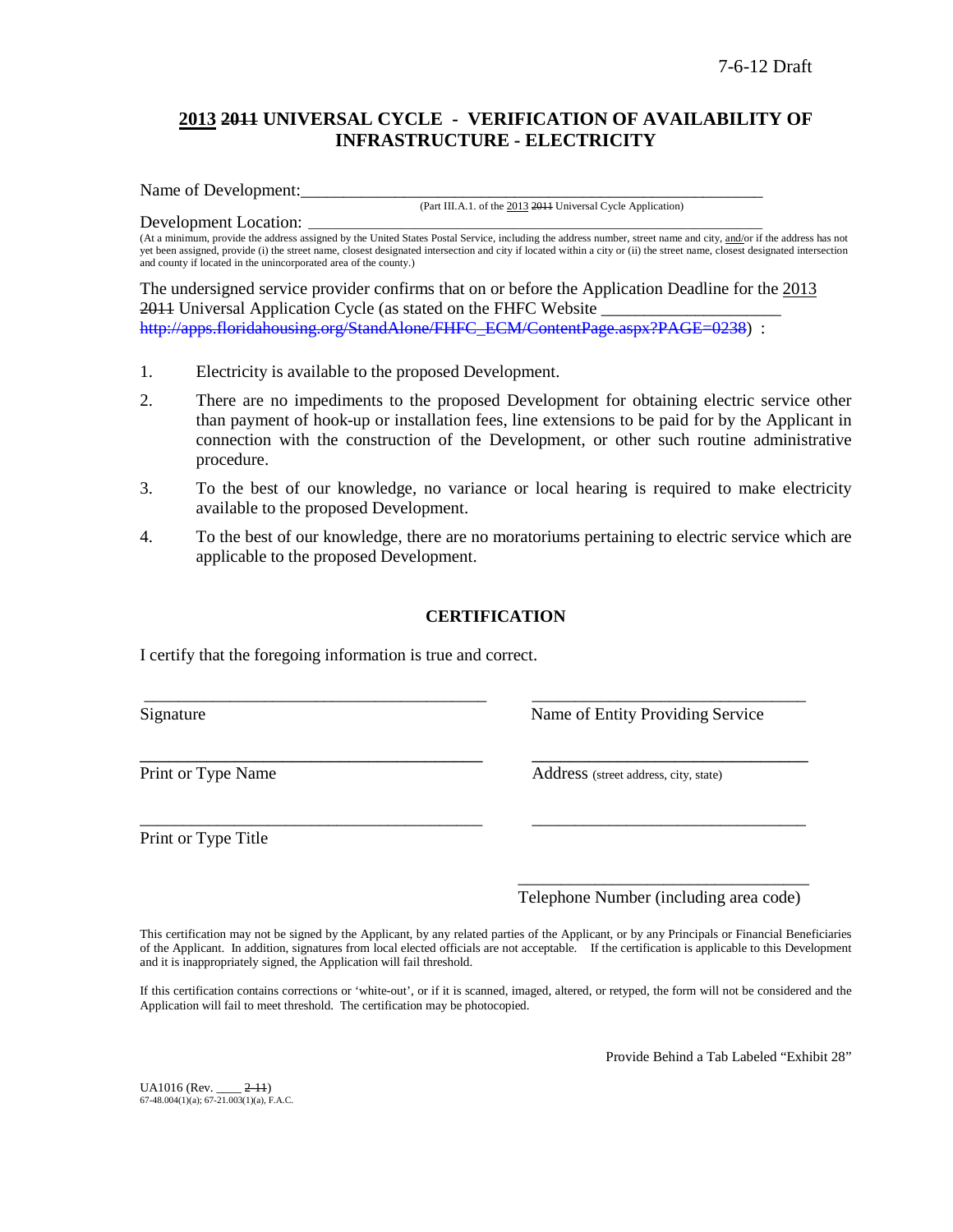## **2013 2011 UNIVERSAL CYCLE - VERIFICATION OF AVAILABILITY OF INFRASTRUCTURE - WATER**

Name of Development:

#### (Part III.A.1. of the 2013 2011 Universal Cycle Application)

Development Location:

(At a minimum, provide the address assigned by the United States Postal Service, including the address number, street name and city, and/or if the address has not yet been assigned, provide (i) the street name, closest designated intersection and city if located within a city or (ii) the street name, closest designated intersection and county if located in the unincorporated area of the county.)

The undersigned service provider confirms that on or before the Application Deadline for the 2013 2011 Universal Application Cycle (as stated on the FHFC Website \_\_\_\_\_\_\_\_\_\_\_\_\_\_\_\_\_\_\_\_\_\_ [http://apps.floridahousing.org/StandAlone/FHFC\\_ECM/ContentPage.aspx?PAGE=0238\)](http://apps.floridahousing.org/StandAlone/FHFC_ECM/ContentPage.aspx?PAGE=0238) :

- 1. Potable water is available to the proposed Development.
- 2. There are no impediments to the proposed Development for obtaining potable water service other than payment of hook-up or installation fees, line extensions to be paid for by the Applicant in connection with the construction of the Development, or other such routine administrative procedure.
- 3. To the best of our knowledge, no variance or local hearing is required to make potable water available to the proposed Development.
- 4. To the best of our knowledge, there are no moratoriums pertaining to potable water which are applicable to the proposed Development.

### **CERTIFICATION**

I certify that the foregoing information is true and correct.

| Signature          | Name of Entity Providing Service      |  |  |
|--------------------|---------------------------------------|--|--|
| Print or Type Name | Address (street address, city, state) |  |  |
|                    |                                       |  |  |

Print or Type Title

\_\_\_\_\_\_\_\_\_\_\_\_\_\_\_\_\_\_\_\_\_\_\_\_\_\_\_\_\_\_\_\_\_\_\_\_\_\_\_ Telephone Number (including area code)

This certification may not be signed by the Applicant, by any related parties of the Applicant, or by any Principals or Financial Beneficiaries of the Applicant. In addition, signatures from local elected officials are not acceptable. If the certification is applicable to this Development and it is inappropriately signed, the Application will fail threshold.

If this certification contains corrections or 'white-out', or if it is scanned, imaged, altered, or retyped, the form will not be considered and the Application will fail to meet threshold. The certification may be photocopied.

Provide Behind a Tab Labeled "Exhibit 29"

UA1016 (Rev. \_\_\_ 2-11) 67-48.004(1)(a); 67-21.003(1)(a), F.A.C.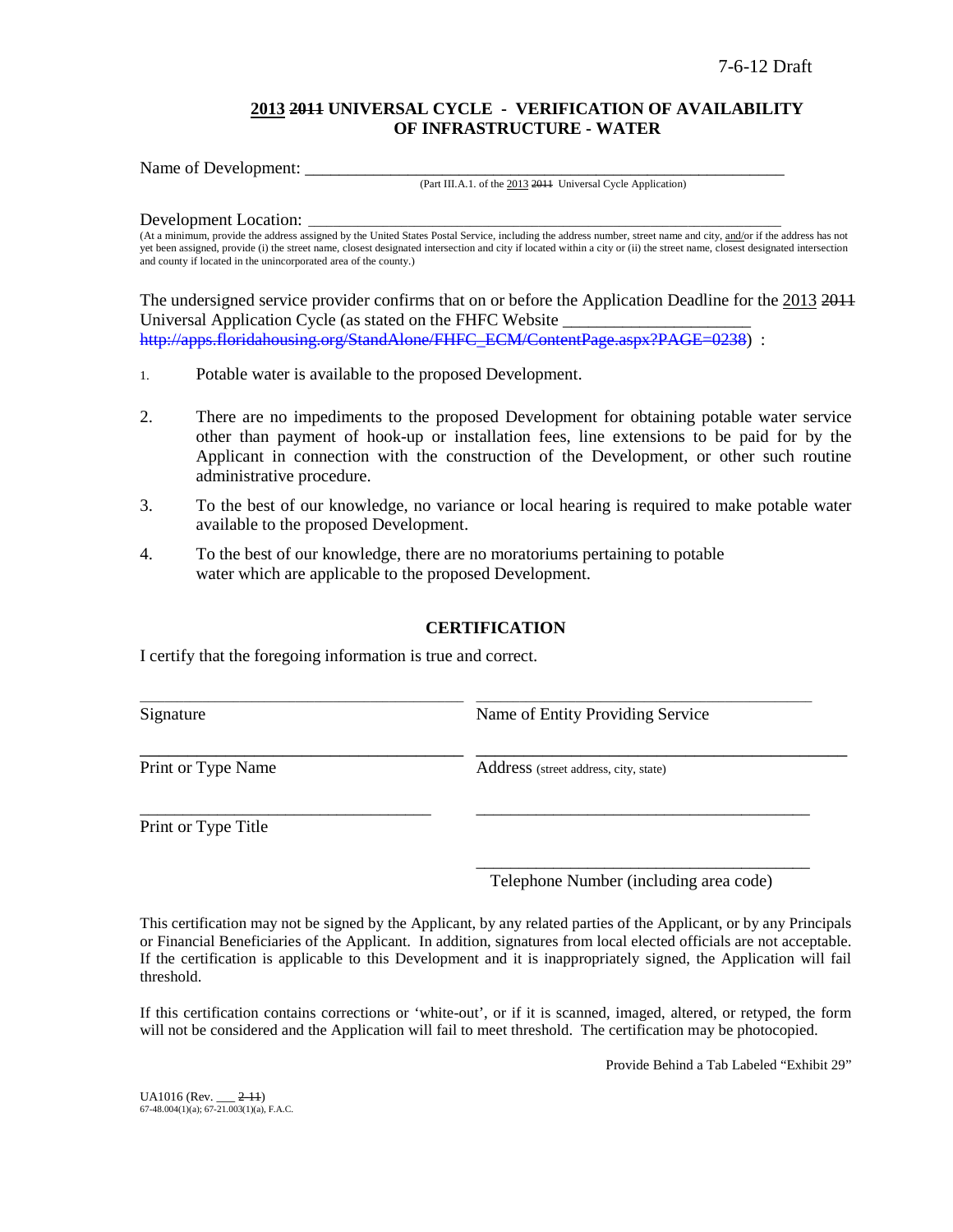## **2013 2011 UNIVERSAL CYCLE - VERIFICATION OF AVAILABILITY OF INFRASTRUCTURE - SEWER CAPACITY, PACKAGE TREATMENT, OR SEPTIC TANK**

Name of Development:

(Part III.A.1. of the 2013 2011 Universal Cycle Application)

#### Development Location:

(At a minimum, provide the address assigned by the United States Postal Service, including the address number, street name and city, and/or if the address has not yet been assigned, provide (i) the street name, closest designated intersection and city if located within a city or (ii) the street name, closest designated intersection and county if located in the unincorporated area of the county.)

The undersigned service provider or permitting authority confirms that on or before the Application Deadline for the 2013 2011 Universal Application Cycle (as stated on the FHFC Website [http://apps.floridahousing.org/StandAlone/FHFC\\_ECM/ContentPage.aspx?PAGE=0238\)](http://apps.floridahousing.org/StandAlone/FHFC_ECM/ContentPage.aspx?PAGE=0238)

- 1. Sewer Capacity, Package Treatment, or Septic Tank is available to the proposed Development.
- 2. There are no impediments to the proposed Development for obtaining the specified waste treatment service other than payment of hook-up or installation fees, line extensions to be paid for by the Applicant in connection with the construction of the Development, or other such routine administrative procedure.
- 3. To the best of our knowledge, no variance or local hearing is required to make this service available to the proposed Development.
- 4. To the best of our knowledge, there are no moratoriums pertaining to this service, which are applicable to the proposed Development.

### **CERTIFICATION**

\_\_\_\_\_\_\_\_\_\_\_\_\_\_\_\_\_\_\_\_\_\_\_\_\_\_\_\_\_\_\_\_\_\_\_\_\_\_\_\_\_\_\_\_\_\_\_\_\_\_\_\_ \_\_\_\_\_\_\_\_\_\_\_\_\_\_\_\_\_\_\_\_\_\_\_\_\_\_\_\_\_\_\_\_\_\_\_\_\_\_\_\_\_\_\_\_\_\_

\_\_\_\_\_\_\_\_\_\_\_\_\_\_\_\_\_\_\_\_\_\_\_\_\_\_\_\_\_\_\_\_\_\_\_\_\_\_\_\_\_\_\_\_\_\_\_ \_\_\_\_\_\_\_\_\_\_\_\_\_\_\_\_\_\_\_\_\_\_\_\_\_\_\_\_\_\_\_\_\_\_\_\_\_\_\_\_\_\_\_\_\_\_

\_\_\_\_\_\_\_\_\_\_\_\_\_\_\_\_\_\_\_\_\_\_\_\_\_\_\_\_\_\_\_\_\_\_\_\_\_\_ \_\_\_\_\_\_\_\_\_\_\_\_\_\_\_\_\_\_\_\_\_\_\_\_\_\_\_\_\_\_\_\_\_\_\_\_

I certify that the foregoing information is true and correct.

Signature **Name of Entity Providing Service** Research Name of Entity Providing Service

Print or Type Name<br>
Address (street address, city, state)

Print or Type Title

Telephone Number (including area code)

\_\_\_\_\_\_\_\_\_\_\_\_\_\_\_\_\_\_\_\_\_\_\_\_\_\_\_\_\_\_\_\_\_\_\_\_\_\_\_

This certification may not be signed by the Applicant, by any related parties of the Applicant, or by any Principals or Financial Beneficiaries of the Applicant. In addition, signatures from local elected officials are not acceptable. If the certification is applicable to this Development and it is inappropriately signed, the Application will fail threshold.

If this certification contains corrections or 'white-out', or if it is scanned, imaged, altered, or retyped, the form will not be considered and the Application will fail to meet threshold. The certification may be photocopied.

 $UA1016$  (Rev.  $2-11$ )  $67-48.004(1)(a)$ ;  $67-21.003(1)(a)$ , F.A.C. Provide Behind a Tab Labeled "Exhibit 30"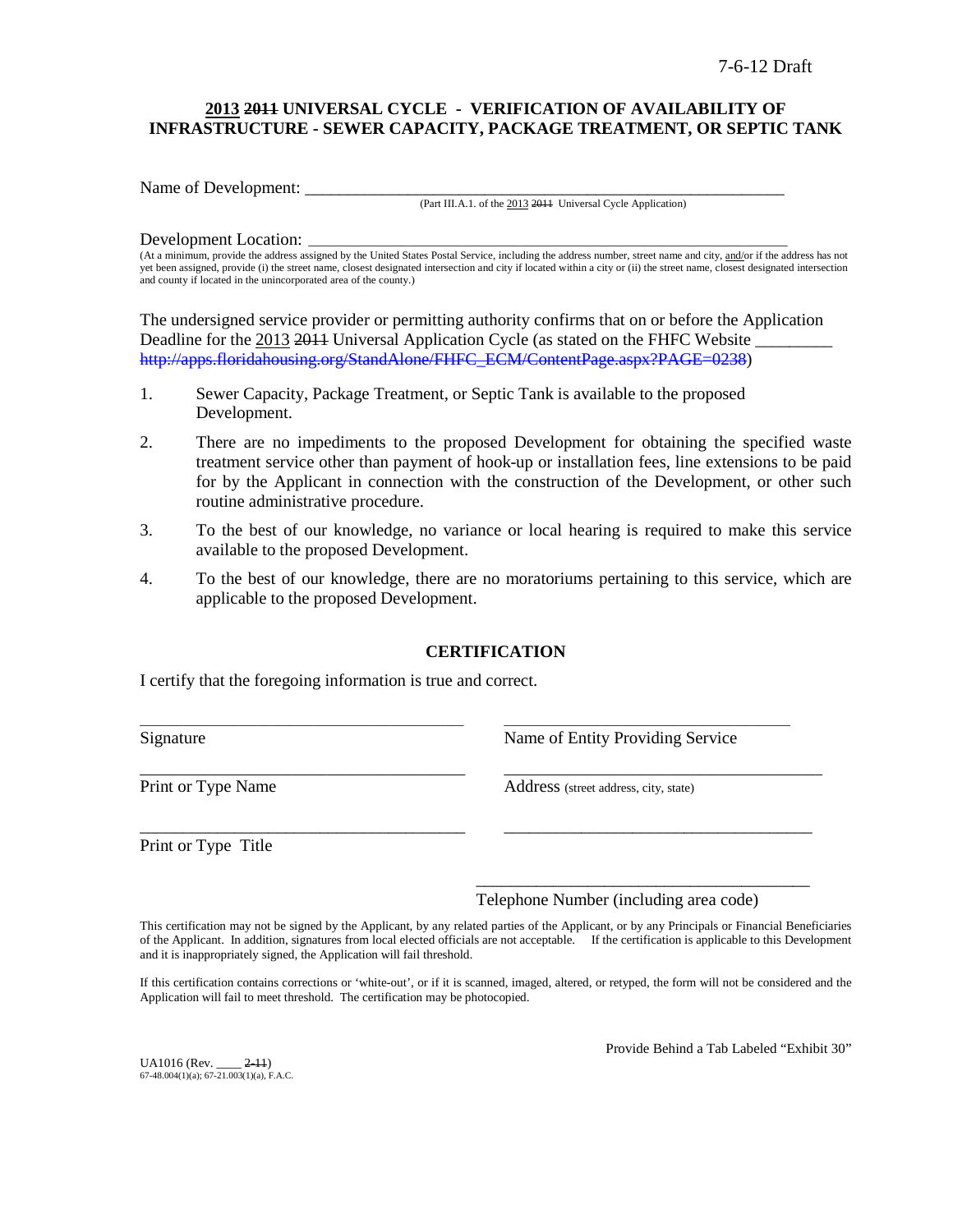## **2013 2011 UNIVERSAL CYCLE - VERIFICATION OF AVAILABILITY OF INFRASTRUCTURE - ROADS**

Name of Development:

(Part III.A.1. of the 2013 2011 Universal Cycle Application)

#### Development Location:

(At a minimum, provide the address assigned by the United States Postal Service, including the address number, street name and city, and/or if the address has not yet been assigned, provide (i) the street name, closest designated intersection and city if located within a city or (ii) the street name, closest designated intersection and county if located in the unincorporated area of the county.)

The undersigned local government representative confirms that on or before the Application Deadline for the 2013 2014 Universal Application Cycle (as stated on the FHFC Website [http://apps.floridahousing.org/StandAlone/FHFC\\_ECM/ContentPage.aspx?PAGE=0238\)](http://apps.floridahousing.org/StandAlone/FHFC_ECM/ContentPage.aspx?PAGE=0238):

- 1. Existing paved roads provide access to the proposed Development or paved roads will be constructed as part of the proposed Development.
- 2. There are no impediments to the proposed Development using the roads other than payment of impact fees or providing curb cuts, turn lanes, signalization, or securing required final approvals and permits for the proposed Development.
- 3. The execution of this verification is not a granting of traffic concurrency approval for the proposed Development.
- 4. To the best of our knowledge, there are no moratoriums pertaining to road usage which are applicable to the proposed Development.

# **CERTIFICATION**

\_\_\_\_\_\_\_\_\_\_\_\_\_\_\_\_\_\_\_\_\_\_\_\_\_\_\_\_\_\_\_\_\_\_\_\_\_\_ \_\_\_\_\_\_\_\_\_\_\_\_\_\_\_\_\_\_\_\_\_\_\_\_\_\_\_\_\_\_\_\_\_\_\_\_\_\_\_

\_\_\_\_\_\_\_\_\_\_\_\_\_\_\_\_\_\_\_\_\_\_\_\_\_\_\_\_\_\_\_\_\_\_\_\_\_\_ \_\_\_\_\_\_\_\_\_\_\_\_\_\_\_\_\_\_\_\_\_\_\_\_\_\_\_\_\_\_\_\_\_\_\_

I certify that the foregoing information is true and correct.

Signature Name of Local Government

\_\_\_\_\_\_\_\_\_\_\_\_\_\_\_\_\_\_\_\_\_\_\_\_\_\_\_\_\_\_\_\_\_\_ \_\_\_\_\_\_\_\_\_\_\_\_\_\_\_\_\_\_\_\_\_\_\_\_\_\_\_\_\_\_\_\_ Print or Type Name Address (street address, city, state)

Print or Type Title

Telephone Number (including area code)

\_\_\_\_\_\_\_\_\_\_\_\_\_\_\_\_\_\_\_\_\_\_\_\_\_\_\_\_\_\_\_\_\_\_\_\_\_\_\_

This certification may not be signed by the Applicant, by any related parties of the Applicant, or by any Principals or Financial Beneficiaries of the Applicant. In addition, signatures from local elected officials are not acceptable. If the certification is applicable to this Development and it is inappropriately signed, the Application will fail threshold.

If this certification contains corrections or 'white-out', or if it is scanned, imaged, altered, or retyped, the form will not be considered and the Application will fail to meet threshold. The certification may be photocopied.

UA1016 (Rev. \_\_\_\_ 2-11)  $67-48.004(1)(a)$ ;  $67-21.003(1)(a)$ , F.A.C. Provide Behind a Tab Labeled "Exhibit 31"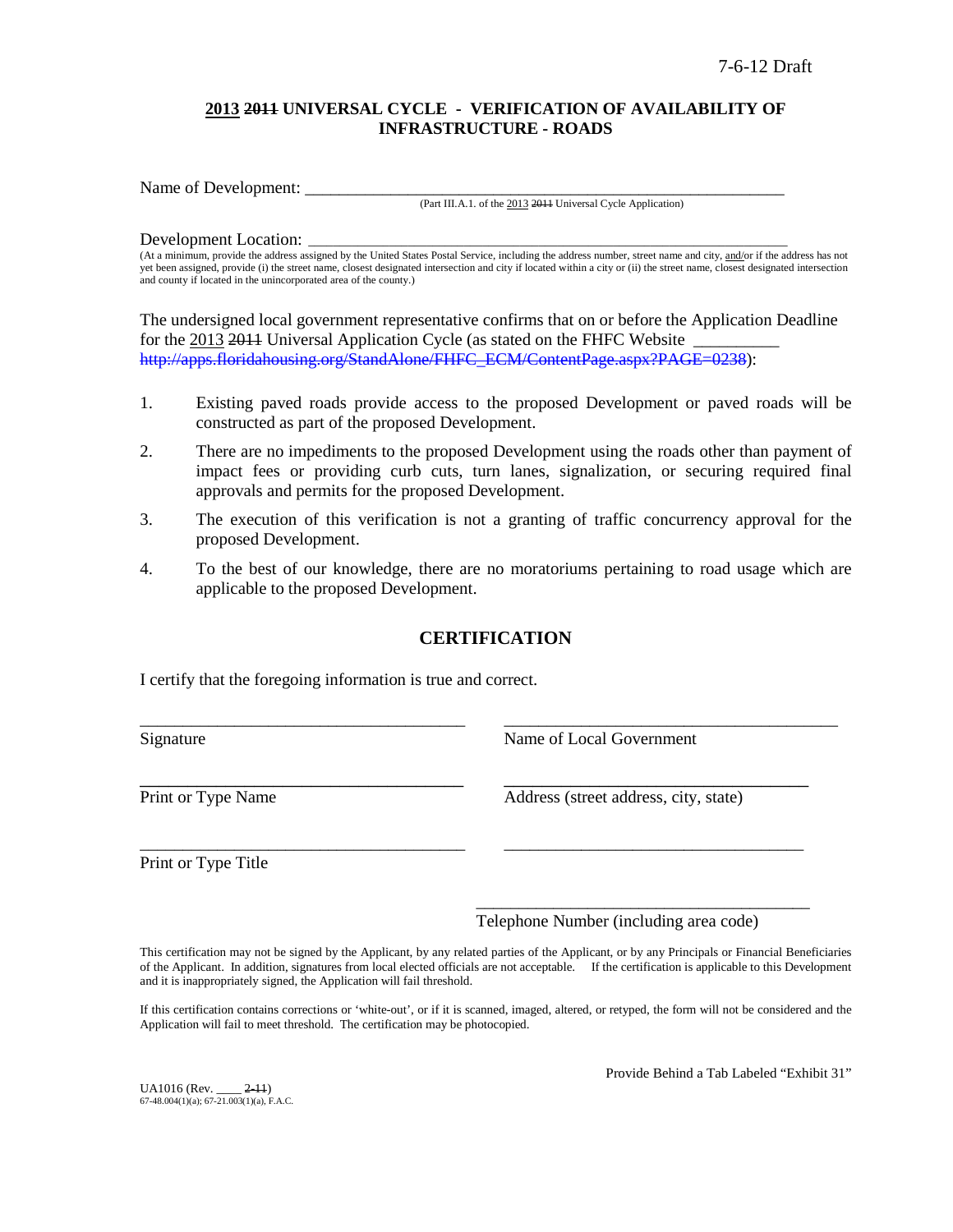#### **2013 2011 UNIVERSAL CYCLE - LOCAL GOVERNMENT VERIFICATION THAT DEVELOPMENT IS CONSISTENT WITH ZONING AND LAND USE REGULATIONS**

Name of Development: \_\_\_\_\_\_\_\_\_\_\_\_\_\_\_\_\_\_\_\_\_\_\_\_\_\_\_\_\_\_\_\_\_\_\_\_\_\_\_\_\_\_\_\_\_\_\_\_\_\_\_\_\_\_\_\_\_\_

(Part III.A.1. of the 2013 2011 Universal Cycle Application)

Development Location:

or

(At a minimum, provide the address assigned by the United States Postal Service, including the address number, street name and city, and/or if the address has not yet been assigned, provide (i) the street name, closest designated intersection and city if located within a city or (ii) the street name, closest designated intersection and county if located in the unincorporated area of the county.)

The undersigned Local Government official confirms that on or before the Application Deadline for the 2013 2014 Universal Application Cycle (as stated on the FHFC Website [http://apps.floridahousing.org/StandAlone/FHFC\\_ECM/ContentPage.aspx?PAGE=0238\)](http://apps.floridahousing.org/StandAlone/FHFC_ECM/ContentPage.aspx?PAGE=0238):

 $(1)$  The number of units (not buildings) allowed for this development site (if restricted) is: if a PUD, the number of units (not buildings) allowed per development site is:

if not a PUD and development site is subject to existing special use or similar permit, number of units allowed for this development site is: \_\_\_\_\_\_; and

 $(1)$  (2) The zoning designation for the above- referenced Development location site is \_\_\_\_\_\_\_\_\_\_\_; and

(Name of City/County)

 $(2)$   $(3)$  The proposed number of units and intended use is consistent with current land use regulations and the referenced zoning designation or, if the Development consists of rehabilitation, the intended use is allowed as a legally nonconforming use. To the best of my knowledge, there are no additional land use regulation hearings or approvals required to obtain the zoning classification or density described herein. Assuming compliance with the applicable land use regulations, there are no known conditions which would preclude construction or rehabilitation (as the case may be) of the referenced Development on the proposed site.

#### **CERTIFICATION**

I certify that the City/County of \_\_\_\_\_\_\_\_\_\_\_\_\_\_\_\_\_\_\_\_\_\_\_\_\_\_\_\_\_\_\_\_ has vested in me the authority

to verify consistency with local land use regulations and the zoning designation specified above or, if the Development consists of rehabilitation, the intended use is allowed as a "legally non-conforming use" and I further certify that the foregoing information is true and correct. In addition, if the proposed Development site is in the Florida Keys Area as defined in Rule Chapters 67-21 and 67-48, F.A.C., I further certify that the Applicant has obtained the necessary Rate of Growth Ordinance (ROGO) allocations from the Local Government.

\_\_\_\_\_\_\_\_\_\_\_\_\_\_\_\_\_\_\_\_\_\_\_\_\_\_\_\_\_\_\_\_\_\_\_\_\_\_\_\_\_\_\_\_ \_\_\_\_\_\_\_\_\_\_\_\_\_\_\_\_\_\_\_\_\_\_\_\_\_\_\_\_\_\_\_\_\_\_\_\_\_\_\_\_

Signature Print or Type Name

Print or Type Title

This certification must be signed by the applicable City's or County's Director of Planning and Zoning, chief appointed official (staff) responsible for determination of issues related to comprehensive planning and zoning, City Manager, or County Manager/Administrator/Coordinator. Signatures from local elected officials are not acceptable, nor are other signatories. If the certification is applicable to this Development and it is inappropriately signed, the Application will fail to meet threshold.

If this certification contains corrections or 'white-out', or if it is scanned, imaged, altered, or retyped, the form will not be considered and the Application will fail to meet threshold. The certification may be photocopied.

Provide Behind a Tab Labeled "Exhibit 32"

\_\_\_\_\_\_\_\_\_\_\_\_\_\_\_\_\_\_\_\_\_\_\_\_\_\_\_\_\_\_\_\_\_\_\_\_\_\_\_\_

UA1016 (Rev. \_\_\_ 2-11) 67-48.004(1)(a); 67-21.003(1)(a), F.A.C.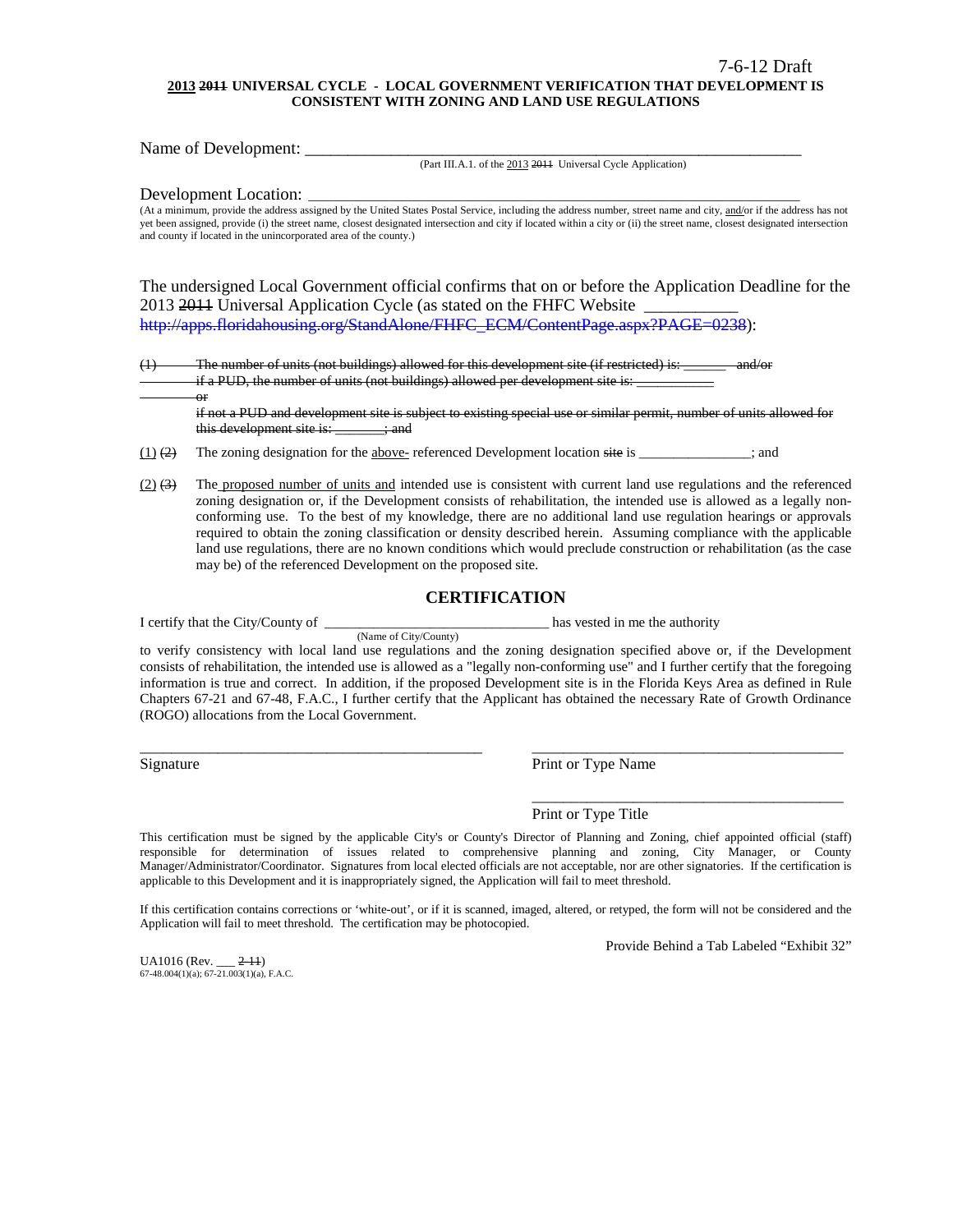### **2013 2011 UNIVERSAL CYCLE - LOCAL GOVERNMENT VERIFICATION THAT PERMITS ARE NOT REQUIRED FOR THIS DEVELOPMENT**

Name of Development:

(Part III.A.1. of the 2013 2011 Universal Cycle Application)

#### Development Location:

(At a minimum, provide the address assigned by the United States Postal Service, including the address number, street name and city, and/or if the address has not yet been assigned, provide (i) the street name, closest designated intersection and city if located within a city or (ii) the street name, closest designated intersection and county if located in the unincorporated area of the county.)

Building permits: If no building permits are required for the rehabilitation of the referenced Development site, complete the following certification:

### **CERTIFICATION**

I certify that the foregoing information is true and correct and that the City/County of  $\frac{N_{\text{ame of City}/\text{Country}}}{N_{\text{amp of City}/\text{Country}}}$ 

has vested in me the authority to verify that the rehabilitation of the referenced Development site does not require the issuance of building permits. In addition, if the proposed Development site is in the Florida Keys Area as defined in Rule Chapters 67-21 and 67-48, F.A.C., I further certify that the Applicant has obtained the necessary Rate of Growth Ordinance (ROGO) allocations from the Local Government.

\_\_\_\_\_\_\_\_\_\_\_\_\_\_\_\_\_\_\_\_\_\_\_\_\_\_\_\_\_\_\_\_\_\_\_\_\_\_\_\_ \_\_\_\_\_\_\_\_\_\_\_\_\_\_\_\_\_\_\_\_\_\_\_\_\_\_\_\_\_\_\_\_\_\_\_\_

Signature Print or Type Name

Print or Type Title

\_\_\_\_\_\_\_\_\_\_\_\_\_\_\_\_\_\_\_\_\_\_\_\_\_\_\_\_\_\_\_\_\_\_\_\_

This certification must be signed by the applicable City's or County's Director of Planning and Zoning, chief appointed official (staff) responsible for determination of issues related to comprehensive planning and zoning, City Manager, or County Manager / Administrator / Coordinator. Signatures from local elected officials are not acceptable, nor are other signatories. If this certification is applicable to this Development and it is inappropriately signed, this Application will fail to meet threshold.

If this certification contains corrections or 'white-out', or if it is scanned, imaged, altered, or retyped, the form will not be considered and the Application will fail to meet threshold. The certification may be photocopied.

Provide Behind a Tab Labeled "Exhibit 32"

UA1016 (Rev. \_\_\_ 2-11) 67-48.004(1)(a); 67-21.003(1)(a), F.A.C.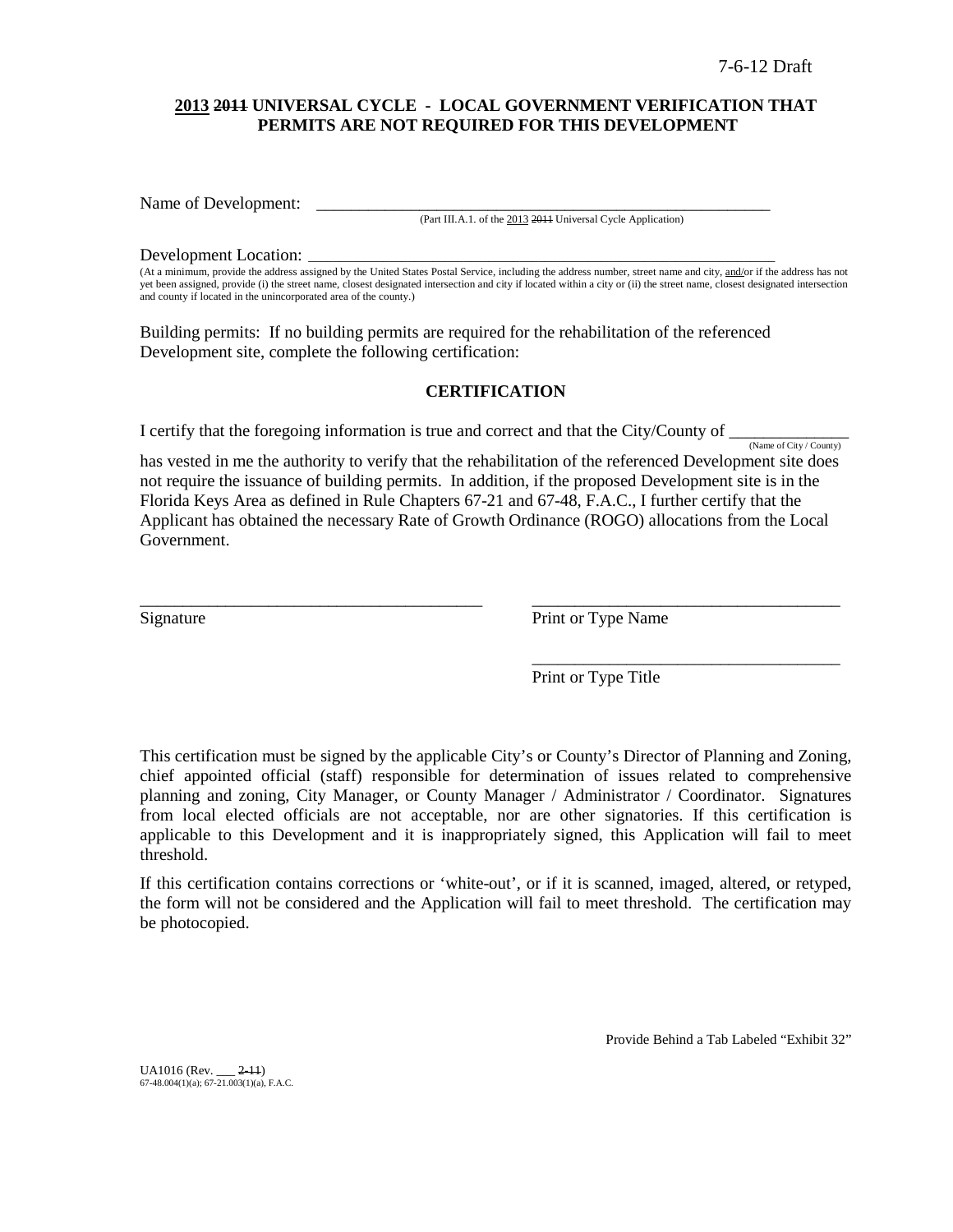#### **2013 2011 UNIVERSAL CYCLE - VERIFICATION OF ENVIRONMENTAL SAFETY - PHASE I ENVIRONMENTAL SITE ASSESSMENT**

|                                                                                                                                                                                                  | Name of Development:                                                                                                                                                                                                                                                                                                        |                                                                                       |                                                                                                                                                                                                                                                                                                                                                  |  |  |  |
|--------------------------------------------------------------------------------------------------------------------------------------------------------------------------------------------------|-----------------------------------------------------------------------------------------------------------------------------------------------------------------------------------------------------------------------------------------------------------------------------------------------------------------------------|---------------------------------------------------------------------------------------|--------------------------------------------------------------------------------------------------------------------------------------------------------------------------------------------------------------------------------------------------------------------------------------------------------------------------------------------------|--|--|--|
|                                                                                                                                                                                                  | Development Location:                                                                                                                                                                                                                                                                                                       |                                                                                       | (Part III.A.1. of the 2013 2011 Universal Cycle Application)                                                                                                                                                                                                                                                                                     |  |  |  |
|                                                                                                                                                                                                  |                                                                                                                                                                                                                                                                                                                             | and county if located in the unincorporated area of the county.)                      | (At a minimum, provide the address assigned by the United States Postal Service, including the address number, street name and city, and/or if the address has not<br>yet been assigned, provide (i) the street name, closest designated intersection and city if located within a city or (ii) the street name, closest designated intersection |  |  |  |
|                                                                                                                                                                                                  |                                                                                                                                                                                                                                                                                                                             | referenced Development site was conducted by the undersigned environmental firm as of | As a representative of the firm that performed the Phase I Environmental Site Assessment (ESA), I certify that a Phase I ESA of the above<br><u> 1990 - Johann Barbara, martxa alemaniar a</u><br>and                                                                                                                                            |  |  |  |
|                                                                                                                                                                                                  |                                                                                                                                                                                                                                                                                                                             | such Phase I ESA meets the standards of ASTM Practice #E-1527-05.                     | (Date of Phase I ESA - mm/dd/yyyy)                                                                                                                                                                                                                                                                                                               |  |  |  |
|                                                                                                                                                                                                  |                                                                                                                                                                                                                                                                                                                             | Check all that apply in Items 1, 2 and 3 below:                                       |                                                                                                                                                                                                                                                                                                                                                  |  |  |  |
| If the Phase I ESA is over 12 months old from the Application Deadline for this Application, has the site's environmental<br>1.<br>condition changed since the date of the original Phase I ESA? |                                                                                                                                                                                                                                                                                                                             |                                                                                       |                                                                                                                                                                                                                                                                                                                                                  |  |  |  |
|                                                                                                                                                                                                  | Yes                                                                                                                                                                                                                                                                                                                         | N <sub>0</sub>                                                                        |                                                                                                                                                                                                                                                                                                                                                  |  |  |  |
|                                                                                                                                                                                                  |                                                                                                                                                                                                                                                                                                                             |                                                                                       | If "Yes", to demonstrate the condition of the site, the signatory must answer question $(1)$ or $(2)$ below:                                                                                                                                                                                                                                     |  |  |  |
|                                                                                                                                                                                                  |                                                                                                                                                                                                                                                                                                                             |                                                                                       | (1) an update to the original Phase I ESA was prepared on ___________________ (Date - mm/dd/yyyy)<br>(Date of update must be within 12 months of the Application Deadline for this Application), or                                                                                                                                              |  |  |  |
|                                                                                                                                                                                                  |                                                                                                                                                                                                                                                                                                                             |                                                                                       | (Date of new Phase I ESA must be within 12 months of the Application Deadline for this Application).                                                                                                                                                                                                                                             |  |  |  |
|                                                                                                                                                                                                  |                                                                                                                                                                                                                                                                                                                             |                                                                                       | Note: The Corporation will not consider a Phase II ESA to be a substitute for the updated Ph. I ESA or new Ph. I ESA.                                                                                                                                                                                                                            |  |  |  |
| 2.                                                                                                                                                                                               | If there are one or more existing buildings on the proposed site, the presence or absence of asbestos or asbestos containing<br>materials and lead based paint must be addressed either as a part of the Phase IESA or as a separate report. The signatory must<br>indicate which of the following (Item a. or b.) applies: |                                                                                       |                                                                                                                                                                                                                                                                                                                                                  |  |  |  |
|                                                                                                                                                                                                  | $\Box$<br>а.                                                                                                                                                                                                                                                                                                                | lead based paint; or                                                                  | the Phase I ESA referenced above addresses the presence or absence of asbestos or asbestos containing materials and                                                                                                                                                                                                                              |  |  |  |
|                                                                                                                                                                                                  | $\mathbf{b}$ .                                                                                                                                                                                                                                                                                                              | incorporated by reference in the Phase I ESA.                                         | separate report(s) addressing the presence or absence of asbestos or asbestos containing materials and lead-based paint have<br>been prepared and the undersigned has reviewed the separate report(s). Such separate report(s) may or may not be                                                                                                 |  |  |  |
| 3.                                                                                                                                                                                               |                                                                                                                                                                                                                                                                                                                             |                                                                                       | If the Phase I ESA discloses potential problems (including, but not limited to asbestos or asbestos containing materials, lead-based<br>paint, radon gas, etc.) on the proposed site, the signatory must indicate which of the following (Item a., b., or c.) applies:                                                                           |  |  |  |
|                                                                                                                                                                                                  | $\Box$<br>a.                                                                                                                                                                                                                                                                                                                | <b>or</b>                                                                             | environmental safety conditions on the site require remediation and a plan that includes anticipated costs and estimated<br>time needed to complete the remediation has been prepared, either as a part of the Phase I ESA or as a separate report;                                                                                              |  |  |  |
|                                                                                                                                                                                                  | b.                                                                                                                                                                                                                                                                                                                          |                                                                                       | a Phase II ESA is required or recommended (the firm that performed the Phase II ESA, even if it is the same firm that<br>prepared the Phase I ESA, MUST complete and execute the Phase II Environmental Site Assessment Verification); or                                                                                                        |  |  |  |
|                                                                                                                                                                                                  | c.                                                                                                                                                                                                                                                                                                                          |                                                                                       | although environmental safety conditions exist on the site, no remediation or further study is required or recommended.                                                                                                                                                                                                                          |  |  |  |
|                                                                                                                                                                                                  |                                                                                                                                                                                                                                                                                                                             |                                                                                       | <b>CERTIFICATION</b>                                                                                                                                                                                                                                                                                                                             |  |  |  |
|                                                                                                                                                                                                  |                                                                                                                                                                                                                                                                                                                             | I certify that the foregoing information is true and correct.                         |                                                                                                                                                                                                                                                                                                                                                  |  |  |  |
|                                                                                                                                                                                                  | <b>Authorized Signature</b>                                                                                                                                                                                                                                                                                                 |                                                                                       | Name of Firm that Performed the Phase I ESA                                                                                                                                                                                                                                                                                                      |  |  |  |
|                                                                                                                                                                                                  |                                                                                                                                                                                                                                                                                                                             | Print or Type Name of Signatory                                                       | Address of Environmental Firm (street address, city, state)                                                                                                                                                                                                                                                                                      |  |  |  |
|                                                                                                                                                                                                  |                                                                                                                                                                                                                                                                                                                             |                                                                                       |                                                                                                                                                                                                                                                                                                                                                  |  |  |  |

Print or Type Title of Signatory Telephone Number Including Area Code

This certification must be signed by a representative of the firm that performed the Phase I ESA for the proposed Development location.If this certification contains corrections or 'white-out', or if it is scanned, imaged, altered, or retyped, the form will not be considered and the Application will fail to meet threshold. The certification may be photocopied.

\_\_\_\_\_\_\_\_\_\_\_\_\_\_\_\_\_\_\_\_\_\_\_\_\_\_\_\_\_\_\_\_\_\_\_\_\_\_\_\_\_\_\_\_\_\_\_\_\_ \_\_\_\_\_\_\_\_\_\_\_\_\_\_\_\_\_\_\_\_\_\_\_\_\_\_\_\_\_\_\_\_\_\_\_\_\_\_\_\_\_\_\_\_\_\_\_\_\_\_\_\_

UA1016 (Rev. \_\_\_ <del>2-11</del>)<br>67-48.004(1)(a); 67-21.003(1)(a), F.A.C.

Provide Behind a Tab Labeled "Exhibit 33"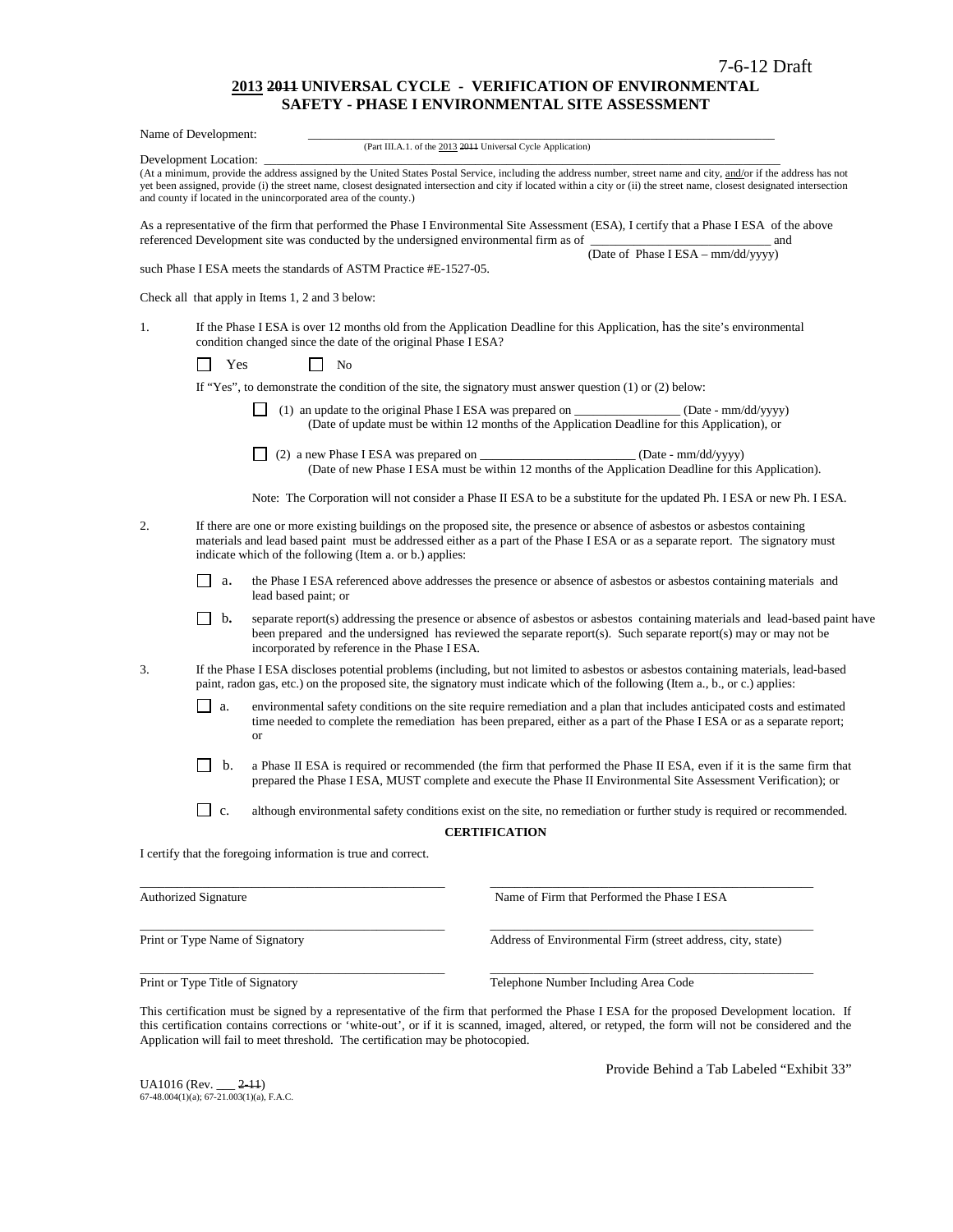# **2013 2011 UNIVERSAL CYCLE - VERIFICATION OF ENVIRONMENTAL SAFETY - PHASE II ENVIRONMENTAL SITE ASSESSMENT**

Name of Development:

(Part III.A.1. of the 2013 2011 Universal Cycle Application)

#### Development Location:

(At a minimum, provide the address assigned by the United States Postal Service, including the address number, street name and city, and/or if the address has not yet been assigned, provide (i) the street name, closest designated intersection and city if located within a city or (ii) the street name, closest designated intersection and county if located in the unincorporated area of the county.)

As a representative of the firm that performed the Phase II Environmental Site Assessment (ESA), I certify that:

1. A Phase II ESA of the above referenced Development location was required or recommended by the Phase I ESA. The Phase II ESA was conducted by the undersigned environmental firm as of <br>in accordance with ASTM Practice #E-1903-97(2002). (Date of Phase II ESA – mm/dd/yyyy)

If the Phase II ESA is over 12 months old from the Application Deadline for this Application, has the site's environmental condition changed since the date of the Phase II ESA?

 $Yes \t\t \Box No$ 

If "Yes", to demonstrate the condition of the site, an update to the original Phase II ESA was prepared on

(Date of Update to Phase II ESA –  $mm/dd/yyyy^*$ )

- Date of the update to the Phase II ESA, as stated above, must be within 12 months of the Application Deadline for this Application)
- 2. If the Phase II ESA disclosed potential problems (including, but not limited to asbestos or asbestos containing materials, lead-based paint, radon gas, etc.) on the proposed site, a plan that includes anticipated costs and estimated time needed to complete the remediation has been prepared either as a part of the Phase II ESA or as a separate report.

### **CERTIFICATION**

I certify that the foregoing information is true and correct.

\_\_\_\_\_\_\_\_\_\_\_\_\_\_\_\_\_\_\_\_\_\_\_\_\_\_\_\_\_\_\_\_\_\_\_ \_\_\_\_\_\_\_\_\_\_\_\_\_\_\_\_\_\_\_\_\_\_\_\_\_\_\_\_\_\_\_\_\_\_\_\_ Authorized Signature Name of Firm that Performed the Ph. II ESA \_\_\_\_\_\_\_\_\_\_\_\_\_\_\_\_\_\_\_\_\_\_\_\_\_\_\_\_\_\_\_\_\_\_\_ \_\_\_\_\_\_\_\_\_\_\_\_\_\_\_\_\_\_\_\_\_\_\_\_\_\_\_\_\_\_\_\_\_\_\_ Print or Type Name of Signatory Address of Environmental Firm (street address, city, state) \_\_\_\_\_\_\_\_\_\_\_\_\_\_\_\_\_\_\_\_\_\_\_\_\_\_\_\_\_\_\_\_\_\_\_ \_\_\_\_\_\_\_\_\_\_\_\_\_\_\_\_\_\_\_\_\_\_\_\_\_\_\_\_\_\_\_\_\_\_\_ Print or Type Title of Signatory Telephone Number Including Area Code

This certification must be signed by a representative of the firm that performed the Phase II ESA for the proposed Development location.If this certification contains corrections or 'white-out', or if it is scanned, imaged, altered, or retyped, the form will not be considered and the Application will fail to meet threshold. The certification may be photocopied.

Provide Behind a Tab Labeled "Exhibit 34"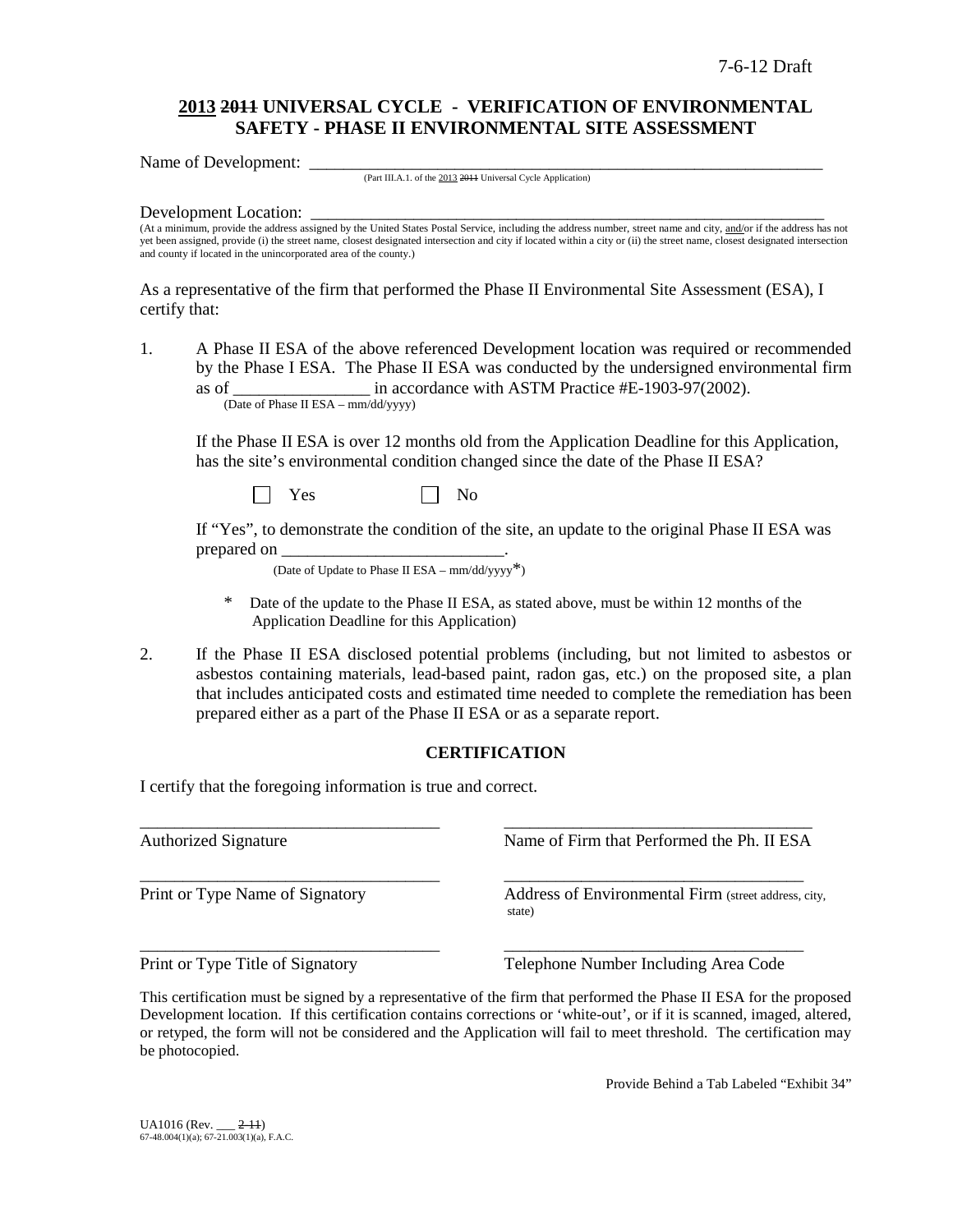### **2013 2011 UNIVERSAL CYCLE - VERIFICATION OF INCLUSION IN LOCAL HOMELESS ASSISTANCE CONTINUUM OF CARE PLAN BY LEAD AGENCY**

Name of Development:

(Part III.A.1. of the 2013 2011 Universal Application)

Development Location:

(At a minimum, provide the address assigned by the United States Postal Service, including the address number, street name and city, and/or if the address has not yet been assigned, provide (i) the street name, closest designated intersection and city if located within a city or (ii) the street name, closest designated intersection and county if located in the unincorporated area of the county.)

Catchment Area:

Lead Agency (if it has been designated):

The Lead Agency for the Catchment Area identified above confirms that the Development identified above meets the following criteria:

- 1. The proposed Development is located within the Catchment Area identified above;
- 2. The nature and scope of the proposed Development is in conformance with the Local Homeless Assistance Continuum of Care Plan that is on file, at the time of Application Deadline, with the State Office on Homelessness; and
- 3. The proposed Development is specifically included in the list of activities to be undertaken as part of the implementation of the Local Homeless Assistance Continuum of Care Plan that is on file, at the time of Application Deadline, with the State Office on Homelessness.

### **CERTIFICATION BY THE LEAD AGENCY OF INCLUSION IN LOCAL HOMELESS CONTINUUM OF CARE PLAN:**

I certify that the above information is true and correct.

Print or Type Agency Name Print or Type Title

Signature Print or Type Name

**-OR-**

The State Office on Homelessness confirms that the Development identified above meets the following criteria:

1. The proposed Development is located within the Catchment Area identified above, and

\_\_\_\_\_\_\_\_\_\_\_\_\_\_\_\_\_\_\_\_\_\_\_\_\_\_\_\_\_\_\_\_\_\_\_\_\_\_\_\_\_\_ \_\_\_\_\_\_\_\_\_\_\_\_\_\_\_\_\_\_\_\_\_\_\_\_\_\_\_\_\_\_\_

\_\_\_\_\_\_\_\_\_\_\_\_\_\_\_\_\_\_\_\_\_\_\_\_\_\_\_\_\_\_\_\_\_\_\_\_\_\_\_\_\_\_ \_\_\_\_\_\_\_\_\_\_\_\_\_\_\_\_\_\_\_\_\_\_\_\_\_\_\_\_\_\_\_\_

2. The proposed Development is in a Catchment Area for which no Local Homeless Assistance Continuum of Care Plan has been recognized by the State Office on Homelessness at the time of Application Deadline.

#### **CERTIFICATION BY THE STATE OFFICE ON HOMELESSNESS THAT NO LOCAL HOMELESS CONTINUUM OF CARE PLAN EXISTS:**

I certify that the above information is true and correct.

\_\_\_\_\_\_\_\_\_\_\_\_\_\_\_\_\_\_\_\_\_\_\_\_\_\_\_\_\_\_\_\_\_\_\_\_\_\_\_\_\_\_\_\_

Signature

Print or Type Name Print or Type Title

\_\_\_\_\_\_\_\_\_\_\_\_\_\_\_\_\_\_\_\_\_\_\_\_\_\_\_\_\_\_\_\_\_\_\_\_\_\_\_\_\_\_\_\_ \_\_\_\_\_\_\_\_\_\_\_\_\_\_\_\_\_\_\_\_\_\_\_\_\_\_\_\_\_\_\_\_

Provide Behind a Tab Labeled "Exhibit 35"

This certification must be signed by the authorized signatory from the Lead Agency or from the State Office on Homelessness. Other signatories are not acceptable. If the certification is inappropriately signed, the Application will not qualify for the Homeless Demographic Commitment. If the certification contains corrections or 'white-out' or if it is scanned, imaged, altered, or retyped, the Application will fail to qualify for the Homeless Demographic Commitment. The certification may be photocopied.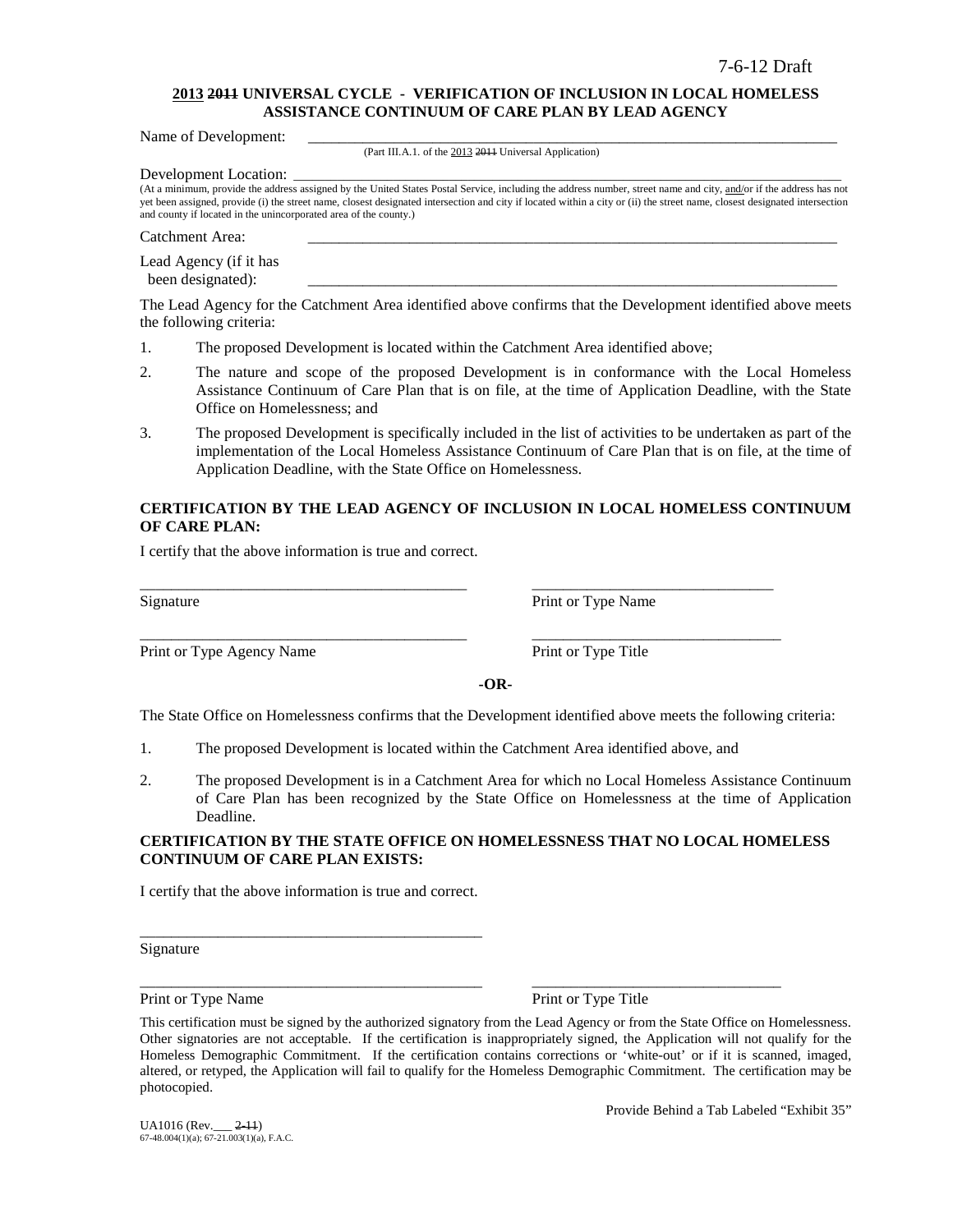## **2013 2011 UNIVERSAL CYCLE - LOCAL GOVERNMENT VERIFICATION OF CONTRIBUTION - GRANT**

Name of Development: (Part III.A.1. of the 2013 2011 Universal Application)

Development Location:

(At a minimum, provide the address assigned by the United States Postal Service, including the address number, street name and city, and/or if the address has not yet been assigned, provide (i) the street name, closest designated intersection and city if located within a city or (ii) the street name, closest designated intersection and county if located in the unincorporated area of the county.)

On of before the Application Deadline for the 2013 2011 Universal Application Cycle (as stated on the FHFC Website [http://apps.floridahousing.org/StandAlone/FHFC\\_ECM/ContentPage.aspx?PAGE=0238\)](http://apps.floridahousing.org/StandAlone/FHFC_ECM/ContentPage.aspx?PAGE=0238)<br>the City/County of as a grant to the  $\frac{1}{\sqrt{1-\frac{1}{\sqrt{1-\frac{1}{\sqrt{1-\frac{1}{\sqrt{1-\frac{1}{\sqrt{1-\frac{1}{\sqrt{1-\frac{1}{\sqrt{1-\frac{1}{\sqrt{1-\frac{1}{\sqrt{1-\frac{1}{\sqrt{1-\frac{1}{\sqrt{1-\frac{1}{\sqrt{1-\frac{1}{\sqrt{1-\frac{1}{\sqrt{1-\frac{1}{\sqrt{1-\frac{1}{\sqrt{1-\frac{1}{\sqrt{1-\frac{1}{\sqrt{1-\frac{1}{\sqrt{1-\frac{1}{\sqrt{1-\frac{1}{\sqrt{1-\frac{1}{\sqrt{1-\frac{1}{\sqrt{1-\frac{1}{\sqrt{1-\frac{1$ 

(Name of City or County)

Applicant for its use solely for assisting the proposed Development referenced above. The City/County does not expect to be repaid or reimbursed by the Applicant, or any other entity, provided the funds are expended solely for the Development referenced above. No consideration or promise of consideration has been given with respect to the grant. For purposes of the foregoing, the promise of providing affordable housing does not constitute consideration. This grant is provided specifically with respect to the proposed Development. The source of the grant is: \_\_\_\_\_\_\_\_\_\_\_\_\_\_\_\_\_\_\_\_\_\_\_\_\_\_\_\_\_\_\_\_\_\_\_\_\_\_\_\_\_\_\_\_\_\_\_\_\_\_\_\_\_\_\_\_\_\_\_\_\_\_\_\_

(e.g., SHIP, HOME, CDBG)

The following government point of contact can verify the above stated contribution:

Name of Government Contact: Address (street address and city): \_\_\_\_\_\_\_\_\_\_\_\_\_\_\_\_\_\_\_\_\_\_\_\_\_\_\_\_\_\_\_\_\_\_\_\_\_\_\_\_\_\_\_\_\_\_\_\_\_\_\_\_\_\_\_\_\_\_\_\_\_\_\_\_\_\_\_

Telephone Number:

#### **CERTIFICATION**

\_\_\_\_\_\_\_\_\_\_\_\_\_\_\_\_\_\_\_\_\_\_\_\_\_\_\_\_\_\_\_\_\_\_\_\_\_\_\_\_\_\_\_\_\_\_\_\_\_\_\_\_\_\_\_\_\_\_\_\_\_\_\_\_\_\_\_\_\_\_\_\_\_\_\_\_\_\_\_\_\_\_\_

I certify that the foregoing information is true and correct and that this commitment is effective through

\_\_\_\_\_\_\_\_\_\_\_\_\_\_\_\_\_\_\_\_\_\_\_\_\_\_\_\_\_\_\_\_\_\_\_\_\_\_\_\_\_\_\_\_\_\_\_\_\_\_\_\_\_ \_\_\_\_\_\_\_\_\_\_\_\_\_\_\_\_\_\_\_\_\_\_\_\_\_\_\_\_\_\_\_\_\_\_\_\_\_\_\_\_\_\_\_\_\_

\_\_\_\_\_\_\_\_\_\_\_\_\_\_\_\_\_\_\_\_\_\_\_\_\_\_\_\_\_\_\_\_\_\_\_\_\_\_\_\_\_\_\_\_\_ \_\_\_\_\_\_\_\_\_\_\_\_\_\_\_\_\_\_\_\_\_\_\_\_\_\_\_\_\_\_\_\_\_\_\_\_

Date (mm/dd/yyyy)

\_\_\_\_\_\_\_\_\_\_\_\_\_\_\_\_\_.

Signature Print or Type Name

Telephone Number Print or Type Title

This certification must be signed by the chief appointed official (staff) responsible for such approvals, Mayor, City Manager, County Manager/Administrator/Coordinator, Chairperson of the City Council/Commission or Chairperson of the Board of County Commissioners. If the contribution is from a Land Authority organized pursuant to Chapter 380.0663, Florida Statutes, this certification must be signed by the Chair of the Land Authority. One of the authorized persons named above may sign this form for certification of state, federal or Local Government funds initially obtained by or derived from a Local Government that is directly administered by an intermediary such as a housing finance authority, a community reinvestment corporation, or a state-certified Community Housing Development Organization (CHDO). Other signatories are not acceptable. The Applicant will not receive credit for this contribution if the certification is improperly signed. To be considered for points, the amount of the contribution stated on this form must be a precise dollar amount and cannot include words such as estimated, up to, maximum of, not to exceed, etc.

This contribution will not be considered if the certification contains corrections or 'white-out' or if the certification is scanned, imaged, altered, or retyped. The certification may be photocopied.

The Application may still be eligible for automatic points.

Provide Behind a Tab Labeled "Exhibit 36"

 $UA1016$  (Rev.  $2-11$ )  $67-48.004(1)(a)$ ;  $67-21.003(1)(a)$ , F.A.C.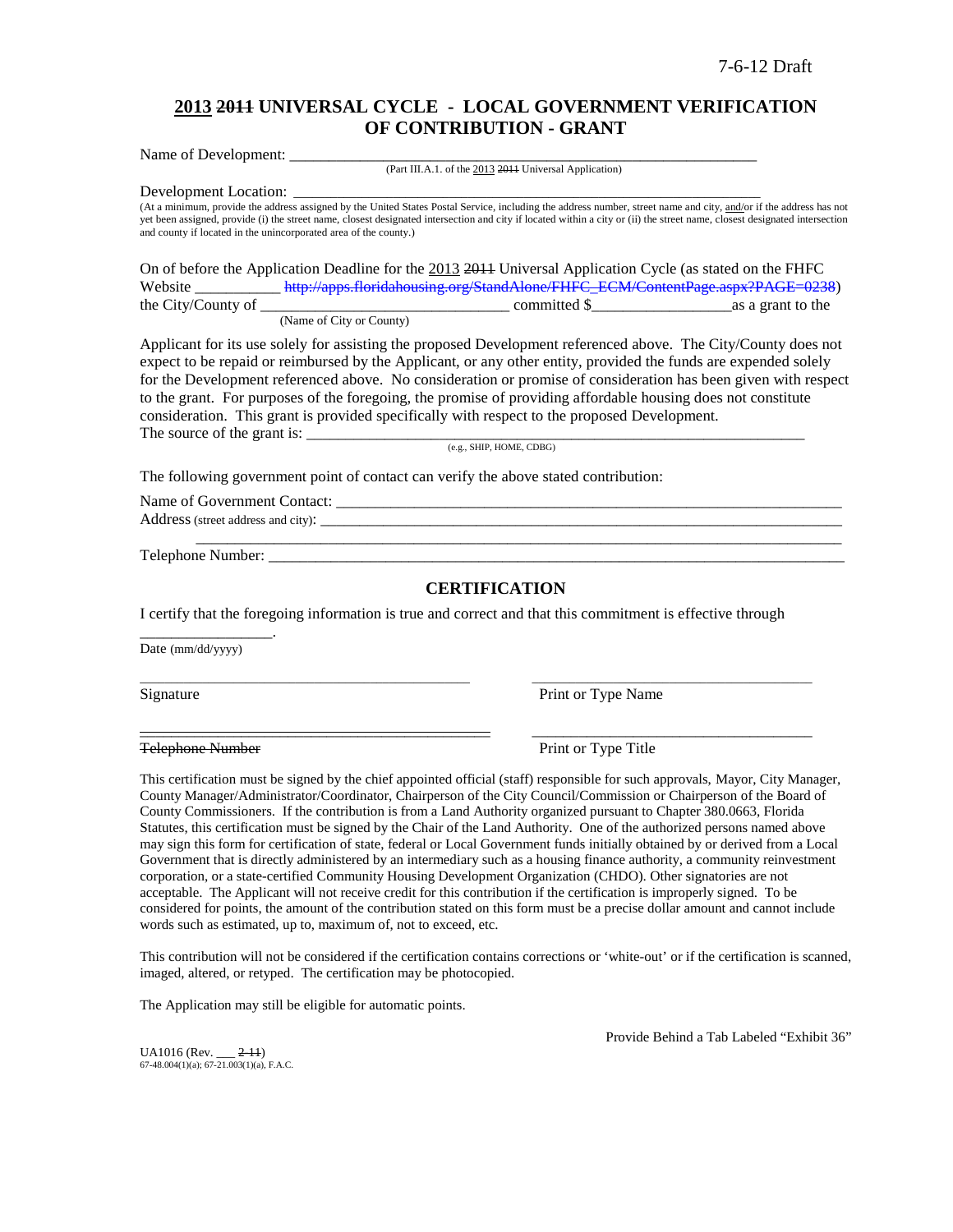#### 7-6-12 Draft

### **2013 2011 UNIVERSAL CYCLE - LOCAL GOVERNMENT VERIFICATION OF CONTRIBUTION - FEE WAIVER**

**To be eligible to be considered for points, a sheet showing the computations by which the total amount of each fee waiver is determined must be attached to this verification form. Computations should include, where applicable, waived fee amount per set-aside unit.**

| Name of Development: ____                                                                                                                                                                                                                                                                                                                                                                                                                                                                                                                        |                                                                                                                                                                                                                                                                                                                                                                                                                                                                                                                                                                                                                                                                                                                  |
|--------------------------------------------------------------------------------------------------------------------------------------------------------------------------------------------------------------------------------------------------------------------------------------------------------------------------------------------------------------------------------------------------------------------------------------------------------------------------------------------------------------------------------------------------|------------------------------------------------------------------------------------------------------------------------------------------------------------------------------------------------------------------------------------------------------------------------------------------------------------------------------------------------------------------------------------------------------------------------------------------------------------------------------------------------------------------------------------------------------------------------------------------------------------------------------------------------------------------------------------------------------------------|
|                                                                                                                                                                                                                                                                                                                                                                                                                                                                                                                                                  | (Part III.A.1. of the 2013 2011 Universal Application)                                                                                                                                                                                                                                                                                                                                                                                                                                                                                                                                                                                                                                                           |
| Development Location:                                                                                                                                                                                                                                                                                                                                                                                                                                                                                                                            |                                                                                                                                                                                                                                                                                                                                                                                                                                                                                                                                                                                                                                                                                                                  |
| and county if located in the unincorporated area of the county.)                                                                                                                                                                                                                                                                                                                                                                                                                                                                                 | (At a minimum, provide the address assigned by the United States Postal Service, including the address number, street name and city, and/or if the address has not<br>yet been assigned, provide (i) the street name, closest designated intersection and city if located within a city or (ii) the street name, closest designated intersection                                                                                                                                                                                                                                                                                                                                                                 |
| Amount of Fee Waiver: \$<br>computation? $\Box$ yes<br>no                                                                                                                                                                                                                                                                                                                                                                                                                                                                                        |                                                                                                                                                                                                                                                                                                                                                                                                                                                                                                                                                                                                                                                                                                                  |
| On or before the Application Deadline for the 2011 Universal Application Cycle (as stated on the FHFC Website<br>$\frac{1}{\sqrt{1-\frac{1}{2}}}\frac{1}{\sqrt{1-\frac{1}{2}}}\frac{1}{\sqrt{1-\frac{1}{2}}}\frac{1}{\sqrt{1-\frac{1}{2}}}\frac{1}{\sqrt{1-\frac{1}{2}}}\frac{1}{\sqrt{1-\frac{1}{2}}}\frac{1}{\sqrt{1-\frac{1}{2}}}\frac{1}{\sqrt{1-\frac{1}{2}}}\frac{1}{\sqrt{1-\frac{1}{2}}}\frac{1}{\sqrt{1-\frac{1}{2}}}\frac{1}{\sqrt{1-\frac{1}{2}}}\frac{1}{\sqrt{1-\frac{1}{2}}}\frac{1}{\sqrt{1-\frac{1}{2}}}\frac{1}{\sqrt{1-\frac{$ | http://apps.floridahousing.org/StandAlone/FHFC_ECM/ContentPage.aspx?PAGE=0238) the City/County of                                                                                                                                                                                                                                                                                                                                                                                                                                                                                                                                                                                                                |
| (Name of City/County)                                                                                                                                                                                                                                                                                                                                                                                                                                                                                                                            | (Reference Official Action, cite Ordinance or Resolution Number and Date), waived the                                                                                                                                                                                                                                                                                                                                                                                                                                                                                                                                                                                                                            |
|                                                                                                                                                                                                                                                                                                                                                                                                                                                                                                                                                  |                                                                                                                                                                                                                                                                                                                                                                                                                                                                                                                                                                                                                                                                                                                  |
| respect to the proposed Development.                                                                                                                                                                                                                                                                                                                                                                                                                                                                                                             | No consideration or promise of consideration has been given with respect to the fee waiver. For purposes of the foregoing, the<br>promise of providing affordable housing does not constitute consideration. This fee waiver is provided specifically with                                                                                                                                                                                                                                                                                                                                                                                                                                                       |
| The following government point of contact can verify the above stated contribution:                                                                                                                                                                                                                                                                                                                                                                                                                                                              |                                                                                                                                                                                                                                                                                                                                                                                                                                                                                                                                                                                                                                                                                                                  |
| Address (street address and city):                                                                                                                                                                                                                                                                                                                                                                                                                                                                                                               |                                                                                                                                                                                                                                                                                                                                                                                                                                                                                                                                                                                                                                                                                                                  |
| Telephone Number: The contract of the contract of the contract of the contract of the contract of the contract of the contract of the contract of the contract of the contract of the contract of the contract of the contract                                                                                                                                                                                                                                                                                                                   |                                                                                                                                                                                                                                                                                                                                                                                                                                                                                                                                                                                                                                                                                                                  |
|                                                                                                                                                                                                                                                                                                                                                                                                                                                                                                                                                  |                                                                                                                                                                                                                                                                                                                                                                                                                                                                                                                                                                                                                                                                                                                  |
|                                                                                                                                                                                                                                                                                                                                                                                                                                                                                                                                                  | <b>CERTIFICATION</b>                                                                                                                                                                                                                                                                                                                                                                                                                                                                                                                                                                                                                                                                                             |
| that this commitment is effective through                                                                                                                                                                                                                                                                                                                                                                                                                                                                                                        | I certify that the foregoing information and the computations stated on the sheet attached to this form are true and correct and                                                                                                                                                                                                                                                                                                                                                                                                                                                                                                                                                                                 |
| Date (mm/dd/yyyy)                                                                                                                                                                                                                                                                                                                                                                                                                                                                                                                                |                                                                                                                                                                                                                                                                                                                                                                                                                                                                                                                                                                                                                                                                                                                  |
| Signature                                                                                                                                                                                                                                                                                                                                                                                                                                                                                                                                        | Print or Type Name                                                                                                                                                                                                                                                                                                                                                                                                                                                                                                                                                                                                                                                                                               |
| Telephone Number                                                                                                                                                                                                                                                                                                                                                                                                                                                                                                                                 | Print or Type Title                                                                                                                                                                                                                                                                                                                                                                                                                                                                                                                                                                                                                                                                                              |
| Government Contribution" exists and no points will be awarded.                                                                                                                                                                                                                                                                                                                                                                                                                                                                                   | NOTE TO LOCAL GOVERNMENT OFFICIAL: Waivers that are not specifically made for the benefit of this Development but are instead<br>of general benefit to the area in which the Development is located will NOT qualify as a contribution to the Development. Further, the fact<br>that no impact fees or other fees are levied by a local jurisdiction for ANY type of development DOES NOT constitute a "Local Government<br>Contribution" to the proposed Development. Similarly, if such fees ARE levied by the local jurisdiction but the nature of the proposed<br>Development exempts it (e.g., typically, a Rehabilitation Development is not subject to impact fees), for purposes of this form, no "Local |
|                                                                                                                                                                                                                                                                                                                                                                                                                                                                                                                                                  | This certification must be signed by the chief appointed official (staff) responsible for such approvals, Mayor, City Manager, County<br>Manager/Administrator/Coordinator, Chairperson of the City Council/Commission or Chairperson of the Board of County Commissioners.<br>Other signatories are not acceptable. The Applicant will not receive credit for this contribution if the certification is improperly signed. To be<br>considered for points, the amount of the contribution stated on this form must be a precise dollar amount and cannot include words such as                                                                                                                                  |

estimated, up to, maximum of, not to exceed, etc. This contribution will not be considered if the certification contains corrections or 'white-out' or if the certification is scanned, imaged, altered, or retyped. The certification may be photocopied.

The Application may still be eligible for automatic points.

Provide Behind a Tab Labeled "Exhibit 37"

UA1016 (Rev. \_\_\_2-11) 67-48.004(1)(a); 67-21.003(1)(a), F.A.C.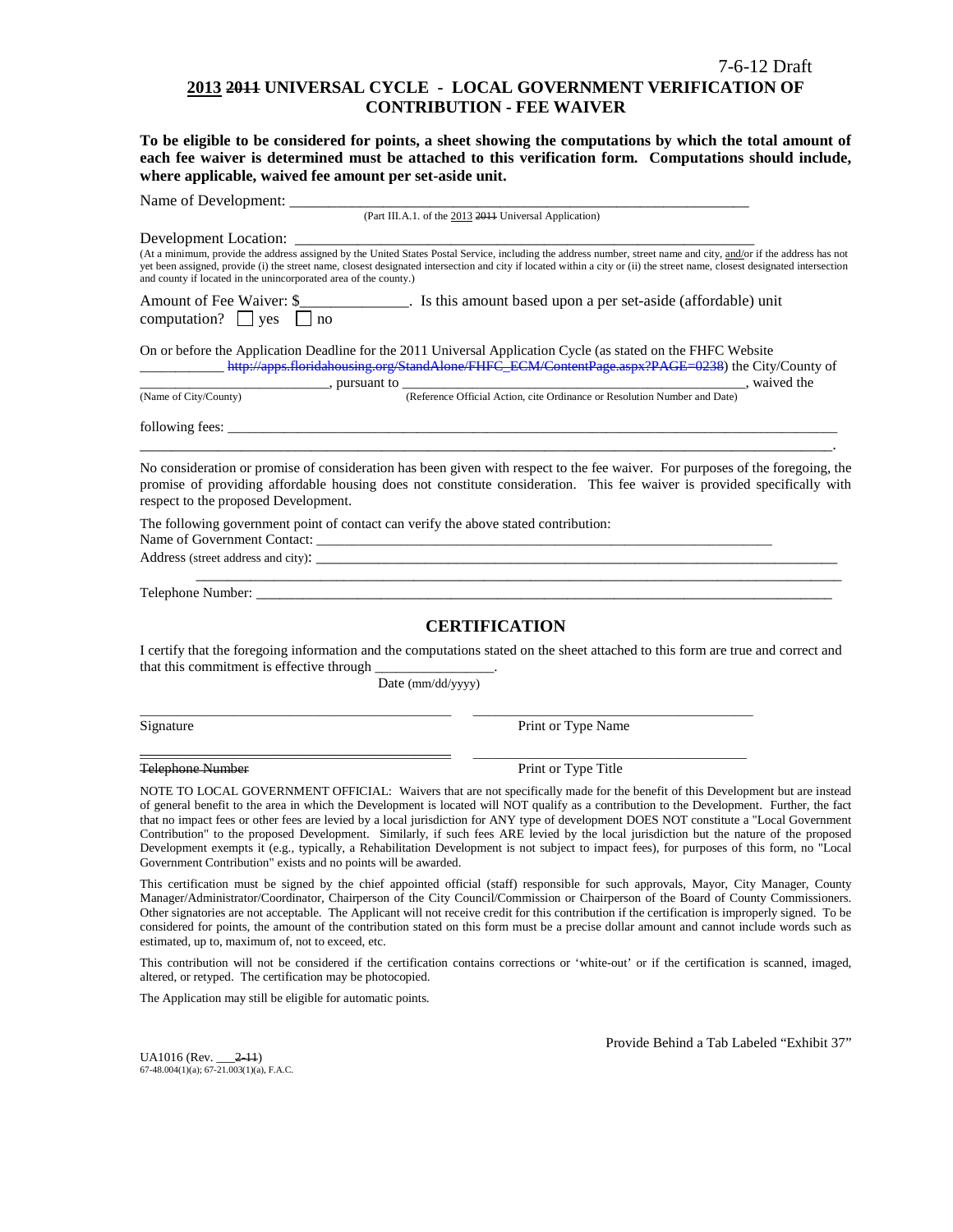# **2013 2011 UNIVERSAL CYCLE - LOCAL GOVERNMENT VERIFICATION OF CONTRIBUTION - LOAN**

**To be eligible to be considered for points, a sheet showing the payment stream for which the net present value of the loan was calculated must be attached to this verification form.** 

Name of Development:

(Part III.A.1. of the 2013 2011 Universal Cycle Application)

Development Location:

(At a minimum, provide the address assigned by the United States Postal Service, including the address number, street name and city, and/or if the address has not yet been assigned, provide (i) the street name, closest designated intersection and city if located within a city or (ii) the street name, closest designated intersection and county if located in the unincorporated area of the county.)

On or before the Application Deadline for the 2011 Universal Application Cycle (as stated on the FHFC Website \_\_\_\_\_\_ [http://apps.floridahousing.org/StandAlone/FHFC\\_ECM/ContentPage.aspx?PAGE=0238\)](http://apps.floridahousing.org/StandAlone/FHFC_ECM/ContentPage.aspx?PAGE=0238) the City/County of

\_\_\_\_\_\_\_\_\_\_\_\_\_\_\_\_\_\_\_\_\_\_\_\_\_\_\_\_\_\_\_\_\_\_\_\_\_\_\_\_\_\_\_\_\_\_\_\_\_\_\_\_\_\_\_\_\_\_\_\_\_\_\_\_\_\_\_\_\_\_\_\_\_\_\_\_\_\_\_\_\_\_\_\_\_\_\_\_\_\_\_\_\_\_\_\_\_\_\_\_\_\_\_\_\_ \_\_\_\_\_\_\_\_\_\_\_\_\_\_\_\_\_\_\_\_\_\_\_\_\_\_\_\_\_\_\_\_\_\_\_\_\_\_\_\_\_\_\_\_\_\_\_\_\_\_\_\_\_\_\_\_\_\_\_\_\_\_\_\_\_\_\_\_\_\_\_\_\_\_\_\_\_\_\_\_\_\_\_\_\_\_\_\_\_\_\_\_\_\_\_\_\_\_\_\_\_\_\_\_\_

|                          |              | in the form of a reduced interest rate loan |
|--------------------------|--------------|---------------------------------------------|
| (Name of City or County) | (Ioan amount |                                             |

to the Applicant for its use solely for assisting the proposed Development referenced above. The loan will bear interest at a rate of \_\_\_\_\_\_\_% per annum over a period of \_\_\_\_\_ years. The loan's repayment period, amortization period, payment frequency and other applicable terms are:

No consideration or promise of consideration has been given with respect to the loan. For purposes of the foregoing, the promise of providing affordable housing does not constitute consideration. This loan is provided specifically with respect to the proposed Development.

The following government point of contact can verify the above stated contribution:

Name of Government Contact: \_\_\_\_\_\_\_\_\_\_\_\_\_\_\_\_\_\_\_\_\_\_\_\_\_\_\_\_\_\_\_\_\_\_\_\_\_\_\_\_\_\_\_\_\_\_\_\_\_\_\_\_\_\_\_\_\_\_\_\_\_\_\_\_\_ Address (street address and city): \_\_\_\_\_\_\_\_\_\_\_\_\_\_\_\_\_\_\_\_\_\_\_\_\_\_\_\_\_\_\_\_\_\_\_\_\_\_\_\_\_\_\_\_\_\_\_\_\_\_\_\_\_\_\_\_\_\_\_\_\_\_\_\_\_\_\_ \_\_\_\_\_\_\_\_\_\_\_\_\_\_\_\_\_\_\_\_\_\_\_\_\_\_\_\_\_\_\_\_\_\_\_\_\_\_\_\_\_\_\_\_\_\_\_\_\_\_\_\_\_\_\_\_\_\_\_\_\_\_\_\_\_\_\_\_\_\_\_\_\_\_\_\_\_\_\_\_\_\_\_

Telephone Number: \_\_\_\_\_\_\_\_\_\_\_\_\_\_\_\_\_\_\_\_\_\_\_\_\_\_\_\_\_\_\_\_\_\_\_\_\_\_\_\_\_\_\_\_\_\_\_\_\_\_\_\_\_\_\_\_\_\_\_\_\_\_\_\_\_\_\_\_\_\_\_\_\_\_

### **CERTIFICATION**

I certify that the foregoing information and the payment stream stated on the sheet attached to this form are true and correct and that this commitment is effective through

\_\_\_\_\_\_\_\_\_\_\_\_\_\_\_\_\_\_\_\_\_\_\_\_\_\_\_\_\_\_\_\_\_\_\_\_\_\_\_\_\_\_\_ \_\_\_\_\_\_\_\_\_\_\_\_\_\_\_\_\_\_\_\_\_\_\_\_\_\_\_\_\_\_\_\_\_\_\_\_

\_\_\_\_\_\_\_\_\_\_\_\_\_\_\_\_\_\_\_\_\_\_\_\_\_\_\_\_\_\_\_\_\_\_\_\_\_\_\_\_\_\_\_ \_\_\_\_\_\_\_\_\_\_\_\_\_\_\_\_\_\_\_\_\_\_\_\_\_\_\_\_\_\_\_\_\_\_\_

Date (mm/dd/yyyy)

Signature **Print or Type Name** Print or Type Name

Telephone Number **Print of Type Title** Print or Type Title

This certification must be signed by the chief appointed official (staff) responsible for such approvals, Mayor, City Manager, County Manager /Administrator/Coordinator, Chairperson of the City Council/Commission or Chairperson of the Board of County Commissioners. If the contribution is from a Land Authority organized pursuant to Chapter 380.0663, Florida Statutes, this certification must be signed by the Chair of the Land Authority. One of the authorized persons named above may sign this form for certification of state, federal or Local Government funds initially obtained by or derived from a Local Government that is directly administered by an intermediary such as a housing finance authority, a community reinvestment corporation, or a state-certified Community Housing Development Organization (CHDO). Other signatories are not acceptable. The Applicant will not receive credit for this contribution if the certification is improperly signed. To be considered for points, the amount of the contribution stated on this form must be a precise dollar amount and cannot include words such as estimated, up to, maximum of, not to exceed, etc.

This contribution will not be considered if the certification contains corrections or 'white-out' or if the certification is scanned, imaged, altered, or retyped. The certification may be photocopied.

The Application may still be eligible for automatic points.

Provide Behind a Tab Labeled "Exhibit 38"

UA1016 (Rev. \_\_\_ 2-11)  $67-48.004(1)(a)$ ;  $67-21.003(1)(a)$ , F.A.C.

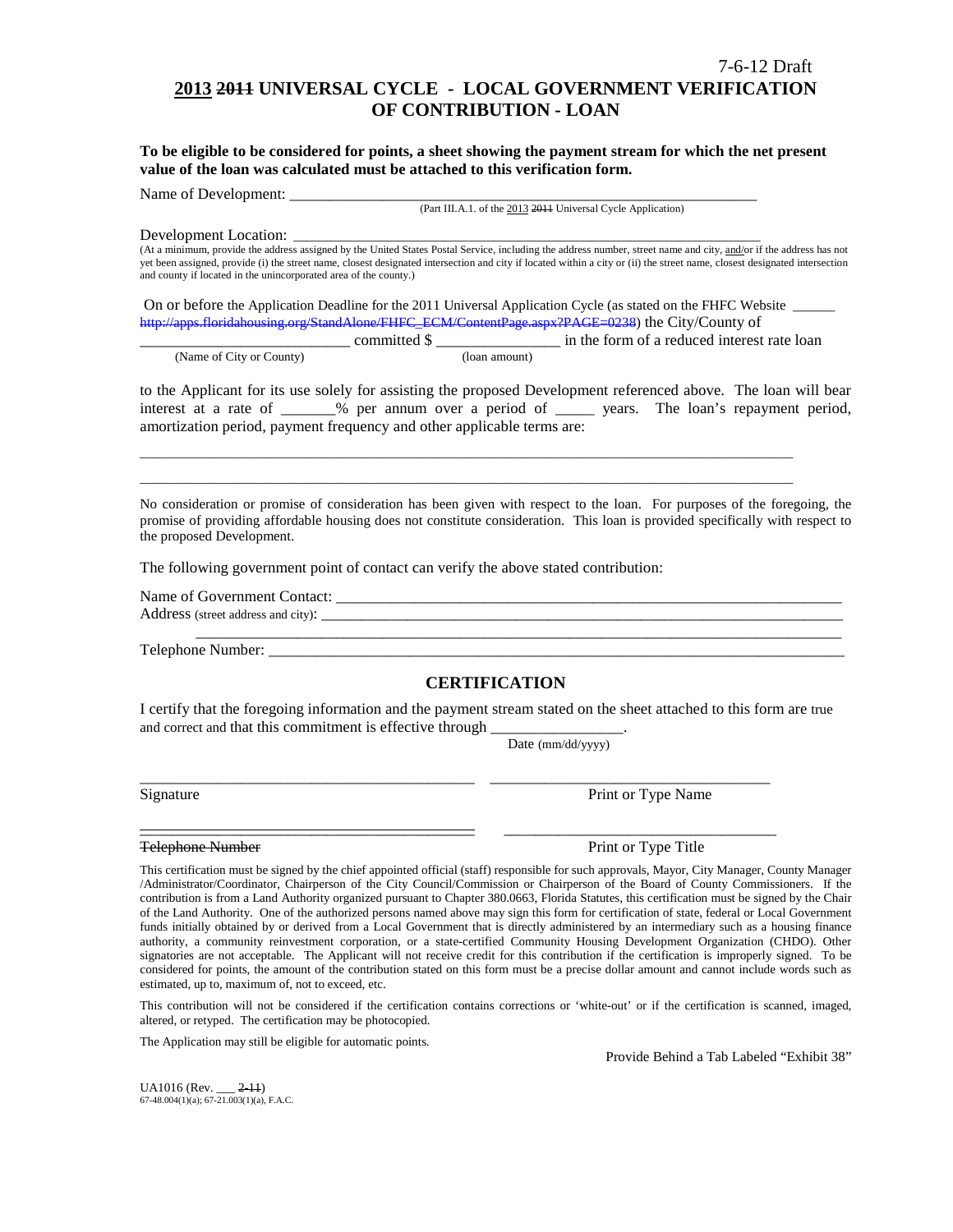#### 7-6-12 Draft

# **2013 2011 UNIVERSAL CYCLE - LOCAL GOVERNMENT VERIFICATION OF CONTRIBUTION - FEE DEFERRAL**

**To be eligible to be considered for points, a sheet showing the payment stream for which the net present value of the fee deferral was calculated must be attached to this verification form.**

Name of Development: \_\_\_\_\_\_\_\_\_\_\_\_\_\_\_\_\_\_\_\_\_\_\_\_\_\_\_\_\_\_\_\_\_\_\_\_\_\_\_\_\_\_\_\_\_\_\_\_\_\_\_\_\_\_\_\_\_\_\_

(Part III.A.1. of the 2013 2011 Universal Cycle Application)

Development Location:

(At a minimum, provide the address assigned by the United States Postal Service, including the address number, street name and city, and/or if the address has not yet been assigned, provide (i) the street name, closest designated intersection and city if located within a city or (ii) the street name, closest designated intersection and county if located in the unincorporated area of the county.) Complete the following:

| On or before the Application Deadline for the 2011 Universal Application Cycle (as stated on the FHFC Website |     |                                      |    |
|---------------------------------------------------------------------------------------------------------------|-----|--------------------------------------|----|
| http://apps.floridahousing.org/StandAlone/FHFC_ECM/ContentPage.aspx?PAGE=0238)                                | the | City/County                          | of |
| committed to defer \$                                                                                         |     | in fees for the proposed Development |    |

(Name of City or County) referenced above. The fee deferral will bear interest at a rate of \_\_\_\_\_\_\_% per annum over a period of \_\_ years. The fee deferral repayment period, amortization period, payment frequency and other applicable terms are:

\_\_\_\_\_\_\_\_\_\_\_\_\_\_\_\_\_\_\_\_\_\_\_\_\_\_\_\_\_\_\_\_\_\_\_\_\_\_\_\_\_\_\_\_\_\_\_\_\_\_\_\_\_\_\_\_\_\_\_\_\_\_\_\_\_\_\_\_\_\_\_\_\_\_\_\_\_\_\_\_\_\_\_\_\_\_\_\_\_\_\_\_\_\_\_\_\_\_\_\_\_\_ \_\_\_\_\_\_\_\_\_\_\_\_\_\_\_\_\_\_\_\_\_\_\_\_\_\_\_\_\_\_\_\_\_\_\_\_\_\_\_\_\_\_\_\_\_\_\_\_\_\_\_\_\_\_\_\_\_\_\_\_\_\_\_\_\_\_\_\_\_\_\_\_\_\_\_\_\_\_\_\_\_\_\_\_\_\_\_\_\_\_\_\_\_\_\_\_\_\_\_\_\_\_

No consideration or promise of consideration has been given with respect to the fee deferral. For purposes of the foregoing, the promise of providing affordable housing does not constitute consideration. This fee deferral is provided specifically with respect to the proposed Development.

The following government point of contact can verify the above stated contribution:

Name of Government Contact: \_\_\_\_\_\_\_\_\_\_\_\_\_\_\_\_\_\_\_\_\_\_\_\_\_\_\_\_\_\_\_\_\_\_\_\_\_\_\_\_\_\_\_\_\_\_\_\_\_\_\_\_\_\_\_\_\_\_\_\_\_\_\_\_\_ Address (street address and city): \_\_\_\_\_\_\_\_\_\_\_\_\_\_\_\_\_\_\_\_\_\_\_\_\_\_\_\_\_\_\_\_\_\_\_\_\_\_\_\_\_\_\_\_\_\_\_\_\_\_\_\_\_\_\_\_\_\_\_\_\_\_\_\_\_\_\_ \_\_\_\_\_\_\_\_\_\_\_\_\_\_\_\_\_\_\_\_\_\_\_\_\_\_\_\_\_\_\_\_\_\_\_\_\_\_\_\_\_\_\_\_\_\_\_\_\_\_\_\_\_\_\_\_\_\_\_\_\_\_\_\_\_\_\_\_\_\_\_\_\_\_\_\_\_\_\_\_\_\_\_

Telephone Number: \_\_\_\_\_\_\_\_\_\_\_\_\_\_\_\_\_\_\_\_\_\_\_\_\_\_\_\_\_\_\_\_\_\_\_\_\_\_\_\_\_\_\_\_\_\_\_\_\_\_\_\_\_\_\_\_\_\_\_\_\_\_\_\_\_\_\_\_\_\_\_\_\_\_

### **CERTIFICATION**

I certify that the foregoing information and the payment stream stated on the sheet attached to this form are true and correct and that this commitment is effective through

\_\_\_\_\_\_\_\_\_\_\_\_\_\_\_\_\_\_\_\_\_\_\_\_\_\_\_\_\_\_\_\_\_\_\_\_\_\_\_\_\_\_\_ \_\_\_\_\_\_\_\_\_\_\_\_\_\_\_\_\_\_\_\_\_\_\_\_\_\_\_\_\_\_\_\_\_\_\_\_

\_\_\_\_\_\_\_\_\_\_\_\_\_\_\_\_\_\_\_\_\_\_\_\_\_\_\_\_\_\_\_\_\_\_\_\_\_\_\_\_\_\_\_ \_\_\_\_\_\_\_\_\_\_\_\_\_\_\_\_\_\_\_\_\_\_\_\_\_\_\_\_\_\_\_\_\_\_\_\_

Date (mm/dd/yyyy)

Signature Print or Type Name

Telephone Number **Print or Type Title** 

This certification must be signed by the chief appointed official (staff) responsible for such approvals, Mayor, City Manager, County Manager /Administrator/Coordinator, Chairperson of the City Council/Commission or Chairperson of the Board of County Commissioners. If the contribution is from a Land Authority organized pursuant to Chapter 380.0663, Florida Statutes, this certification must be signed by the Chair of the Land Authority. Other signatories are not acceptable. The Applicant will not receive credit for this contribution if the certification is improperly signed. To be considered for points, the amount of the contribution stated on this form must be a precise dollar amount and cannot include words such as estimated, up to, maximum of, not to exceed, etc.

This contribution will not be considered if the certification contains corrections or 'white-out' or if the certification is scanned, imaged, altered, or retyped. The certification may be photocopied.

The Application may still be eligible for automatic points.

Provide Behind a Tab Labeled "Exhibit 39"

UA1016 (Rev. \_\_\_ 2-11) 67-48.004(1)(a); 67-21.003(1)(a), F.A.C.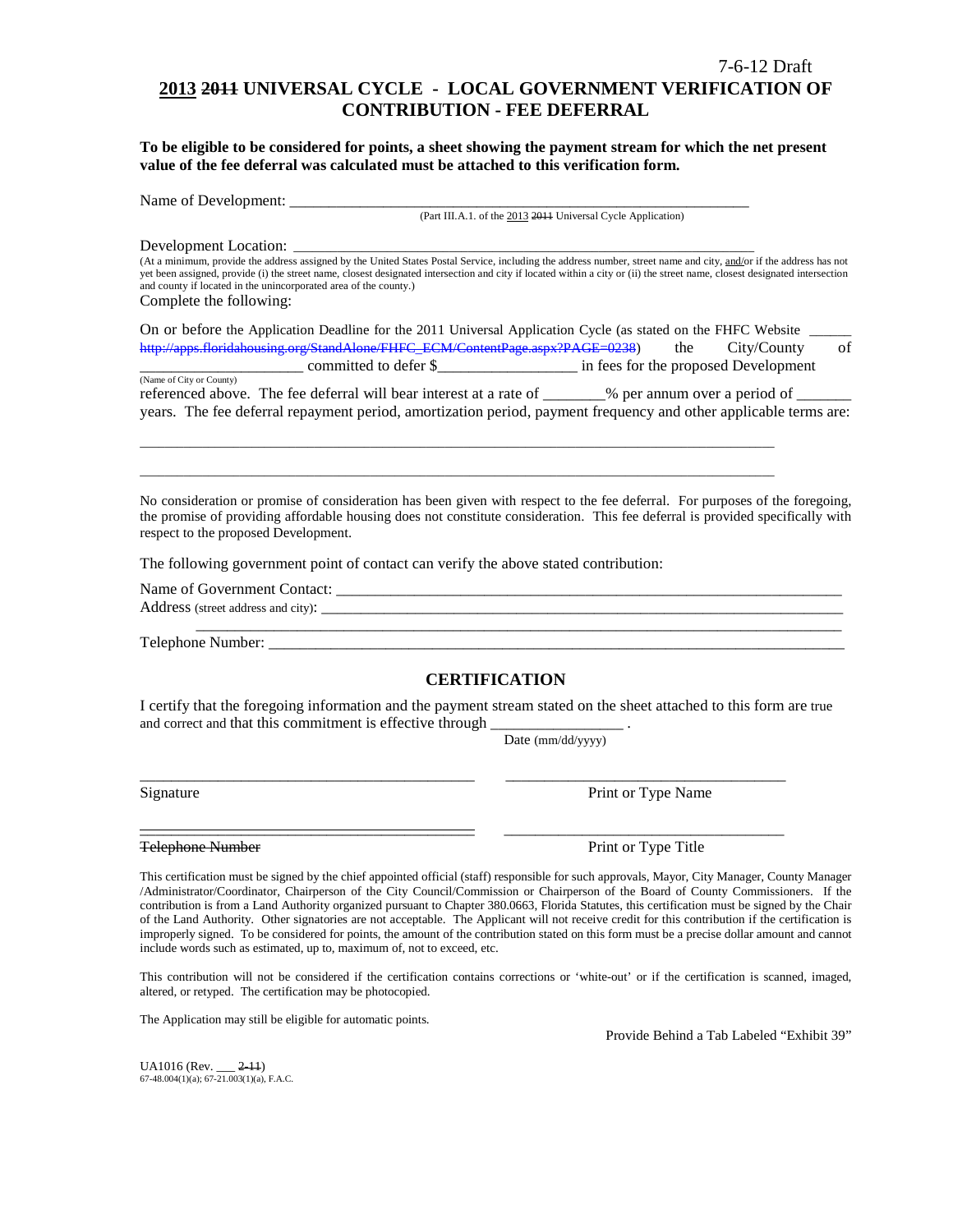### **2013 UNIVERSAL CYCLE - VERIFICATION OF LOCAL GOVERNMENT INCENTIVES FOR AFFORDABLE HOUSING**

Name of Development:

(Part III.A.1. of the 2013 Universal Cycle Application)

Development Location:

(At a minimum, provide the address assigned by the United States Postal Service, including the address number, street name and city, and/or if the address has not yet been assigned, provide (i) the street name, closest designated intersection and city if located within a city or (ii) the street name, closest designated intersection and county if located in the unincorporated area of the county.)

The following planning efforts for affordable housing are offered by the City or County of (Name of City or County)

1. Expedited Permitting Process – the above-named Local Government currently administers an expedited permitting process for affordable housing enacted by:  $\qquad \qquad$ , adopted (Ordinance No., Resolution No., or Citation of Policy)

Date (mm/dd/yyyy)

The name of Jurisdiction that will issue building permits is:

- 2. Contributions the above named Local Government has an on-going and current process for providing contributions to affordable housing properties or developments.
- 3 Modification of Fee Requirements the above-named Local Government currently makes available to affordable housing properties or developments the modification of fee requirements, including a reduction or waiver of fees and alternative methods of fee payment.
- 4. Impact of Regulations the above-named Local Government currently has a process, established by ordinance, resolution, plan, or policy, that requires consideration of the impact of proposed policies, ordinances, regulations, or plan provisions on the cost of affordable housing prior to adoption of such policies, ordinances, regulations, or plan provisions. . .

### **CERTIFICATION**

I certify that the above information is true and correct.

Signature Print or Type Name

 $\overline{\phantom{a}}$  , where the contract of the contract of the contract of the contract of the contract of the contract of the contract of the contract of the contract of the contract of the contract of the contract of the contr Print or Type Title

This certification must be signed by the chief appointed official (staff) responsible for issues related to the selected incentive(s), Mayor, City Manager, County Manager/Administrator/Coordinator, or Chairperson of the City Council/Commission or Chairperson of the Board of County Commissioners. Other signatories are not acceptable. Zero points will be awarded if the certification is improperly signed. Signatory must be a representative of the Local Government that has enacted the incentive. For purposes of this form only, if a Development is located within a municipality but the incentive is not available in the city, Applicant may use county incentive. For example, if a Development is located in a town which does not have impact fee requirements but the county has such requirements and they have a reduction or waiver of these fees for affordable housing, the Applicant may submit a properly executed Local Government Incentives Form from the county. If both city and county incentives will be used (Applicant cannot receive points for the same incentive from both the city and the county), the Applicant must provide a form from the city with the city incentive(s) selected and a form from the county with the county incentive(s) selected.

 $\overline{\phantom{a}}$  , and the contribution of the contribution of the contribution of the contribution of the contribution of the contribution of the contribution of the contribution of the contribution of the contribution of the

The Applicant will not receive credit for any of the selected incentives if the certification contains corrections or 'white-out' or if the certification is scanned, imaged, altered, or retyped. The certification may be photocopied.

 $\overrightarrow{67-48.004(1)(a)}$ ;  $\overrightarrow{67-21.003(1)(a)}$ , F.A.C.

UA1016 (Rev. \_\_\_) Provide Behind a Tab Labeled "Exhibit 40"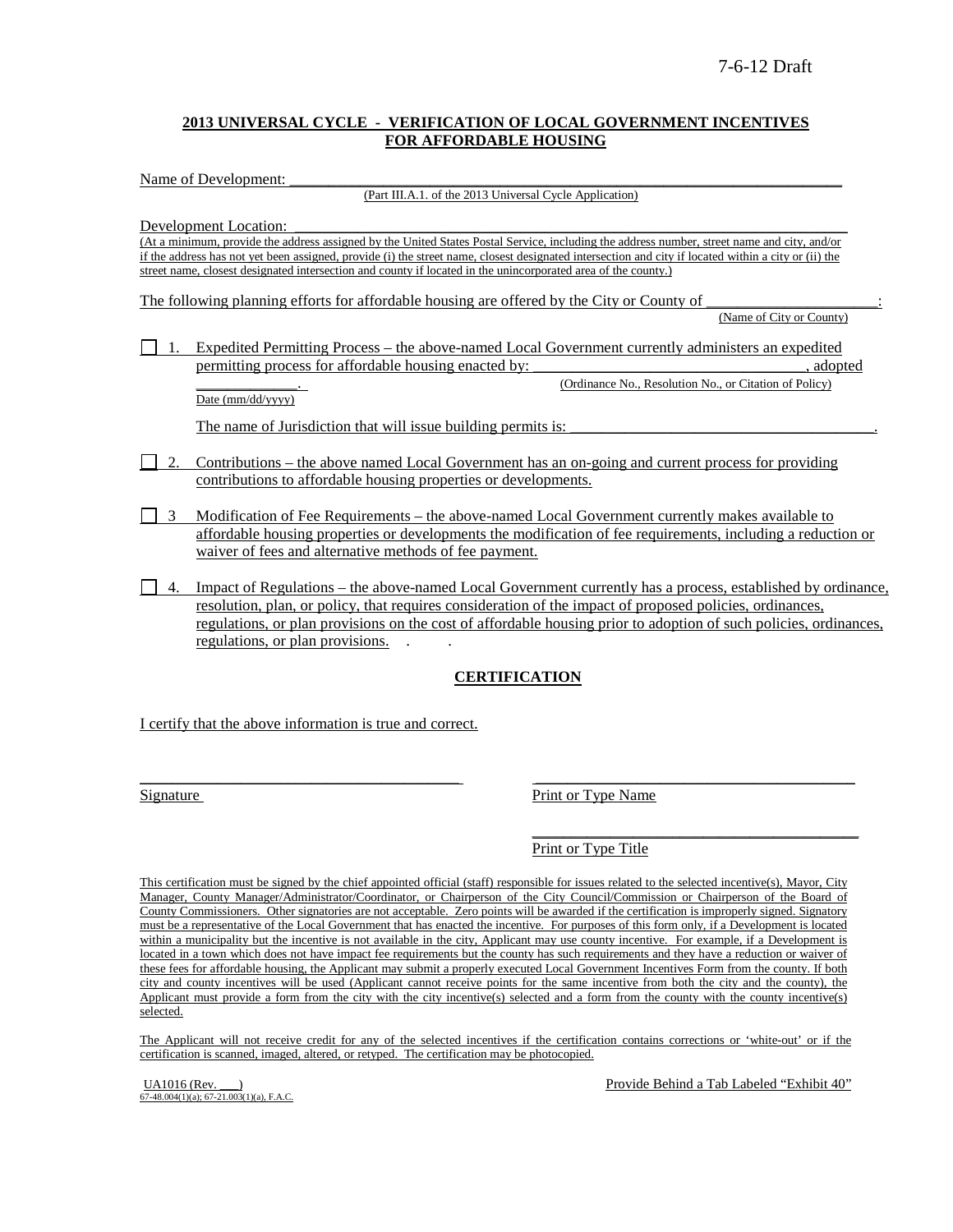#### **2011 UNIVERSAL CYCLE - LOCAL GOVERNMENT VERIFICATION OF AFFORDABLE HOUSING INCENTIVES EXPEDITED PERMITTING PROCESS FOR AFFORDABLE HOUSING**

| Name of Development:                                             |                                                                                                                                                                                                                                                                                                                                                  |
|------------------------------------------------------------------|--------------------------------------------------------------------------------------------------------------------------------------------------------------------------------------------------------------------------------------------------------------------------------------------------------------------------------------------------|
|                                                                  | (Part III.A.1. of the 2011 Universal Cycle Application)                                                                                                                                                                                                                                                                                          |
| <b>Development Location:</b>                                     |                                                                                                                                                                                                                                                                                                                                                  |
| and county if located in the unincorporated area of the county.) | (At a minimum, provide the address assigned by the United States Postal Service, including the address number, street name and city, and/or if the address has not<br>yet been assigned, provide (i) the street name, closest designated intersection and city if located within a city or (ii) the street name, closest designated intersection |
| Name of City or County Government:                               |                                                                                                                                                                                                                                                                                                                                                  |
| Name of Jurisdiction that will issue building permits:           |                                                                                                                                                                                                                                                                                                                                                  |
| The City/County of                                               | currently administers an expedited                                                                                                                                                                                                                                                                                                               |
| (Name of City or County)                                         |                                                                                                                                                                                                                                                                                                                                                  |
| permitting process for affordable housing enacted by             |                                                                                                                                                                                                                                                                                                                                                  |
|                                                                  | (Ordinance, Resolution Number or citation of policy)                                                                                                                                                                                                                                                                                             |
| adopted<br>-Date (mm/dd/yyyy)                                    |                                                                                                                                                                                                                                                                                                                                                  |
|                                                                  | errtification                                                                                                                                                                                                                                                                                                                                    |
|                                                                  |                                                                                                                                                                                                                                                                                                                                                  |
| I certify that the above information is true and correct.        |                                                                                                                                                                                                                                                                                                                                                  |
|                                                                  |                                                                                                                                                                                                                                                                                                                                                  |
| <u>Signature</u>                                                 | Print or Type Name                                                                                                                                                                                                                                                                                                                               |

 $\overline{\phantom{a}}$  , and the contract of the contract of the contract of the contract of the contract of the contract of the contract of the contract of the contract of the contract of the contract of the contract of the contrac Print or Type Title

This certification must be signed by the chief appointed official (staff) responsible for issues related to this incentive, Mayor, City Manager, County Manager/Administrator/Coordinator, or Chairperson of the City Council/Commission or Chairperson of the Board of County Commissioners. Other signatories are not acceptable. Zero points will be awarded if the certification is improperly signed. Signatory must be a representative of the local government that has enacted the incentive. For purposes of this form only, if a Development is located within a municipality but the incentive is not available in the city, Applicant may use county incentive. For example, if a Development is located in a town which does not have impact fee requirements but the county has such requirements and they have a reduction or waiver of these fees for affordable housing, the Applicant may submit a properly executed Local Government Verification of Affordable Housing Incentives Form from the county.

The Applicant will not receive credit for this incentive if the certification contains corrections or 'white-out' or if the certification is scanned, imaged, altered, or retyped. The certification may be photocopied.

Provide Behind a Tab Labeled "Exhibit 40"

UA1016 (Rev.2-11)  $7-48.004(1)(a)$ ; 67-21.003(1)(a), F.A.C.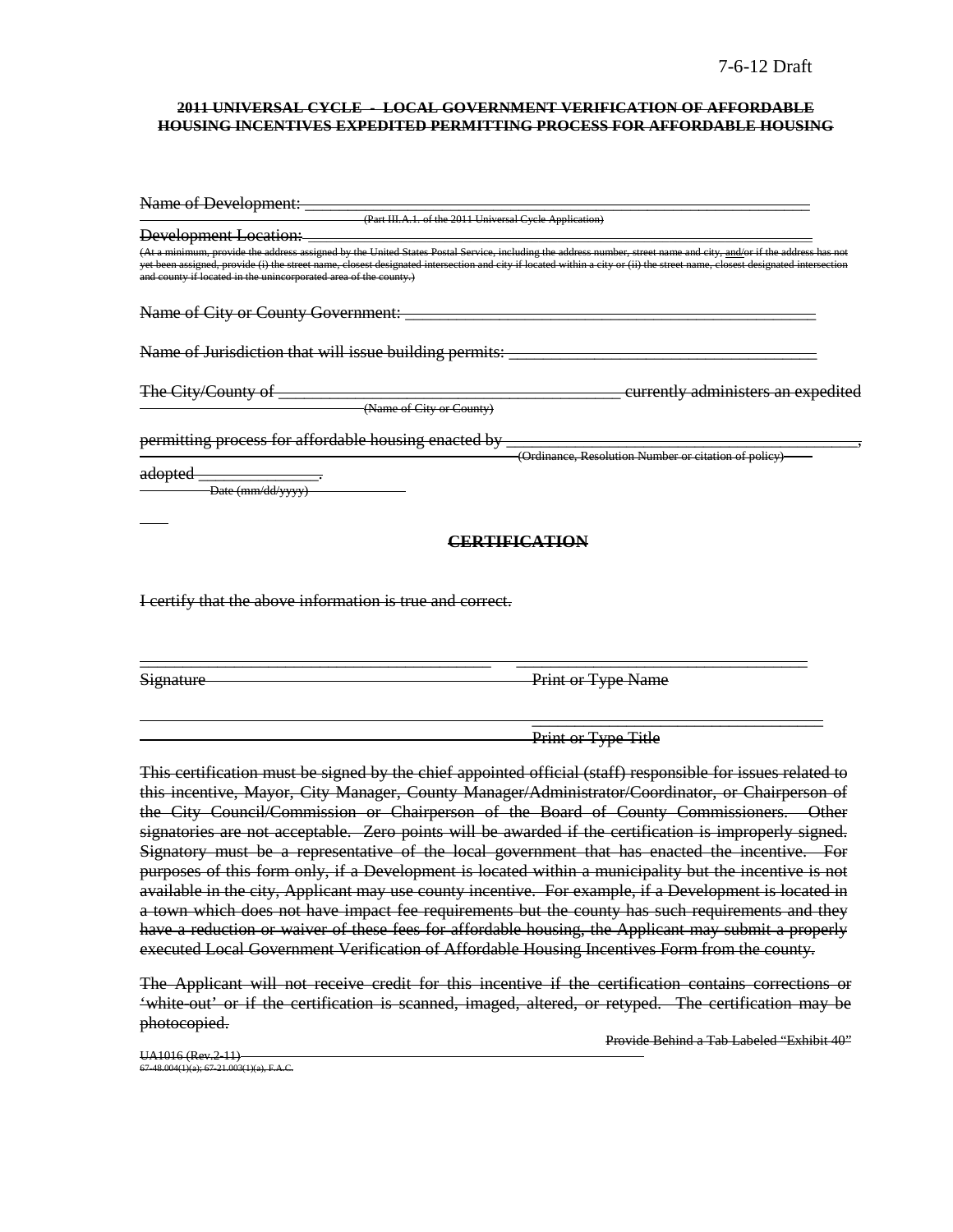### **2011 UNIVERSAL CYCLE - LOCAL GOVERNMENT VERIFICATION OF AFFORDABLE HOUSING INCENTIVES CONTRIBUTIONS TO AFFORDABLE HOUSING PROPERTIES OR DEVELOPMENTS**

Name of Development:

(Part III.A.1. of the 2011 Universal Cycle Application)

Development Location:

d by the United States Postal Service, including the address number, street name and city, and city, and and c ide (i) the street name, closest designated intersection and city if located within a city or (ii) the and county if located in the unincorporated area of the county.)

Name of City or County Government **example 2** 

The referenced Local Government has an on-going and current process for providing contributions to affordable housing properties or developments.

### **CERTIFICATION**

\_\_\_\_\_\_\_\_\_\_\_\_\_\_\_\_\_\_\_\_\_\_\_\_\_\_\_\_\_\_\_\_\_\_\_\_\_\_\_\_\_ \_\_\_\_\_\_\_\_\_\_\_\_\_\_\_\_\_\_\_\_\_\_\_\_\_\_\_\_\_\_\_\_\_\_

I certify that the above information is true and correct.

Signature Print or Type Name

Print or Type Title

 $\overline{\phantom{a}}$  , which is a set of the set of the set of the set of the set of the set of the set of the set of the set of the set of the set of the set of the set of the set of the set of the set of the set of the set of th

This certification must be signed by the chief appointed official (staff) responsible for issues related to this incentive, Mayor, City Manager, County Manager/Administrator/Coordinator, or Chairperson of the City Council/Commission or Chairperson of the Board of County Commissioners. Other signatories are not acceptable. Zero points will be awarded. Signatory must be a representative of the local government that has enacted the incentive. For purposes of this form only, if a Development is located within a municipality but the incentive is not available in the city, Applicant may use county incentive. For example, if a Development is located in a town which does not have impact fee requirements but the county has such requirements and they have a reduction or waiver of these fees for affordable housing, the Applicant may submit a properly executed Local Government Verification of Affordable Housing Incentives Form from the county.

The Applicant will not receive credit for this incentive if the certification contains corrections or 'white-out' or if the certification is scanned, imaged, altered, or retyped. The certification may be photocopied.

UA1016 (Rev. 2-11) 67-48.004(1)(a); 67-21.003(1)(a), F.A.C. Provide Behind a Tab Labeled "Exhibit 41"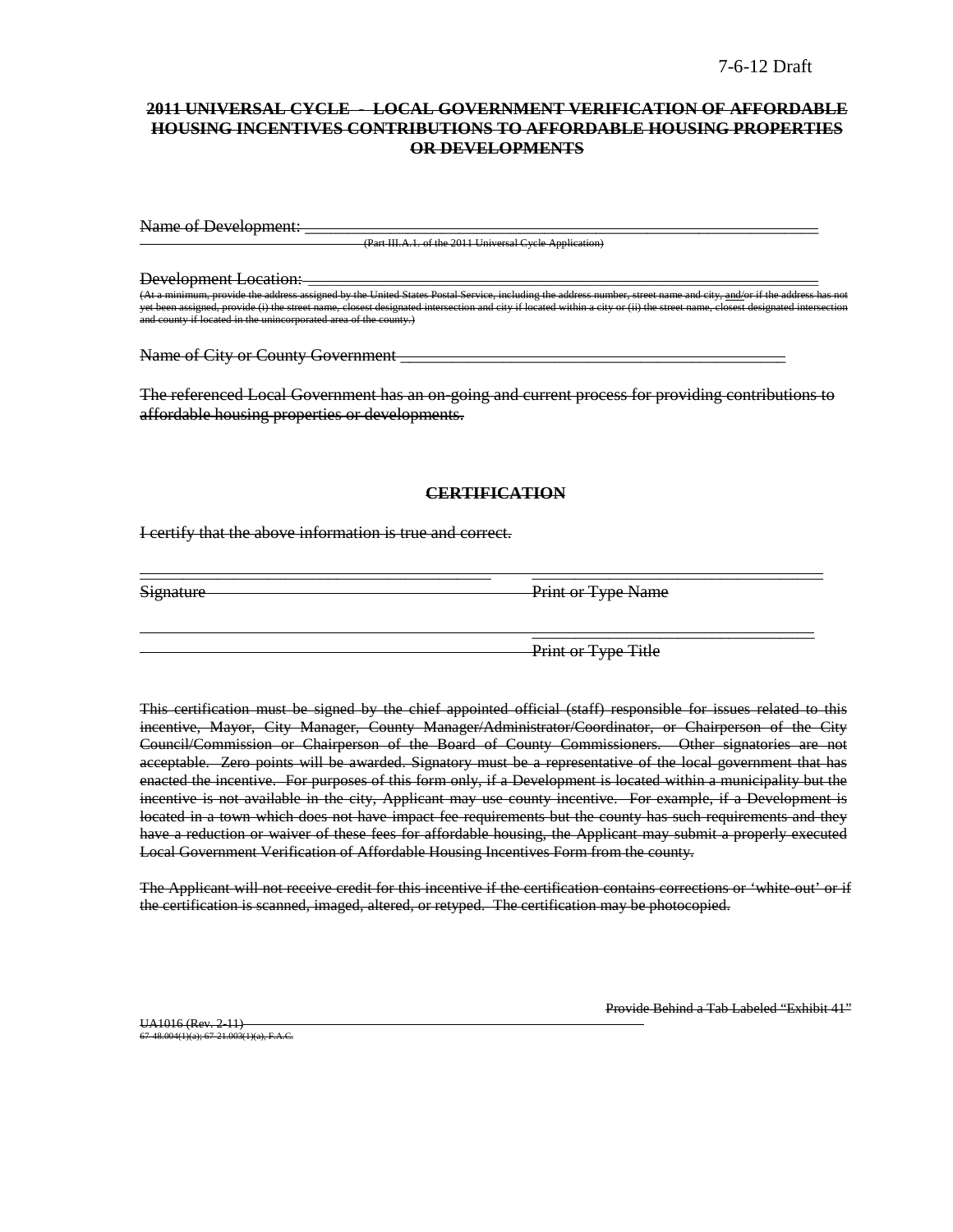### **2011 UNIVERSAL CYCLE - LOCAL GOVERNMENT VERIFICATION OF AFFORDABLE HOUSING INCENTIVES MODIFICATION OF FEE REQUIREMENTS FOR AFFORDABLE HOUSING PROPERTIES OR DEVELOPMENTS**

Name of Development: \_

(Part III.A.1. of the 2011 Universal Cycle Application)

Development Location: \_\_\_\_\_\_\_\_\_\_\_\_\_\_\_\_\_\_\_\_\_\_\_\_\_\_\_\_\_\_\_\_\_\_\_\_\_\_\_\_\_\_\_\_\_\_\_\_\_\_\_\_\_\_\_\_\_\_\_\_\_\_\_\_\_\_\_\_\_\_\_\_\_\_\_\_\_\_\_\_\_ m, provide the address assigned by the United States Postal Service, including the address number, not if the a yrovide (i) the street name, closest designated intersection and city if located within a city or (iii) the street name, closest designated intersection and city if located within a  $m$  in and comporated area of the county.)

Name of City or County Government:

The referenced Local Government currently makes available to affordable housing properties or developments the modification of fee requirements, including a reduction or waiver of fees and alternative methods of fee payment.

#### **CERTIFICATION**

\_\_\_\_\_\_\_\_\_\_\_\_\_\_\_\_\_\_\_\_\_\_\_\_\_\_\_\_\_\_\_\_\_\_\_\_\_\_\_\_ \_\_\_\_\_\_\_\_\_\_\_\_\_\_\_\_\_\_\_\_\_\_\_\_\_\_\_\_\_\_\_\_\_\_\_\_

I certify that the above information is true and correct.

Signature Print or Type Name

Print or Type Title

 $\overline{\phantom{a}}$  , and the contract of the contract of the contract of the contract of the contract of the contract of the contract of the contract of the contract of the contract of the contract of the contract of the contrac

This certification must be signed by the chief appointed official (staff) responsible for issues related to this incentive, Mayor, City Manager, County Manager/Administrator/Coordinator, or Chairperson of the City Council/Commission or Chairperson of the Board of County Commissioners. Other signatories are not acceptable. Zero points will be awarded. Signatory must be a representative of the local government that has enacted the incentive. For purposes of this form only, if a Development is located within a municipality but the incentive is not available in the city, Applicant may use county incentive. For example, if a Development is located in a town which does not have impact fee requirements but the county has such requirements and they have a reduction or waiver of these fees for affordable housing, the Applicant may submit a properly executed Local Government Verification of Affordable Housing Incentives Form from the county.

The Applicant will not receive credit for this incentive if the certification contains corrections or 'white out' or if the certification is scanned, imaged, altered, or retyped. The certification may be photocopied.

Provide Behind a Tab Labeled "Exhibit 42"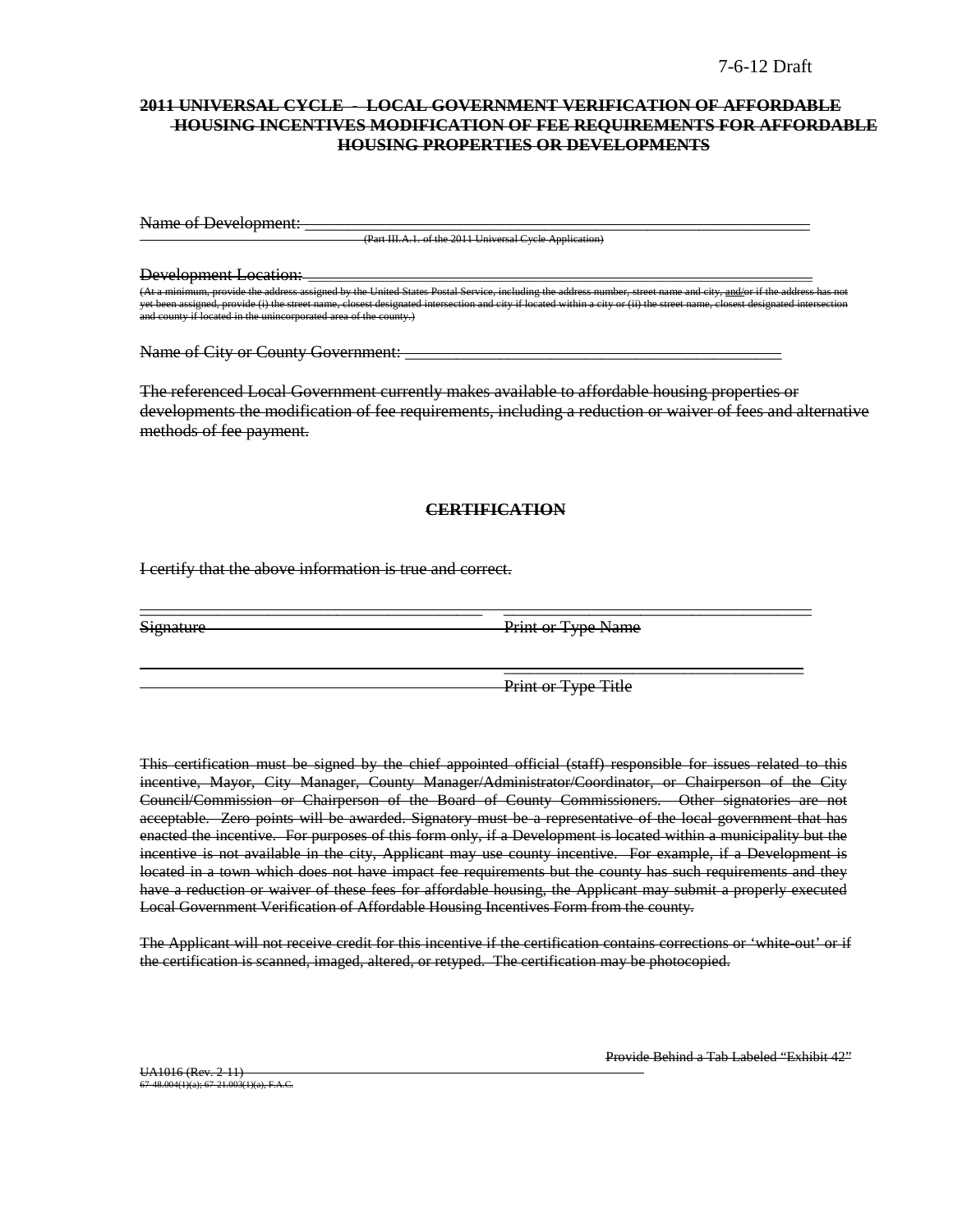### **2011 UNIVERSAL CYCLE - LOCAL GOVERNMENT VERIFICATION OF AFFORDABLE HOUSING INCENTIVES IMPACT OF POLICIES, ORDINANCES, REGULATIONS, OR PLAN PROVISIONS ON COST OF AFFORDABLE HOUSING PROPERTIES OR DEVELOPMENTS**

Name of Development:

(Part III.A.1. of the 2011 Universal Cycle Appli

Development Location:

(United States Postal Service, including United States Postal Service, including the address number, including the address number, and  $\frac{1}{n}$  the address of the address of the address of the address has not the address yet been assigned, provide (i) the street name, closest designated intersection and city if located within a city or (ii) the street name, closest designated intersection and county if located in the unincorporated area of the county.)

Name of City or County Government:

The referenced Local Government currently has a process, established by ordinance, resolution, plan, or policy, that requires consideration of the impact of proposed policies, ordinances, regulations, or plan provisions on the cost of affordable housing prior to adoption of such policies, ordinances, regulations, or plan provisions.

### **CERTIFICATION**

\_\_\_\_\_\_\_\_\_\_\_\_\_\_\_\_\_\_\_\_\_\_\_\_\_\_\_\_\_\_\_\_\_\_\_\_\_\_\_\_\_\_\_\_ \_\_\_\_\_\_\_\_\_\_\_\_\_\_\_\_\_\_\_\_\_\_\_\_\_\_\_\_\_\_\_\_\_

I certify that the above information is true and correct.

Signature Print or Type Name

Print or Type Title

\_\_\_\_\_\_\_\_\_\_\_\_\_\_\_\_\_\_\_\_\_\_\_\_\_\_\_\_\_\_\_\_\_

This certification must be signed by the chief appointed official (staff) responsible for issues related to this incentive, Mayor, City Manager, County Manager/Administrator/Coordinator, or Chairperson of the City Council/Commission or Chairperson of the Board of County Commissioners. Other signatories are not acceptable. Zero points will be awarded. Signatory must be a representative of the local government that has enacted the incentive. For purposes of this form only, if a Development is located within a municipality but the incentive is not available in the city, Applicant may use county incentive. For example, if a Development is located in a town which does not have impact fee requirements but the county has such requirements and they have a reduction or waiver of these fees for affordable housing, the Applicant may submit a properly executed Local Government Verification of Affordable Housing Incentives Form from the county.

The Applicant will not receive credit for this incentive if the certification contains corrections or 'white-out' or if the certification is scanned, imaged, altered, or retyped. The certification may be photocopied.

UA1016 (Rev. 2-11) 67-48.004(1)(a); 67-21.003(1)(a), F.A.C. Provide Behind a Tab Labeled "Exhibit 43"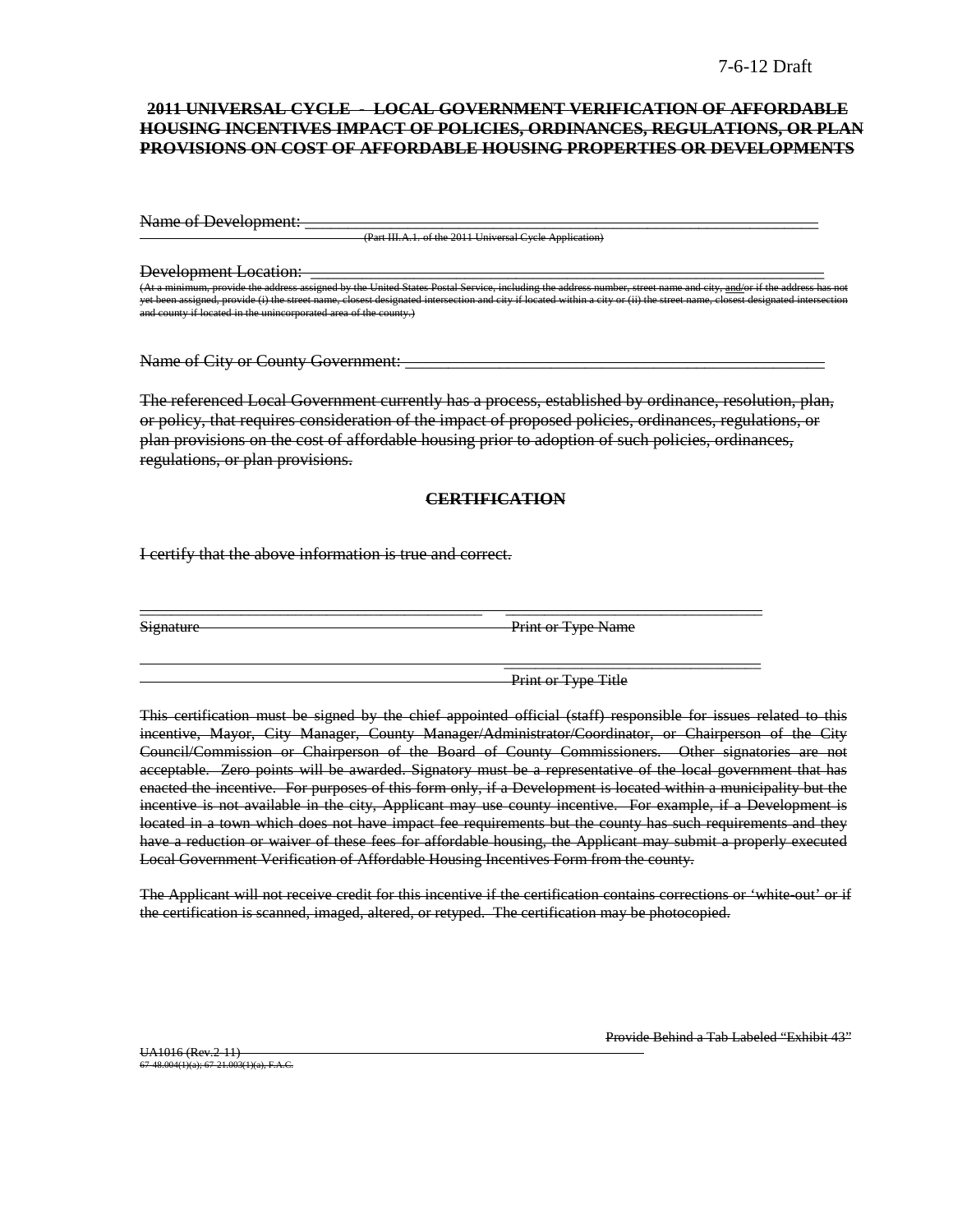# **2013 2011 UNIVERSAL CYCLE - COMMITMENT TO DEFER DEVELOPER FEE**

| commits to defer up to                                                                         |
|------------------------------------------------------------------------------------------------|
| (Name of Developer – Part II.B.1.a. – see Note below)                                          |
| \$<br>of its Developer fee to offset any funding shortfall until the closing                   |
|                                                                                                |
| Additionally, the Developer identified above commits to defer up to \$                         |
| fill any funding shortfall after closing of permanent financing for the Development identified |
| above.                                                                                         |
| the undersigned, certify that I<br>(Print or Type Name)                                        |
| have the authority to make this commitment on behalf of the above-named Developer.             |

Signature

\_\_\_\_\_\_\_\_\_\_\_\_\_\_\_\_\_\_\_\_\_\_\_\_\_\_\_\_\_\_\_\_\_\_\_

**NOTE:** If the proposed Development will have more than one Developer and the Developers are committing to defer some or all of the Developer fee, each Developer must complete and provide a Commitment to Defer Developer Fee form reflecting the portion of the Developer fee it is deferring.

If this certification contains corrections or 'white-out', or if it is scanned, imaged, altered, or retyped, the form will not be considered. The certification may be photocopied.

Provide Behind a Tab Labeled "Exhibit 45" (Supplemental MMRB App. Cycle);

or Provide Behind a Tab Labeled "Exhibit 10" (4 Percent HC County HFA Bonds Application Form)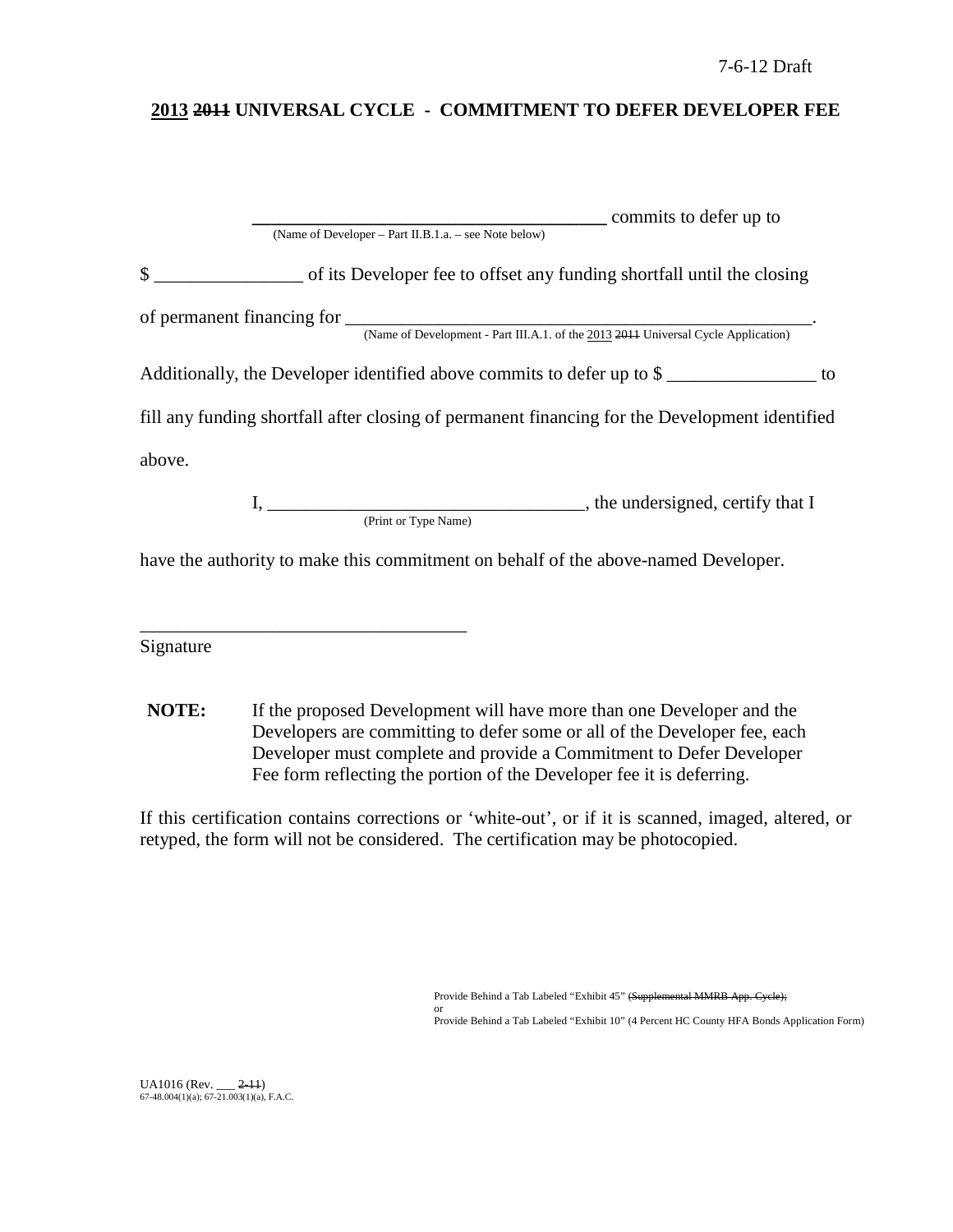# **4 PERCENT HC COUNTY HFA BONDS APPLICATION FORM**

### **1. Applicant:**

- a. Name of Applicant:
- b. Attach a listing of the Principals for the Applicant, including the percentage of ownership interest of each Principal, as **"Exhibit 1"** to this Application form.
- c. Federal Employer Identification Number:

If not yet obtained, provide a copy of the completed, submitted application for the Federal Employer Identification Number behind a tab labeled "**Exhibit 2**".

d. Is the Applicant applying as a Non-Profit organization?  $\circ$  Yes  $\circ$  No

If "Yes", the Applicant must respond to questions (1) and (2) below and provide the required information behind a tab labeled **"Exhibit 3"**. If "No", skip Non-Profit status questions and proceed to question 3. below.

- (1) Provide the following documentation for each Non-Profit entity:
	- (a) attorney opinion letter; and
	- (b) IRS determination letter
- (2) Answer the following questions:
	- (a) Is the Applicant or one of its general partners or managing members incorporated as a Non-Profit entity pursuant to Chapter 617, Florida Statutes, or similar state statute if incorporated outside Florida? ○ Yes ○ No

If "No", is the Applicant or one of its general partners or managing members a whollyowned subsidiary of a Non-Profit entity formed pursuant to Chapter 617, Florida Statutes, or similar state statute if incorporated outside Florida? ○ Yes ○ No

- (b) Is the Applicant or one of its general partners or managing members a  $501(c)(3)$  or  $501(c)(4)$  Non-Profit entity or is the Applicant or one of its general partners or managing members a wholly-owned subsidiary of a  $501(c)(3)$  or  $501(c)(4)$  Non-Profit entity?  $\circ$  Yes  $\circ$  No
- (c) Does the Non-Profit entity have an ownership interest, either directly or indirectly, in the general partner or general partnership interest or in the managing member or the managing member's interest in the Applicant?  $\circ$  Yes  $\circ$  No

If "Yes", state the percentage owned in the general partnership or managing member interest:  $\%$ 

- (d) Percentage of Developer's fee that will go to the Non-Profit entity: \_\_\_\_\_\_\_\_\_\_\_\_%
- (e) Provide the description/explanation of the role of the Non-Profit entity.
- (f) Provide the names and addresses of the members of the governing board of the Non-Profit entity.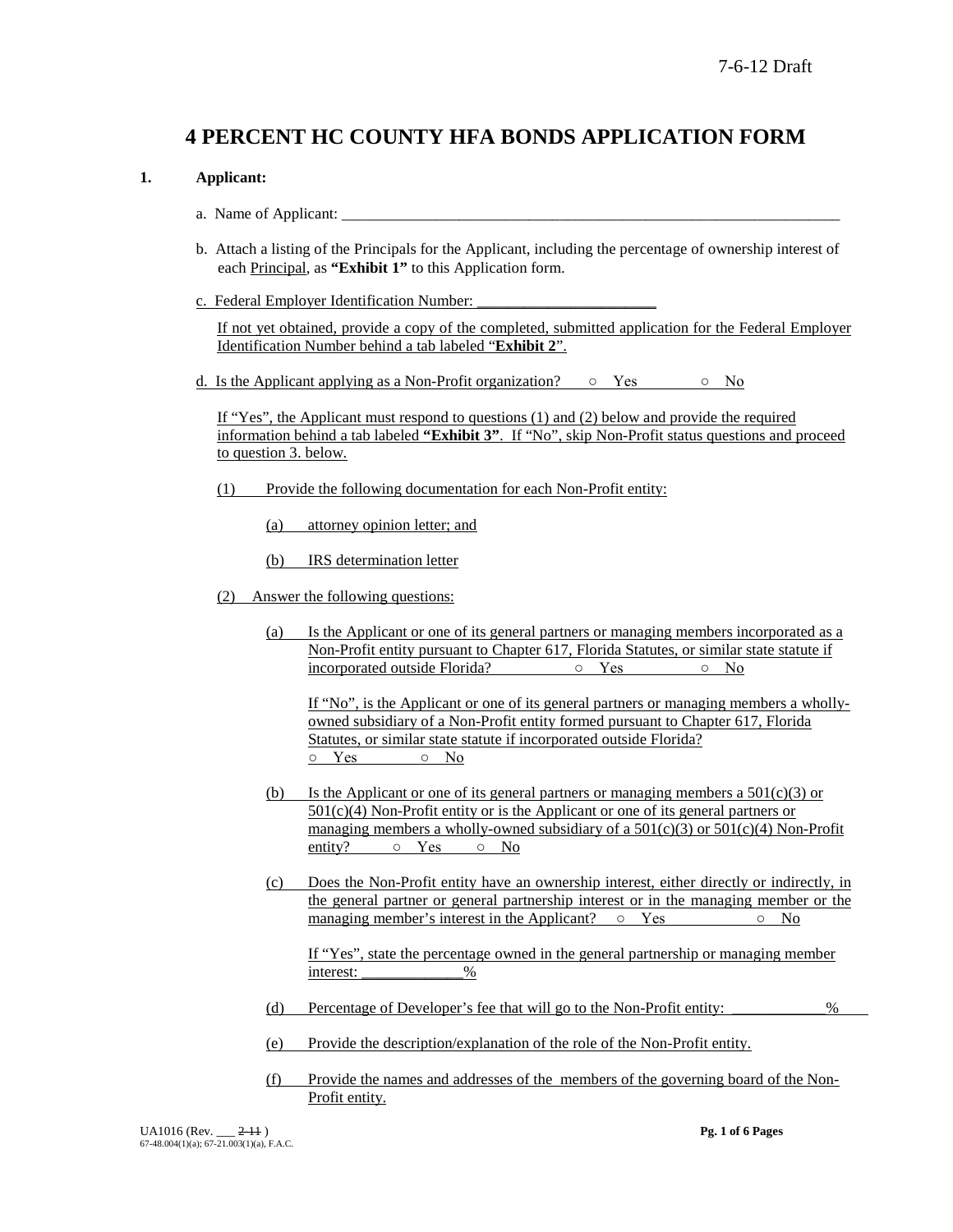- (g) For each Non-Profit entity, provide the articles of incorporation demonstrating that one of the purposes of the Non-Profit entity is to foster low-income housing.
- (h) Year Non-Profit entity was incorporated: \_\_\_\_\_\_ (yyyy)
- (i) Is the Non-Profit entity affiliated with or controlled by a for-profit entity within the meaning of Section 42(h), Internal Revenue Code?  $\circ$  Yes  $\circ$  No If "Yes", state name of the for-profit entity:

#### **2. Contact Person for this Application:**

|  | State: $\frac{Zip:\_$ |  |
|--|-----------------------|--|
|  |                       |  |
|  |                       |  |
|  |                       |  |

#### **3. Developer:**

- a. Name of each Developer (include all co-Developers): \_\_\_\_\_\_\_\_\_\_\_\_\_\_\_\_\_\_\_\_\_\_\_\_\_
- b. Attach a listing of the Principals for each Developer as **"Exhibit 4 2"** to this Application form.

\_\_\_\_\_\_\_\_\_\_\_\_\_\_\_\_\_\_\_\_\_\_\_\_\_\_\_\_\_\_\_\_\_\_\_\_\_\_\_\_\_\_\_\_\_\_\_\_\_\_\_\_\_\_\_\_\_\_\_\_\_\_\_\_\_\_\_\_\_\_\_\_\_\_\_\_\_\_\_\_\_

#### **4. Proposed Development Information:**

- a. Name of Development:
- b. Location of Development Site:
	- $(1)$  County:  $\Box$
	- (2) Address of Development Site:

Select <u>the</u> question(s) below that best applies to the proposed Development - question (a) or question (b) or both questions (a) and (b) below and provide the applicable information. If question (b) is selected, the Applicant must also select either question  $(b)(i)$  or question  $(b)(ii)$ below and, if question (b)(i) is selected, the name of the city must be stated.

 $\Box$  (a) The following address number, street name and city has been assigned by the USPS:

\_\_\_\_\_\_\_\_\_\_\_\_\_\_\_\_\_\_\_\_\_\_\_\_\_\_\_\_\_\_\_\_\_\_\_\_\_\_\_\_\_\_\_\_\_\_\_\_\_\_\_\_\_\_\_\_\_\_\_\_\_\_\_\_\_\_\_ \_\_\_\_\_\_\_\_\_\_\_\_\_\_\_\_\_\_\_\_\_\_\_\_\_\_\_\_\_\_\_\_\_\_\_\_\_\_\_\_\_\_\_\_\_\_\_\_\_\_\_\_\_\_\_\_\_\_\_\_\_\_\_\_\_\_\_\_\_

\_\_\_\_\_\_\_\_\_\_\_\_\_\_\_\_\_\_\_\_\_\_\_\_\_\_\_\_\_\_\_\_\_\_\_\_\_\_\_\_\_\_\_\_\_\_\_\_\_\_\_\_\_\_\_\_\_\_\_\_\_\_\_\_\_\_\_\_\_

- or
- (b) The address has not yet been assigned by the USPS: \_\_\_\_\_\_\_\_\_\_\_\_\_\_\_\_\_\_\_\_\_\_\_\_\_\_\_

(Street Name and closest designated intersection)

and

or

 $\circ$  (i) The proposed Development is located within the city limits of:

(Name of City)

○ (ii) The proposed Development is located within the unincorporated area of the County.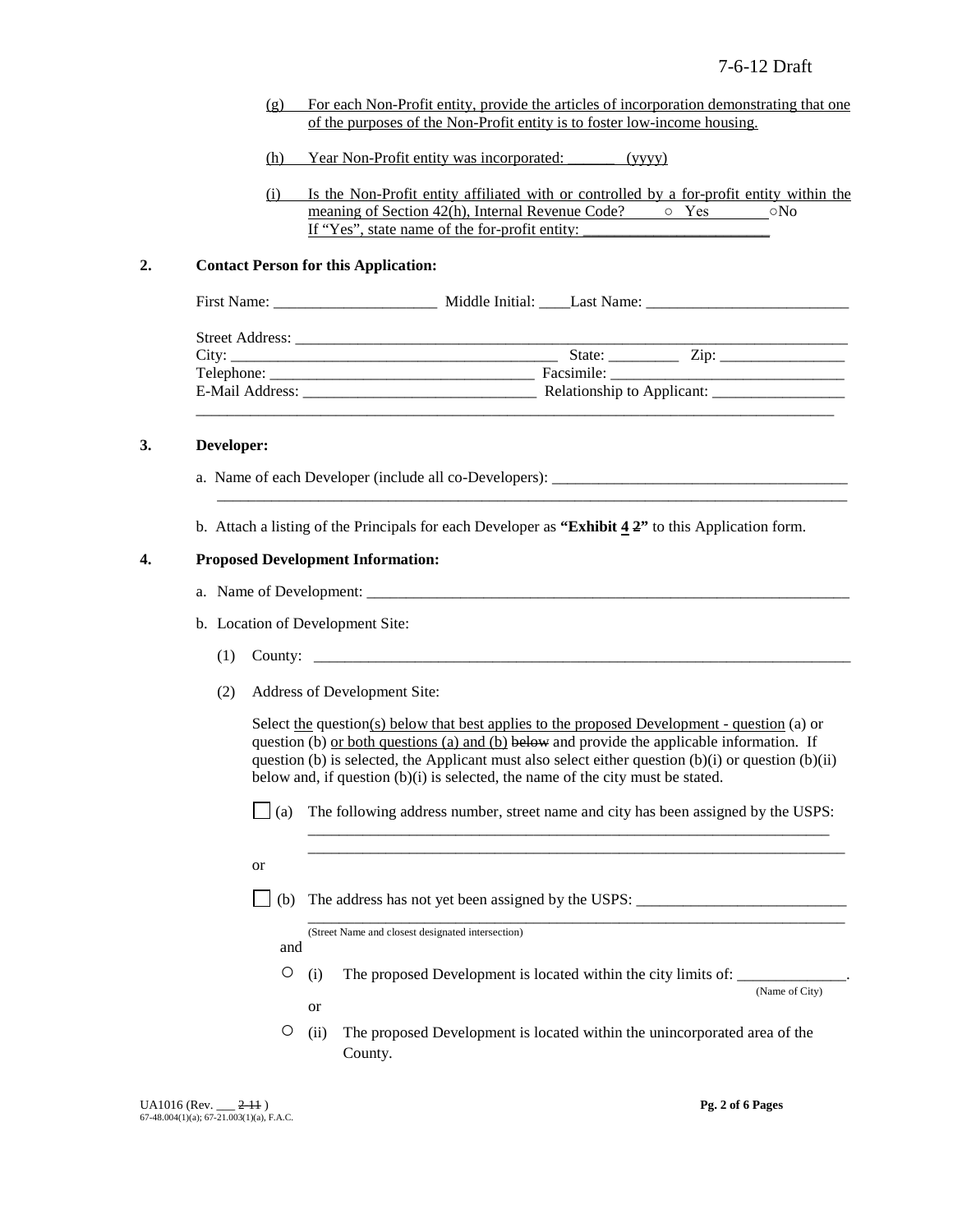(3) Local Jurisdiction:

| (a) Name of local jurisdiction where Development is located:                              |  |
|-------------------------------------------------------------------------------------------|--|
| If Development is located within a municipality (incorporated city, town, or village) the |  |
| municipality must be specified.                                                           |  |

| (b) Name of Chief elected official: First: | Middle Initial: | Last <sup>-</sup> |
|--------------------------------------------|-----------------|-------------------|
| Title:                                     |                 |                   |

| <b>Street Address:</b> |                                          |      |  |
|------------------------|------------------------------------------|------|--|
| City:                  | State:                                   | Zip: |  |
|                        | Telephone No. (including area code): ___ |      |  |

c. Total number of units:

(1) Total number of units in proposed Development: \_\_\_\_\_\_\_\_\_\_\_\_\_\_\_\_\_\_\_\_\_\_\_\_\_\_\_\_\_

 $(3)(2)$  Total number of rental assistance units: (the number of units that receive and/or will receive PBRA and/or ACC)

- d. Total number of buildings in proposed Development:
- e. Indicate which of the following questions apply to the proposed Development and provide the required information:

(1) The proposed Development is located in the following DDA: \_\_\_\_\_\_\_\_\_\_\_\_\_\_

- (2) The proposed Development is located in the following QCT: \_\_\_\_\_\_\_\_\_\_\_\_\_\_\_\_. A copy of a letter from the local planning office or census bureau which verifies that the proposed Development is located in the referenced QCT is provided as **"Exhibit 5 3"** to this Application form.
- $\vert$  (3) The Applicant indicated that the proposed Development is located in a DDA and/or QCT at questions (1) and/or (2) above and the proposed Development is the first phase of a multiphase Development as defined in Section 4.e.(3) of the Instructions to this Application form.
- (4) The Applicant is applying for Housing Credits for eligible acquisition expenses*.* If this applies to the proposed Development, answer the following questions:
	- (a) Is/are the building(s) acquired or to be acquired from a related party?  $\circ$  Yes  $\circ$  No

(b) Name of previous owner: \_\_\_\_\_\_\_\_\_\_\_\_\_\_\_\_\_\_\_\_\_\_\_\_\_\_\_\_\_\_\_\_\_\_\_\_\_\_\_\_\_\_\_\_\_\_\_\_

(c) Relationship to Applicant: \_\_\_\_\_\_\_\_\_\_\_\_\_\_\_\_\_\_\_\_\_\_\_\_\_\_\_\_\_\_\_\_\_\_\_\_\_\_\_\_\_\_\_\_\_\_\_\_

(d) Date Development originally placed in service: \_\_\_\_\_\_\_\_\_\_\_\_\_\_\_\_\_\_\_\_\_\_\_\_\_\_\_\_\_

(mm/dd/yyyy)

(e) Date (mm/dd/yyyy) and cost of last rehabilitation: \_\_\_\_\_\_\_\_\_\_\_\_\_\_\_\_\_\_\_\_\_\_\_\_\_\_\_\_\_

(f) Describe acquisition facts and circumstances relative to Section  $42(d)$ , IRC ("10-year rule"):

\_\_\_\_\_\_\_\_\_\_\_\_\_\_\_\_\_\_\_\_\_\_\_\_\_\_\_\_\_\_\_\_\_\_\_\_\_\_\_\_\_\_\_\_\_\_\_\_\_\_\_\_\_\_\_\_\_\_\_\_\_\_

\_\_\_\_\_\_\_\_\_\_\_\_\_\_\_\_\_\_\_\_\_\_\_\_\_\_\_\_\_\_\_\_\_\_\_\_\_\_\_\_\_\_\_\_\_\_\_\_\_\_\_\_\_\_\_\_\_\_\_\_\_\_\_\_\_\_\_

\_\_\_\_\_\_\_\_\_\_\_\_\_\_\_\_\_\_\_\_\_\_\_\_\_\_\_\_\_\_\_\_\_\_\_\_\_\_\_\_\_\_\_\_\_\_\_\_\_\_\_

(g) Is a waiver of the 10-year rule being sought by the Applicant?  $\circ$  Yes  $\circ$  No Explain why or why not: \_\_\_\_\_\_\_\_\_\_\_\_\_\_\_\_\_\_\_\_\_\_\_\_\_\_\_\_\_\_\_\_\_\_\_\_\_\_\_\_\_\_\_\_\_\_\_\_\_\_\_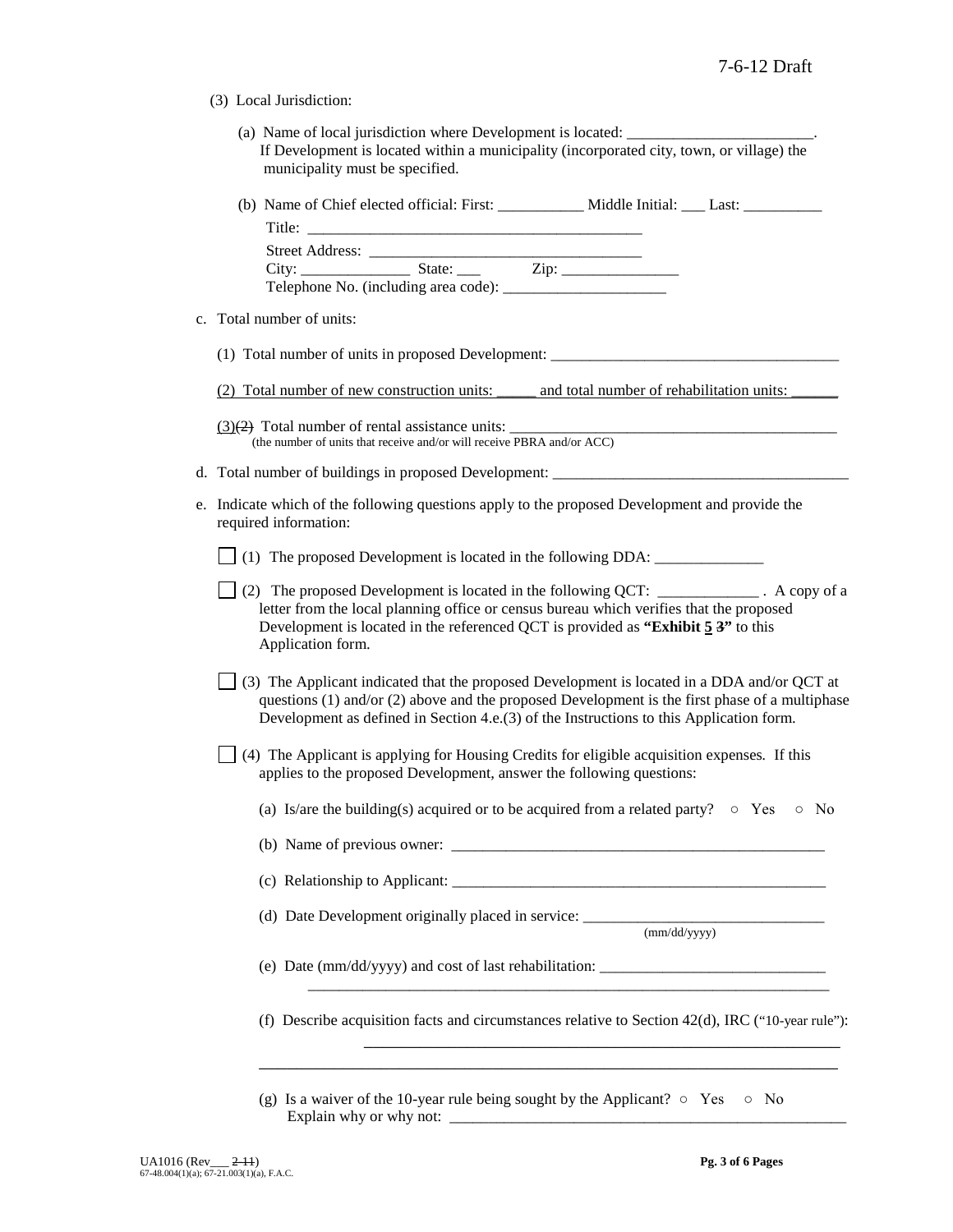- $\Box$  (5) The proposed Development will receive historic Housing Credits in the amount of  $\mathbb{S}_-$
- (6) The Applicant is applying for Housing Credits for eligible Rehabilitation expenses. The estimated qualified basis in Rehabilitation expenses per set-aside unit within one 24-month period for the building(s) being Rehabilitated is  $\$
- f. Development Category:  $\circ$  Rehabilitation  $\circ$  Acquisition and Rehabilitation
	- Redevelopment Acquisition and Redevelopment
	- O Preservation <sup>O</sup> Acquisition and Preservation
	- New Construction

If Redevelopment, Acquisition and Redevelopment, Preservation or Acquisition and Preservation is selected, provide the required documentation as **"Exhibit 6 4"** to this Application form.

| g. Development Type:       |                 |                                        |                   |  |
|----------------------------|-----------------|----------------------------------------|-------------------|--|
|                            |                 |                                        |                   |  |
| h. Demographic Commitment: | $\circ$ Elderly | $\circ$ Homeless                       | $\bigcirc$ Family |  |
|                            |                 | O Farmworker/Commercial Fishing Worker |                   |  |

- i. Provide the Surveyor Certification of Development Location Point for MMRB and Non-Competitive HC Applications form as **"Exhibit 7 5"** to this Application form.
- j. Set-Aside Commitment:
	- (1) Indicate the minimum set-aside:  $\qquad \qquad \circ$  20% of units at 50% AMI or less
		-
		- 40% of units at 60% AMI or less
		- Deep rent skewing option as defined in Section 42, IRC, as amended
	- (2) Complete the Set-Aside Breakdown Chart:

|                 | Percentage of Residential Units |               |                 |
|-----------------|---------------------------------|---------------|-----------------|
|                 | Commitment for                  |               | AMI Level       |
|                 | non-competitive HC              |               |                 |
|                 |                                 | $\%$          | At or Below 25% |
|                 |                                 | $\%$          | At or Below 28% |
|                 |                                 | $\%$          | At or Below 30% |
|                 |                                 | $\%$          | At or Below 33% |
|                 |                                 | $\frac{0}{0}$ | At or Below 35% |
|                 |                                 | $\frac{0}{0}$ | At or Below 40% |
|                 |                                 | $\%$          | At or Below 45% |
|                 |                                 | $\frac{0}{0}$ | At or Below 50% |
|                 |                                 | $\%$          | At or Below 60% |
| Total Set-Aside |                                 |               |                 |
| Percentage:     |                                 | $\frac{0}{0}$ |                 |

- (3) Indicate the total number of years the Applicant irrevocably commits to set aside units in the proposed Development:  $\alpha$  affordability period:  $\rightarrow$  50 or more years  $\rightarrow$  45 to 49 years  $-$  0 40 to 44 years  $-$  0 35 to 39 years  $-$  0 31 to 34 years  $-$  0 30 years
- k. If the work proposed in this Application is not yet complete, what is the anticipated placed-in service date? \_\_\_\_\_\_\_\_\_\_\_\_\_\_\_\_\_\_\_\_\_\_\_ (mm/dd/yyyy)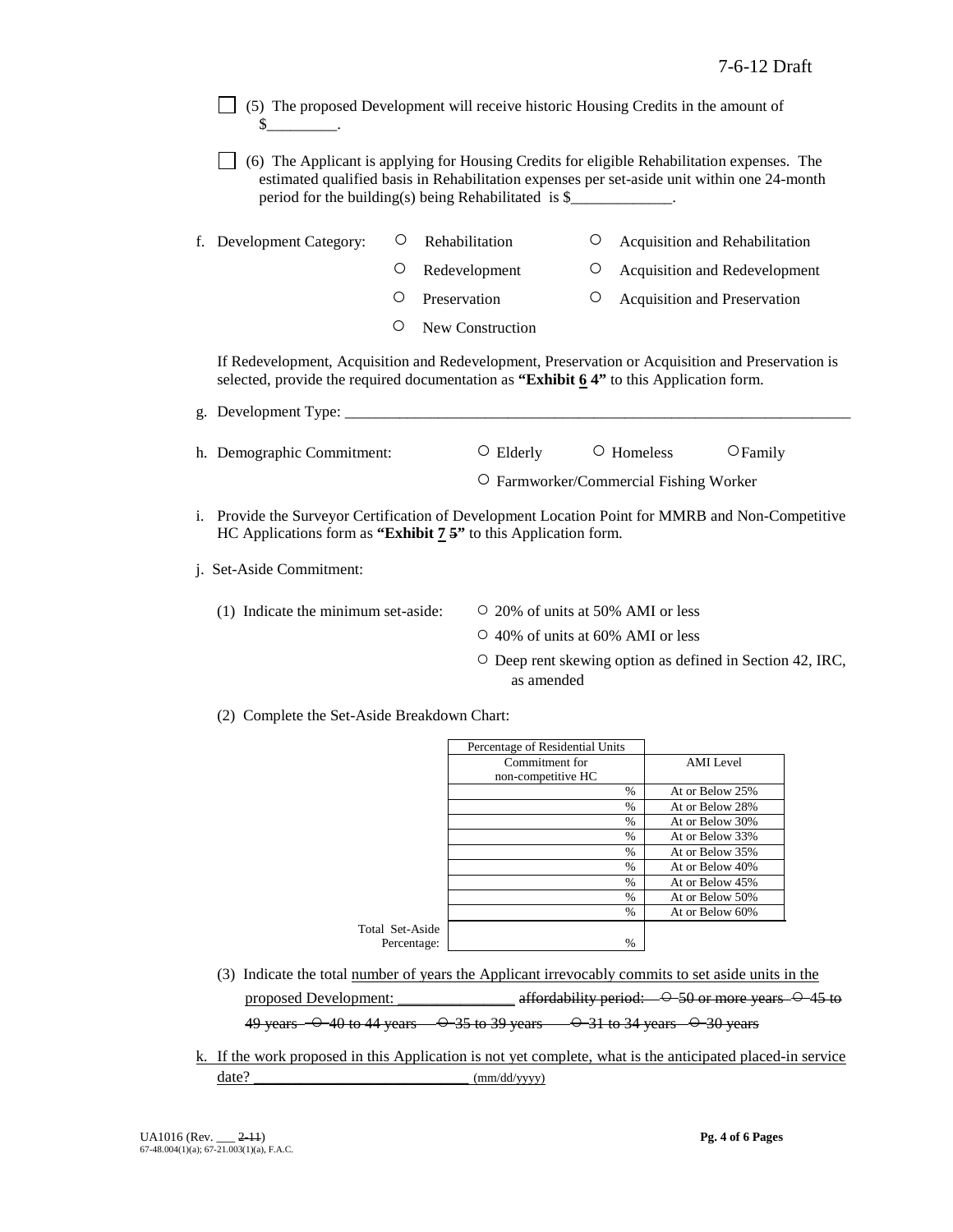### **5. Funding:**

- a. Non-competitive HC funding request (annual amount):  $\$
- b. Finance Documents:
	- (1) If the credit underwriting for the bonds is complete and it was prepared by a Credit Underwriter under contract with the Corporation meeting the criteria required under paragraph 67- 48.027(2)(d), F.A.C., provide a complete copy of the final credit underwriting report as **"Exhibit 8 6"** to this Application form.
	- (2) If the credit underwriting for the bonds has not been completed or has been completed (i) without meeting the criteria required under paragraph  $67-48.027(2)(d)$ , F.A.C., as determined by either the Corporation or a Credit Underwriter under contract with the Corporation, or (ii) by a credit underwriter not under contract with the Corporation, provide the following information:
		- (a) Provide the completed Development Cost Pro-Forma, the Detail/Explanation Sheet, if applicable, the Construction or Rehab Analysis, and the Permanent Analysis as **"Exhibit 8 6"** to this Application form.
		- (b) Bond Financing
			- i. State the name of the assigned Credit Underwriter for the bonds: and
			- ii. Provide a copy of the inducement resolution or acknowledgement resolution awarding the Bonds as **"Exhibit 9 7"** to this Application form.
		- (c) Housing Credit Equity –

Provide the following documentation, as applicable, as **"Exhibit 10 8"** to this Application form:

- i. If the equity agreement has closed, provide a copy of the closed limited partnership agreement or limited liability company operating agreement; or
- ii. If the equity agreement has not closed, provide a copy of the equity commitment, executed by both parties.
- (d) Other Financing –

Provide a copy of all other funding commitments that will be used as a source of financing for the proposed Development as **"Exhibit 11 9"** to this Application form.

(e) Deferred Developer Fee –

For each Developer committing to defer some or all of the Developer fee, provide a completed and executed Commitment to Defer Developer Fee form as **"Exhibit 12 10"** to this Application form.

### **6. Certification:**

By completing, executing and submitting this Application (pages 1 through 5 and all applicable exhibits), the Applicant certifies and acknowledges that:

a. The proposed Development can be completed and operating within the development schedule and budget (i) outlined in the final credit underwriting report submitted with the Application form, or (ii) submitted to the Corporation as a part of the Application form.